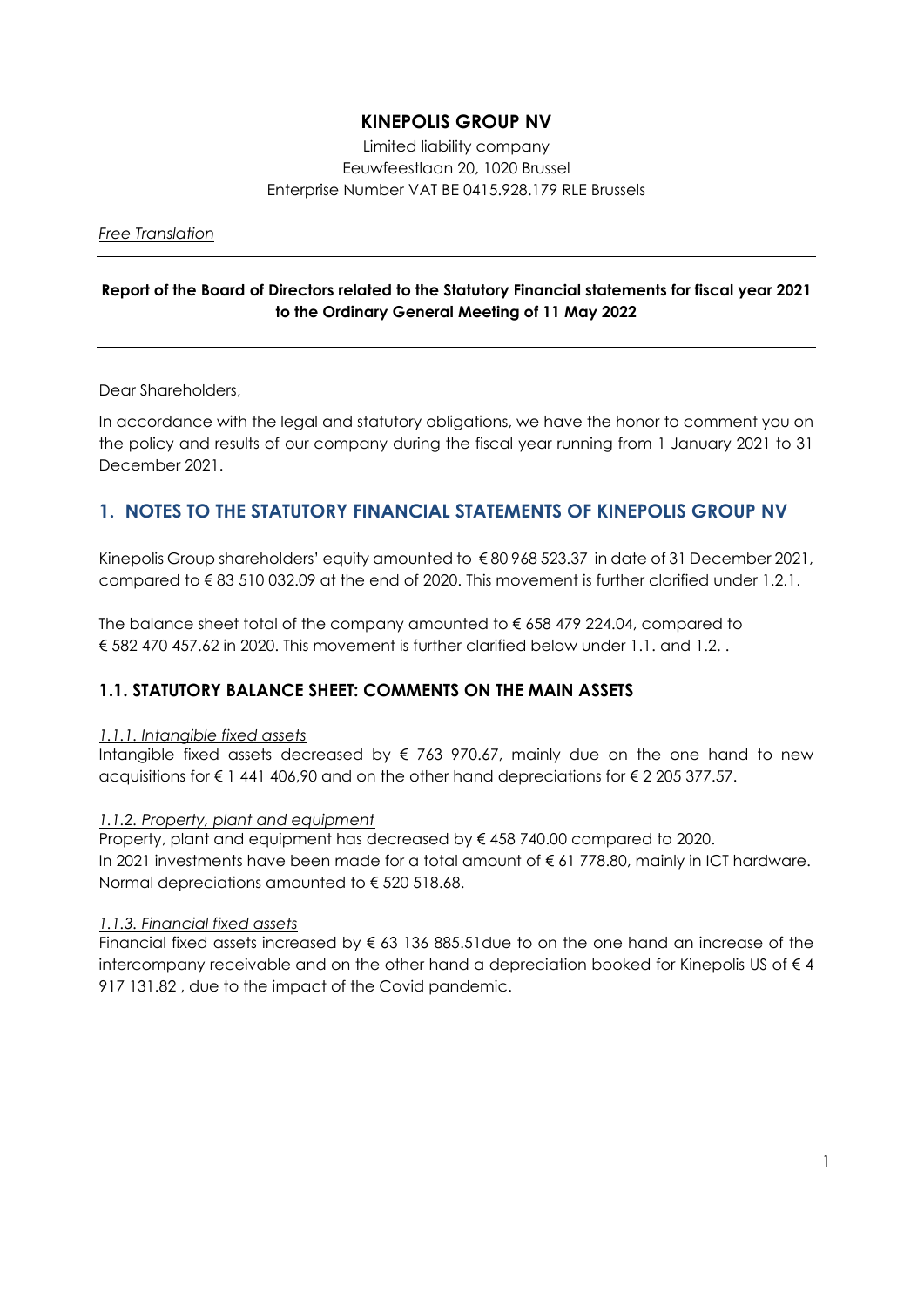### *1.1.4. Stocks and orders in progress*

Stocks decreased in 2021 by  $\epsilon$  304 294.49 and amounted to  $\epsilon$  995 251.62.

### *1.1.5. Amounts receivable within one year*

Amounts receivable within one year increased by € 8 614 950.35.

This is, on the one hand, the result of an increase by €14 325 912.61 in receivables with affiliated companies, an increase in client receivables by € 907 794,91 and by a decrease of a VAT receivable of  $\epsilon$  644 339,96. On the other hand, in 2021, there has been a refund by the Tax Authorities regarding the corporate income tax due to the possibility of offsetting the losses of 2020 with the profits of 2019, resulting in a decrease of the receivable of € 5 974 417.21.

### *1.1.6. Cash investments*

Cash investments increased by  $\epsilon$  6 007 774.25, on the one hand due to the reversal of a writedown on treasury shares for 2020 in the amount of € 7 792 887.86 and a reinstatement for 2021 of € 672 033.54 and on the other hand, due to the exercise of share options, the carrying value of own shares has decreased with  $\epsilon$  1 113 080 07

#### *1.1.7. Accrued charges and deferred income*

Accrued charges and deferred income amounted to € 2 132 813.04 and consist mainly of refinancing costs to be carried forward.

## **1.2. STATUTORY BALANCE SHEET: COMMENTS ON THE MAIN LIABILITIES**

*1.2.1. Capital, share premium account, reserves and result carried forward*  The result for fiscal 2021 was € -2 541 508.72 and operating result increased by € 36 356 300.05 compared to 2020 and amounted to € 29 202.80.

Unavailable reserves have increased by  $\epsilon$  6 007 774.25, on the one hand, due to the reversal of a write-down on treasury shares of 2020 worth € 7 792 887.86 and a reinstatement for 2021 of € 672 033.54, and on the other hand to the exercise of options in the amount of € 1 113 080.07.

### *1.2.2. Provisions and deferred taxes*

Provisions amounted to € 32 732.00.

### *1.2.3. Amounts payable after more than one year*

Long-term debt has increased by € 18 600 000.00. This is due, on the one hand, to the conclusion of a Term loan 'facility C' of € 80 000 000.00 repayable in January 2024 and, on the other hand, to the reclassification of a Bond to short term of € 61 400 000 00 as this was to be repaid in January 2022.

*1.2.4. Amounts payable within one year* 

Amounts payable within one year amounted to  $\epsilon$  71 362 267.65 resulting in an increase by € 54 707 087.09 compared to 2020.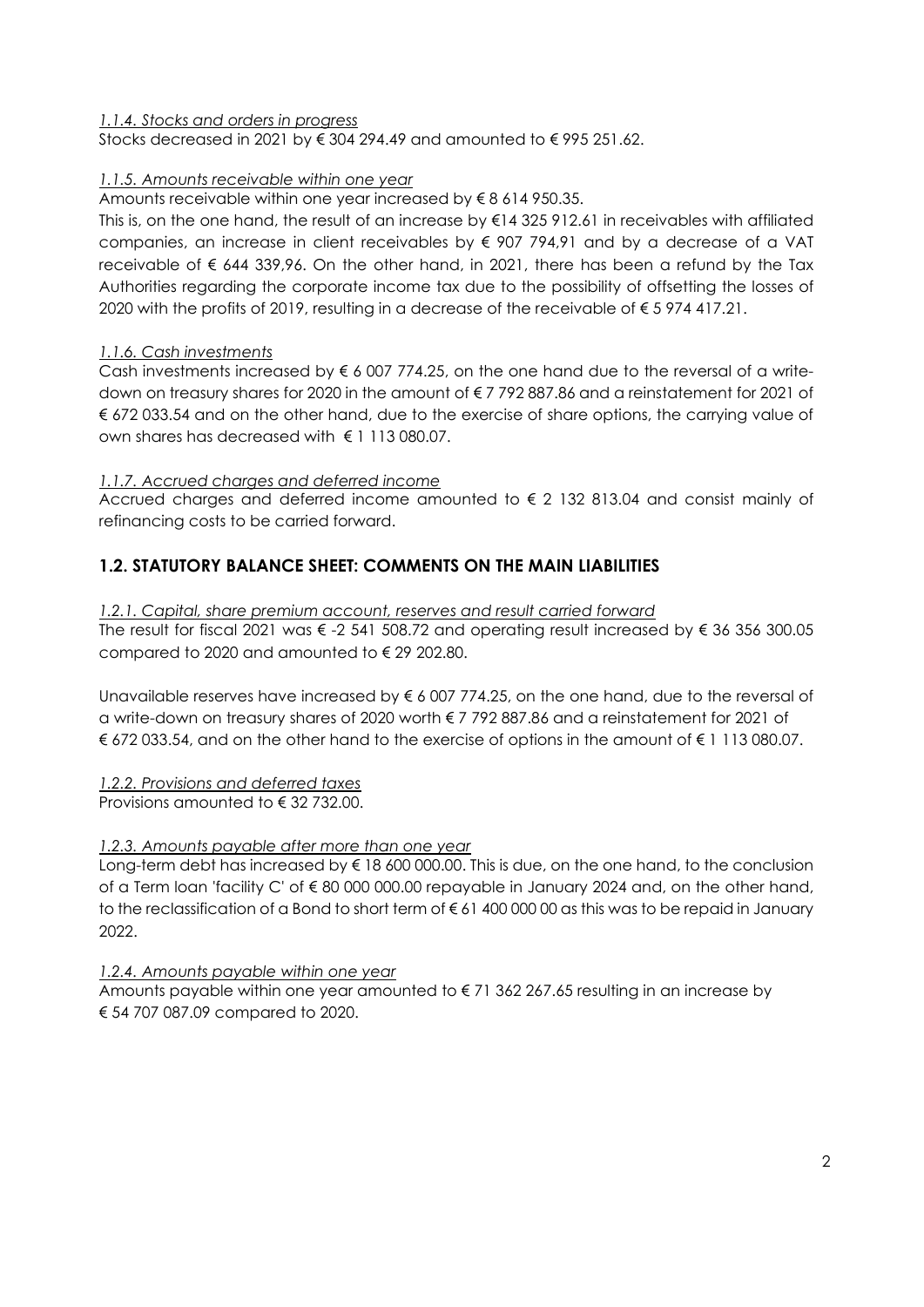This is due on the one hand to the reinstatement of the bond loan Bond 2 to short term for € 61 400 000.00 (payable in January 2022) and on the other hand due to a decrease of the trade payables of € 6 484 816.25.

Debts regarding taxes, wages and social charges have increased by € 314 725.66, mainly due to a payment delay of social charges granted by the "Rijksdienst voor Sociale Zekerheid" (Social Security Administration), this as one of the supporting measures of the Belgian government to companies.

## *1.2.5. Accrued charges and deferred income*

Accrued charges and deferred income increased by  $\xi$  5 243 188.05 due amongst others to an increase of the post differed income from movie vouchers with  $\epsilon$  2 424 984.15 and an accrual of a provision for share options for an amount of € 2 115 379.00.

## **1.3. COMMENTS ON THE STATUTORY INCOME STATEMENT**

Operating income increased by € 13 468 017.45 .

This is mainly due to a higher operational fee in comparison with 2020.

Operating costs fell with € 22 888 282.60. This is, on the one hand, due to a decrease of purchases amounting to  $\epsilon$  312 554.36. On the other hand there was a decrease of goods and services by € 22 217 572,22, mainly due to a lower contribution of the subsidiaries in the operational fee. The increase of the operational income amounted to  $\epsilon$  36 356 300.05.

Financial income increased by  $\xi$  9 046 566.22. There is an increase of  $\xi$  1 167 041.05 due to an increase of income before intercompany loans. An added value on shares of € 1 309 243.38 was realised. Beneficial exchange results were recorded for € 6 456 974.97.

Financial costs have decreased by  $\epsilon$  11 743 617,32. The depreciation of treasury shares, foreseen in 2020, has been retrieved for an amount of € 7 792 887.86 and a reinstatement for 2021 of € 672 033.54, resulting in a total decrease of € 7 120 854,32. Furthermore there was a decrease of negative exchange rates in 2021 for an amount of € 7 033 678.28.

An impairment of € 4 917 131.82 was booked on Kinepolis US, this due to the impact of the Covidpandemic.

A provision for options has been booked for € 2 115 379.00, this is an increase of € 3 299 663.57 compared to 2020.

Following the new 'Facility C' loan there were also interests booked thereon for an amount of  $\epsilon$ 1 269 777.79.

No dividends were received this year.

Tax costs increased by € 5 294 357.64. Main reason is the 'Carry Back' for an amount of € 5 916 000.00 in 2020, what does not apply in 2021.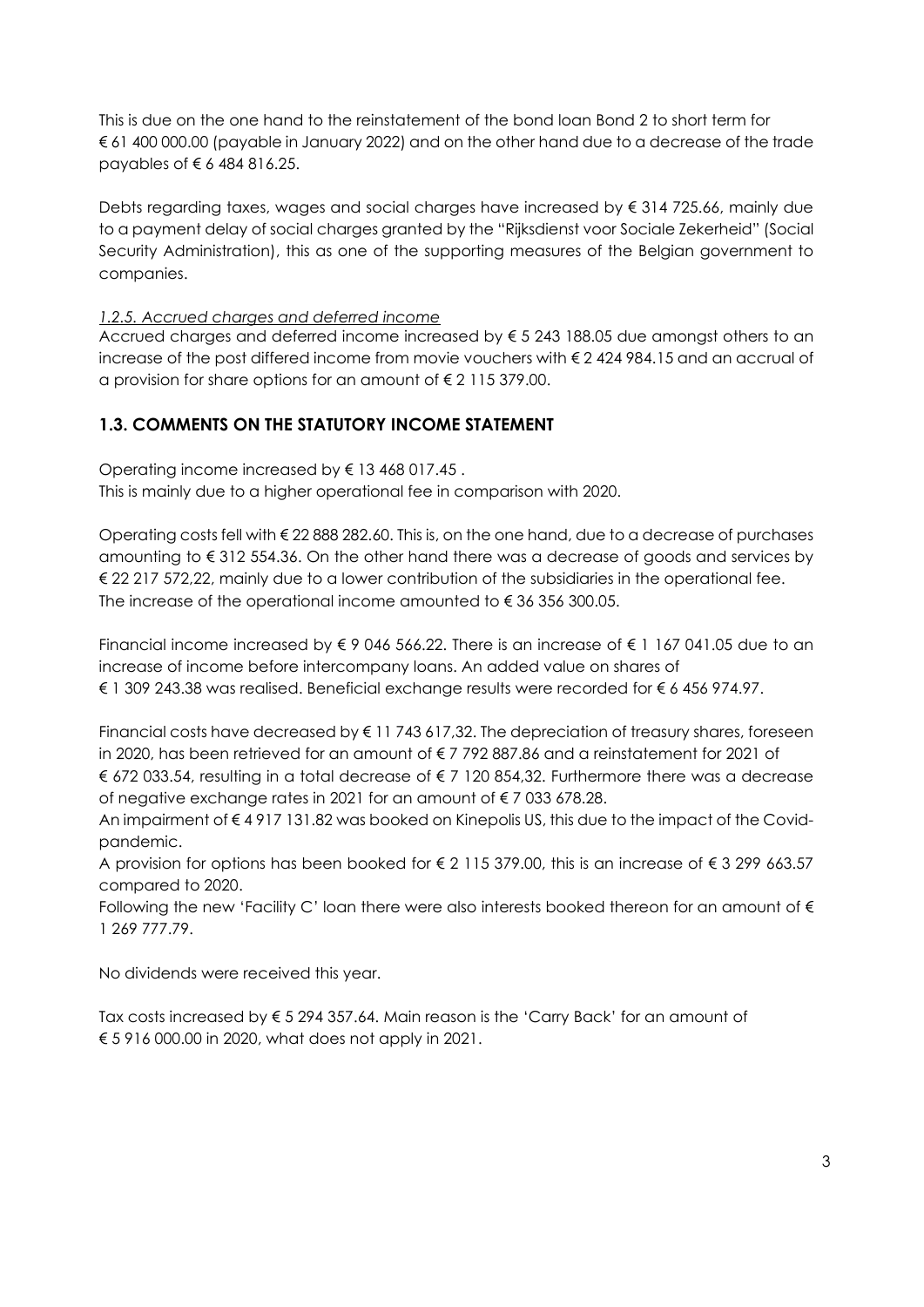# **2. IMPORTANT EVENTS IN 2021 AND AFTER CLOSING DATE**

## **2.1. IMPORTANT EVENTS IN 2021**

## **KINEPOLIS SIGNS A 3-YEAR CREDIT OF € 80.0 MILLION AND EXTENDS THE COVENANT HOLIDAY**

In order to be prepared for possible longer delays before the full resumption of its activities, Kinepolis has taken out an additional loan of  $\epsilon$  80.0 million with its main bankers for a period of 3 years. On account of its strong balance sheet, the rigorous cost control measures applied, the solid real estate position and the back-up of an 80% guarantee provided by Gigarant (a Belgian state guarantee fund), Kinepolis succeeded in concluding the additional credit at attractive commercial terms.

In this context, the banks also extended the suspension of the credit covenants ('covenant holiday') until 30 June 2022. These covenants – which include a maximum debt level – were replaced by a liquidity covenant following the extended suspension. In line with the existing bank credit facilities, the additional credit provides for a number of conditions that limit the disposal of assets, acquisitions and the payment of dividends above a financial debt level of 3.75

## **2.2. IMPORTANT EVENTS AFTER CLOSING DATE**

## **KINEPOLIS CONCLUDES 3-YEAR CREDIT AND NEW CP/MTN PROGRAMME AND EXTENDS THE 'COVENANT HOLIDAY'**

As a result of the impact of the Covid-19 pandemic, Kinepolis reached an agreement with its financial institutions at the beginning of 2021 to exempt its bank debt from covenants (a socalled covenant holiday) until 30 June 2022.

Kinepolis closed the year 2021 with a strong liquidity position, a recovery in profitability and solvency in the second half of the year and a decrease in the net financial debt, but applies the prudency principle and reached an agreement with its financial institutions to extend the covenant holiday until 31 December 2022.

This means that, among other things, the conditions regarding the maximum debt ratio in relation to EBITDAL will remain suspended until the end of 2022. These conditions, which apply solely to bank debt, have been replaced by, among other things, a liquidity covenant, which means that the sum of the available cash and confirmed credit lines must be at least  $\epsilon$  30.0 million during the term of the covenant holiday.

Kinepolis Group NV has been a regular issuer in the debt capital markets. As part of its funding strategy, Kinepolis has put in place a new CP/MTN treasury notes programme of €150.0 million. This programme provides the company with another tool to finance its business with maturities of minimum 7 days and maximum 10 years.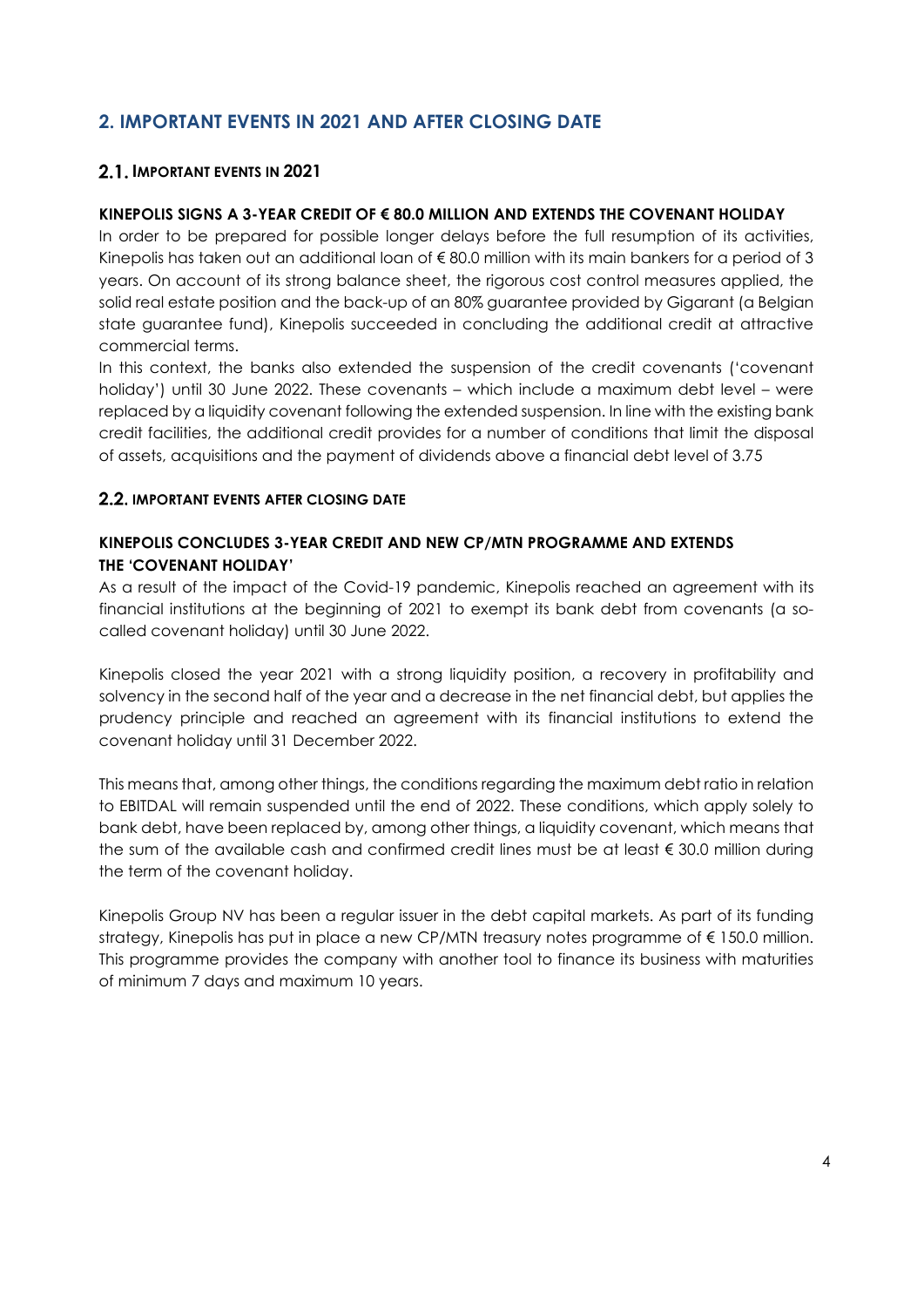# **3. INFORMATION ABOUT THE CIRCUMSTANCES THAT COULD HAVE A SIGNIFICANT IMPACT ON THE DEVELOPMENT OF THE COMPANY – PRINCIPAL RISKS AND UNCERTAINTIES**

## **PERFORMANCE INDICATORS**

The financial statements and the annual report give a true and fair view of the development and position of the Company, so no further description of essential financial and other performance indicators is needed in addition to the data provided in the consolidated annual report of Kinepolis Group.

## **DESCRIPTION OF THE MAIN BUSINESS RISKS**

In order to gain insight into the main business risks, the Board of Directors and the Management of the Company conducts a risk assessment on an annual basis, and this assessment is subsequently analysed and validated by the Board of Directors. As in previous years, this took place in 2021 on the basis of a written survey of the participants in order to gain both quantitative and qualitative results, enabling risks to be assessed in order of scale. Although this way of working enables Kinepolis to distinguish important risks from less important risks in a wellfounded way, it remains an estimation that, inherent in the definition of risk, provides no guarantee whatsoever of the actual occurrence of risk events. The following list (in random order) therefore contains only some of the risks to which Kinepolis is exposed.

### **AVAILABILITY AND QUALITY OF SUPPLIED CONTENT**

Bearing in mind that Kinepolis Group does not produce any content itself (such as films, etc.), it is dependent on the availability, diversity and quality of films, as well as the possibility of being able to rent this content from distributors. To the extent possible, Kinepolis Group endeavours to protect itself against this by maintaining or establishing good long-term relations with the major film distributors and producers or other content providers, by pursuing a policy of content diversification, and by playing a role as a distributor in Belgium. The investments in Tax Shelter projects in Belgium should also be viewed in this light.

#### **SEASONAL EFFECTS**

The operating revenue of Kinepolis Group can vary from period to period, as the producers and distributors decide independently of the cinema operators, when their movies are released, and because certain periods, such as holidays, can traditionally have an impact on visitor numbers. The weather can also play an important role in the frequency of cinema visits. Kinepolis largely accepts this risk, considering that the costs of a financial hedging policy would exceed the revenue from it, but endeavours to mitigate the consequences, among other things, by varying its cost structure to a maximum degree.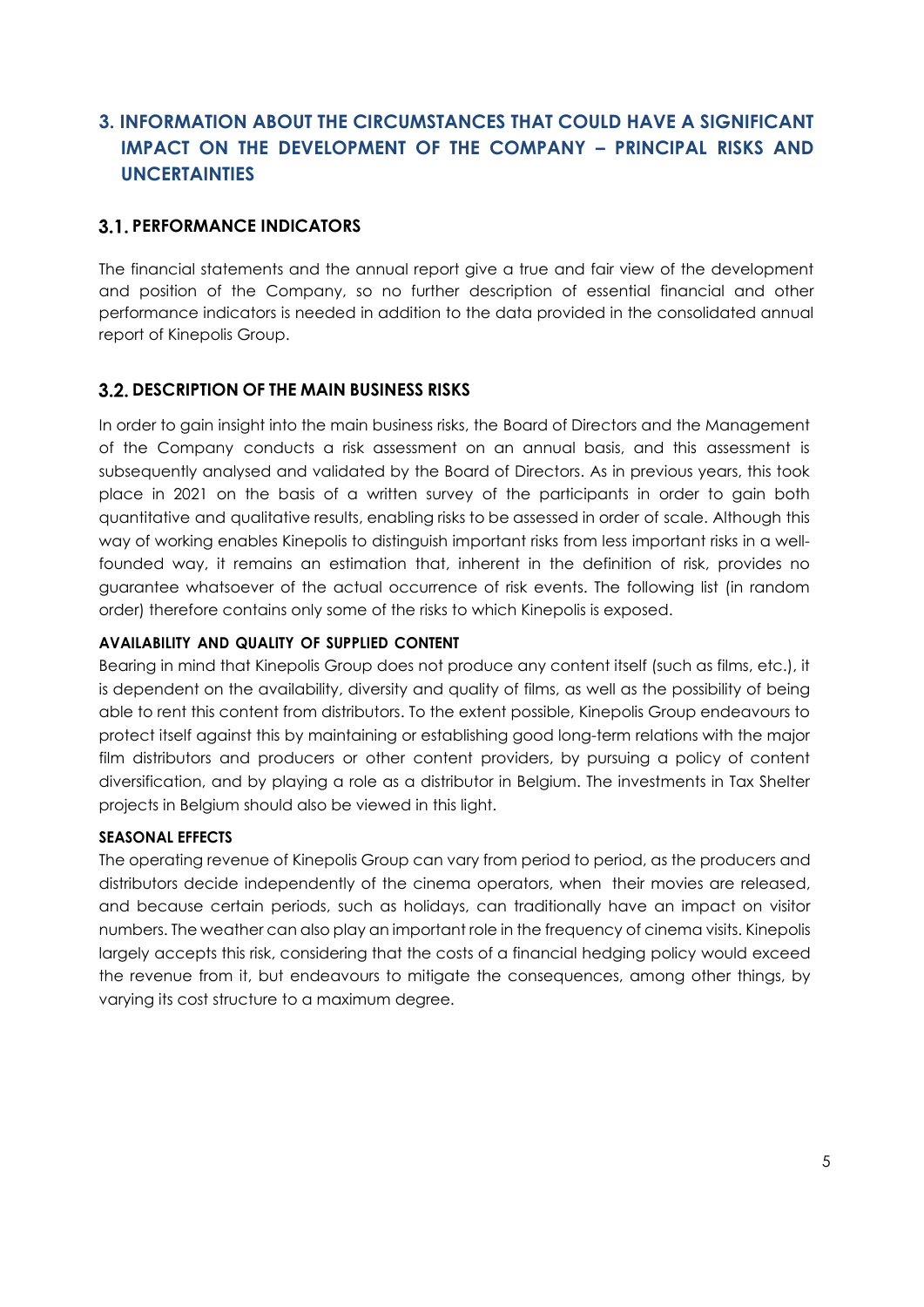### **COMPETITION**

The position of Kinepolis Group as a cinema operator is subject to competition, just like every other product or service for which substitutes exist.

This competition not only results from the presence of cinemas run by other operators in the markets in which the Group is active, and from the possible opening of new cinema complexes in those markets, but also from the increasing availability and sometimes even simultaneous or exclusive availability of films and series via online content media, such as Netflix, Apple and Disney+.

This development may be further influenced by the continuous technical improvement of the quality of these alternative ways of viewing a film. In addition to these legal alternatives, the cinema industry also has to deal with illegal downloads. Kinepolis is working actively together with distributors to agree measures to counter a possible increase in the illegal online sharing of content. Finally, the position of Kinepolis Group is impacted by increasing competition from other forms of leisure activities, such as concerts, sporting events, gaming, etc., that can have an influence on the behaviour of Kinepolis customers.

Kinepolis Group strives to strengthen its competitive position as a cinema operator by implementing its strategic vision, which is focused on being able to provide customers with a premium service, content and film experience.

#### **ECONOMIC SITUATION**

Changes to the general, global or regional economic situations, or the economic situations in areas where Kinepolis Group is active and that can impact consumer behaviour and the production of new movies, can have a negative impact on the operating profits of Kinepolis Group. Kinepolis endeavours to arm itself against this threat by implementing decisive efficiency measures and by closely monitoring and controlling costs and margins. Changing economic conditions can also increase competitive risks.

#### **RISKS ASSOCIATED WITH GROWTH OPPORTUNITIES**

With further growth, competition authorities can impose (additional) conditions and restrictions on the growth of Kinepolis Group (see also 'Political, regulatory and competition risks' below). In addition, certain inherent risks are also associated with growth opportunities, either through acquisition or new-build projects, which can have a negative impact on the targets set. Kinepolis Group will thereby also thoroughly examine growth opportunities in advance to ensure these risks are properly assessed and, where necessary, managed.

#### **POLITICAL, REGULATORY AND COMPETITIVE RISKS**

Kinepolis Group strives to operate at all times within the legal framework. However, additional or amended legislation, including tax laws, could restrict Kinepolis's growth and/or operations, or result in additional investments or costs. Where possible, Kinepolis Group actively manages these risks by notifying the relevant political, administrative or legal bodies of its views and defending them in an appropriate way.

Furthermore, the Belgian Competition Authority has imposed a number of conditions and restrictions on Kinepolis Group, such as the requirement of obtaining the prior approval of the Competition Authority for acquisitions of existing cinema complexes in Belgium.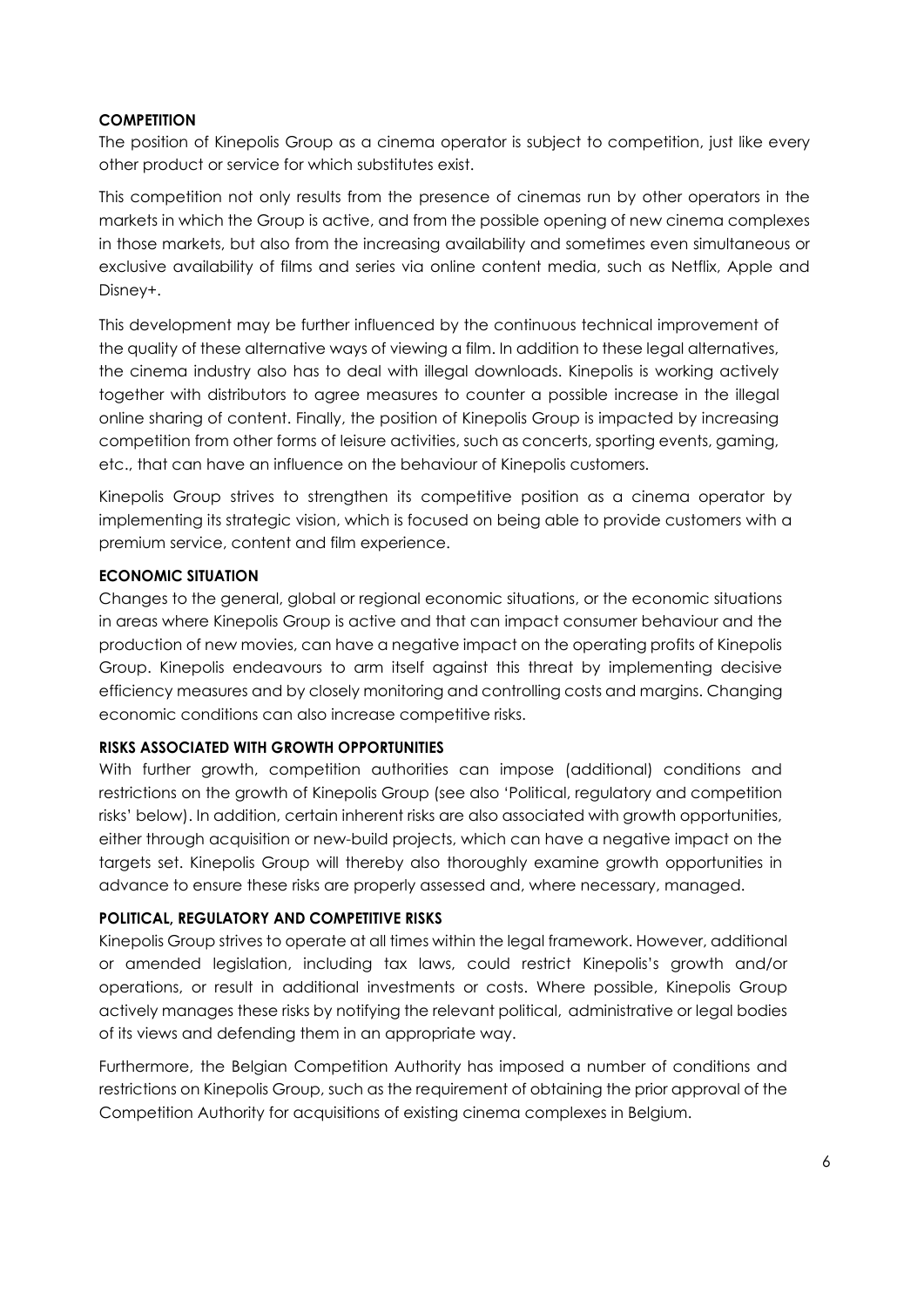#### **TECHNOLOGICAL RISKS**

Cinema has become a highly computerised and automated sector, in which the correct technological choices and the optimal functioning of projection systems, sales systems and other ICT systems are critical in order to be able to offer an optimal service to the customer. Kinepolis Group tries to manage these risks by closely following the latest technological developments, regularly analysing the systems architecture, securing its networks and optimising them where necessary, and by implementing ICT best practices.

#### **PERSONNEL RISKS**

As a service company, Kinepolis Group largely depends on its employees to provide a highquality service. Hiring and retaining the right managers and employees with the required knowledge and experience in all parts of the Company is therefore a constant challenge, which is magnified even more in the Covid period. Kinepolis accepts this challenge by offering attractive terms of employment, good knowledge management and a pleasant working atmosphere. Kinepolis measures employee satisfaction on the basis of employee surveys and adapts its policies where necessary. Furthermore, Kinepolis also attaches great importance to the health of its employees, and endeavours to create a work environment that is as free of risks as possible. To this end, and in addition to compliance with the legal obligations with regard to safety and prevention, it has taken a number of further measures, such as the organisation of preventive examinations by the Company doctor, the organisation of evacuation exercises, prevention training, etc. In the context of the Covid-19 pandemic, Kinepolis also drew up the necessary protocols in which, in order to protect the health of the employees, working from home was the guiding principle for the office employees, strict guidelines were issued for the employees active in the cinemas, and the necessary protective material was made available to every employee.

#### **CUSTOMER RISKS**

Customer experience is key at Kinepolis Group, which is why Kinepolis places the greatest importance on the management of the risks that could have a negative impact on the customer experience in all aspects of the Kinepolis 'customer journey'. In the first place, Kinepolis is concerned with the physical integrity of its customers, and therefore ensures that the health and safety risks for its customers are reduced to a minimum when they are in the complexes. This includes numerous aspects, ranging from user-friendly buildings and installations to user-friendly products (e.g. compliance with HCCP standards, noise levels in the theatres) and the prevention of feelings of insecurity through an adapted surveillance policy.

 $\ddot{\dagger}$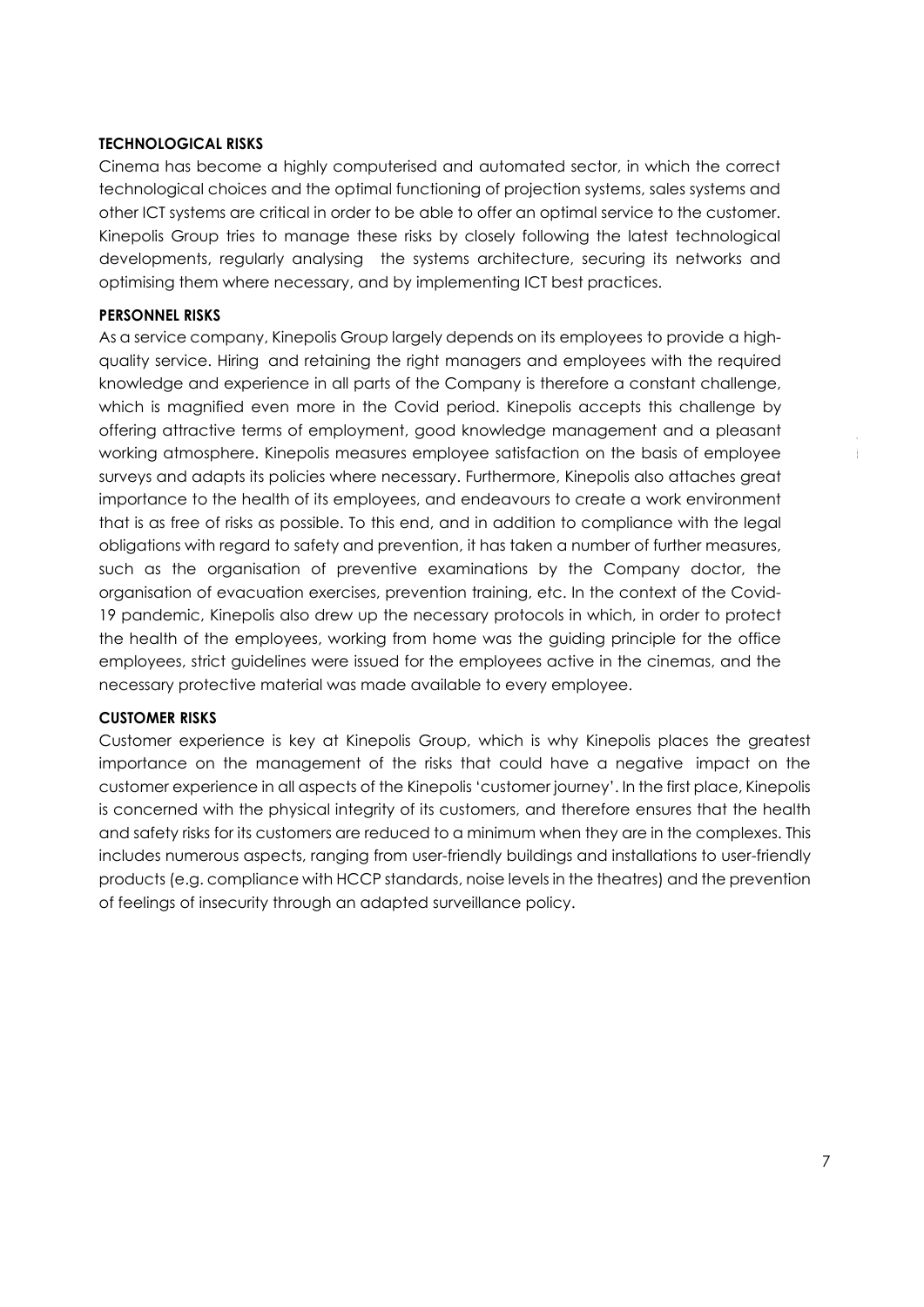In the context of the Covid-19 pandemic, extensive safety protocols were developed and implemented in consultation with the competent local authorities and sector federations, with the main pillars being:

- Managing the flow of visitors to, from and in the cinema.
- Maintaining appropriate social distancing throughout the entire cinema visit.
- Strict safety and hygiene measures in all areas and in all interactions with staff.
- Providing maximum information to customers about all necessary and useful safety measures.

Measures were also taken to adjust the ventilation systems to ensure a maximum supply of outside air in all the rooms.

In addition, in line with its best marketer strategy, Kinepolis also respects the privacy and data integrity of its customers. To this end, it has appointed a 'data protection officer' (DPO) and implemented a number of legal and security measures to protect customer data, and has organised GDPR training for staff, while the DPO carries out the necessary audits to ensure that the Company's privacy policy remains up-to-date at all times, and the status of the Company's GDPR maturity is discussed in internal committees as well as in the Audit Committee.

Last but not least, Kinepolis tries to respond to any questions or dissatisfactions as quickly as possible by offering its clients timely and adequate services so that potential complaints or disputes can be prevented or be resolved as quickly as possible. Poor management of the above-mentioned risks would lead to a decline in customer satisfaction, reputational damage and, ultimately, a decline in visitor numbers. In addition, the likelihood of disputes and/or administrative fines would also increase considerably.

### **RISKS RELATED TO EXCEPTIONAL EVENTS**

Events of an exceptional nature, including but not limited to extreme weather, political unrest, terrorist attacks, pandemics etc., in one or more countries where Kinepolis Group is active and that result in material damage to one of the multiplexes, a fall in the number of customers or disruption in the delivery of products, can have a negative impact on activities. Kinepolis strives to minimise the potential impact of such risks as far as possible through a combination of preventive measures (such as structural engineering decisions, evacuation planning) and detection measures (such as fire detection systems) by taking out adequate insurance, and through a strong focus on cost management.

### **ENVIRONMENTAL LIABILITY AND PROPERTY RISKS**

Given the fact that Kinepolis Group owns and leases real estate, the latter is subject to regulations with regard to environmental liability and potential property risks. In addition to the above-mentioned measures to manage political and regulatory risks, Kinepolis will take appropriate measures to prevent environmental damage and limit property risks.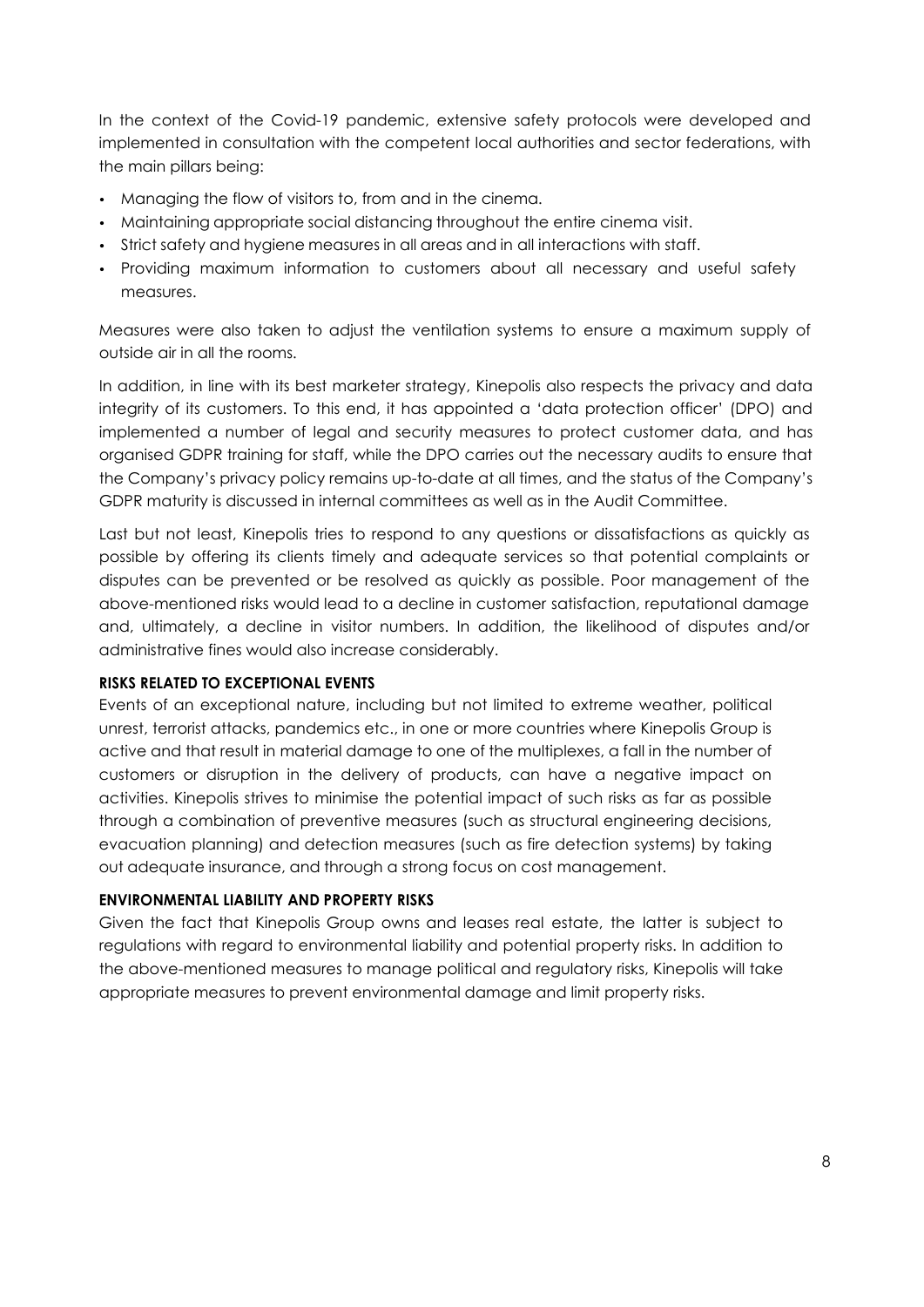### **OTHER RISKS**

Following the annulment by the Court of the decisions of the Belgian Competition Authority (BMA) of 31 May 2017 and 26 April 2018 to relax the behavioural conditions imposed on Kinepolis Group by the BMA in 1997, the BMA lifted the condition prohibiting organic growth without prior consent on 11 February 2020, with effect from 12 August 2021. The other behavioural conditions, including those related to the prior approval by the BMA regarding acquisitions in Belgium, remain in force.

## **4. DISPOSAL OF TREASURY SHARES**

After the delivery of 58 299 shares to the beneficiaries of share options, the company held on 31 December 2021, 422 552 treasury shares, with a capital value of € 292 646. After future delivery in 2022 of 23 656 shares in date of the financial statement 398 896 shares with a capital value of € 276 263.02 **.**

## **5. USE OF FINANCIAL INSTRUMENTS**

The Company had no outstanding financial instruments at 31 December 2021.

# **6. DECLARATION OF NON-FINANCIAL INFORMATION AS PROVIDED FOR IN THE LAW OF 3 SEPTEMBER 2017 – CORPORATE SOCIAL RESPONSIBILITY**

For the declaration of non-financial information regarding Corporate Social Responsibility, referation is made to the Sustainability report of the consolIdaded annual report of Kinepolis Group NV.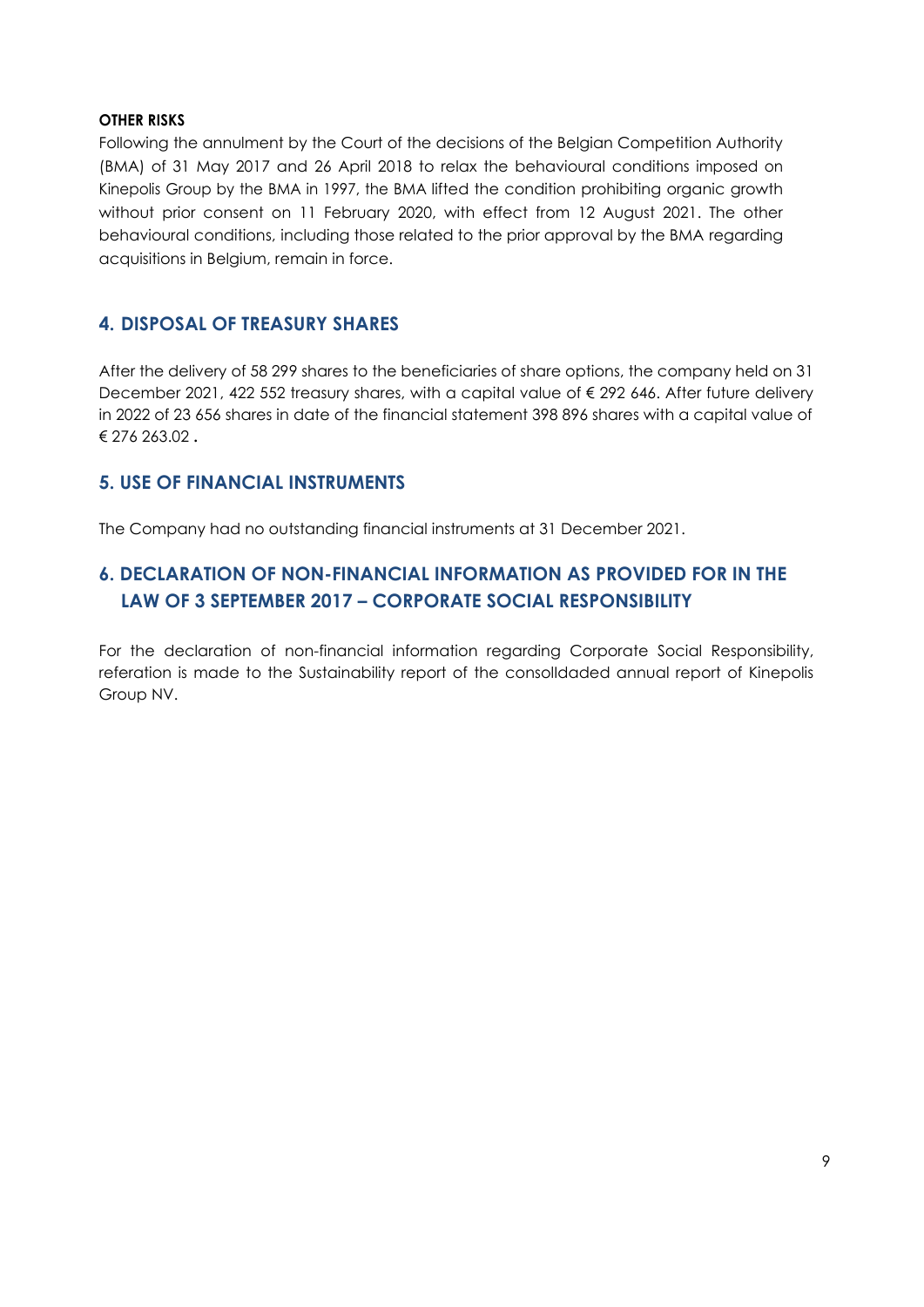# **7. CORPORATE GOVERNANCE STATEMENT**

The governance structure of the Company, and more specifically the role and responsibilities, the composition and the functioning of the Board of Directors, its advisory Committees and the Executive Management are described in the Corporate Governance Charter (the 'Charter'), of which a revised version was adopted by the Board of Directors on 23 February 2021.

The Board of Directors has reviewed the Corporate Governance Charter at the beginning of 2021 using the Belgian Corporate Governance Code 2020 (the '2020 Code') as a reference code.

This chapter of the annual report provides more factual information on the corporate governance policy pursued in the financial year 2021, with the aim of applying the principles resulting from this charter as much as possible without affecting the unique character of the Company.

Where necessary, the required explanation of the deviations from the Code is given in accordance with the 'comply or explain' principle.

The Charter can be consulted on the website of Kinepolis Group: www.kinepolis.com/corporate.

## **7.1. SHARE CAPITAL**

The share capital on 31 December 2021 amounted to € 18 952 288.41, and is represented by 27 365 197 shares, without nominal value, all of which benefit the same corporate rights.

## **RIGHT TO NOMINATE CANDIDATES TO THE BOARD OF DIRECTORS**

According to the articles of association, 8 directors can be appointed from among the candidates nominated by 'Kinohold Bis', a public limited company under the laws of Luxembourg, insofar as it or its legal successors, as well as all entities directly or indirectly controlled by (one of) them or (one of) their respective legal successors (within the meaning of Article 1:20 of the Belgian Companies and Associations Code, (the 'BCAC')), solely or jointly, hold at least thirtyfive per cent (35%) of the shares of the Company at the moment the candidate is nominated, as well as at the moment of appointment by the General Meeting, on the understanding that, if the shares held by Kinohold Bis SA or its respective legal successors, as well as all entities directly or indirectly controlled by (one of) them or (one of) their respective legal successors (within the meaning of Article 1:20 of the BCAC) represent less than thirtyfive per cent (35%) of the capital of the Company, Kinohold Bis SA or its respective legal successors shall only be entitled to nominate candidates to the Board of Directors for each group of shares representing five per cent (5%) of the Company's capital.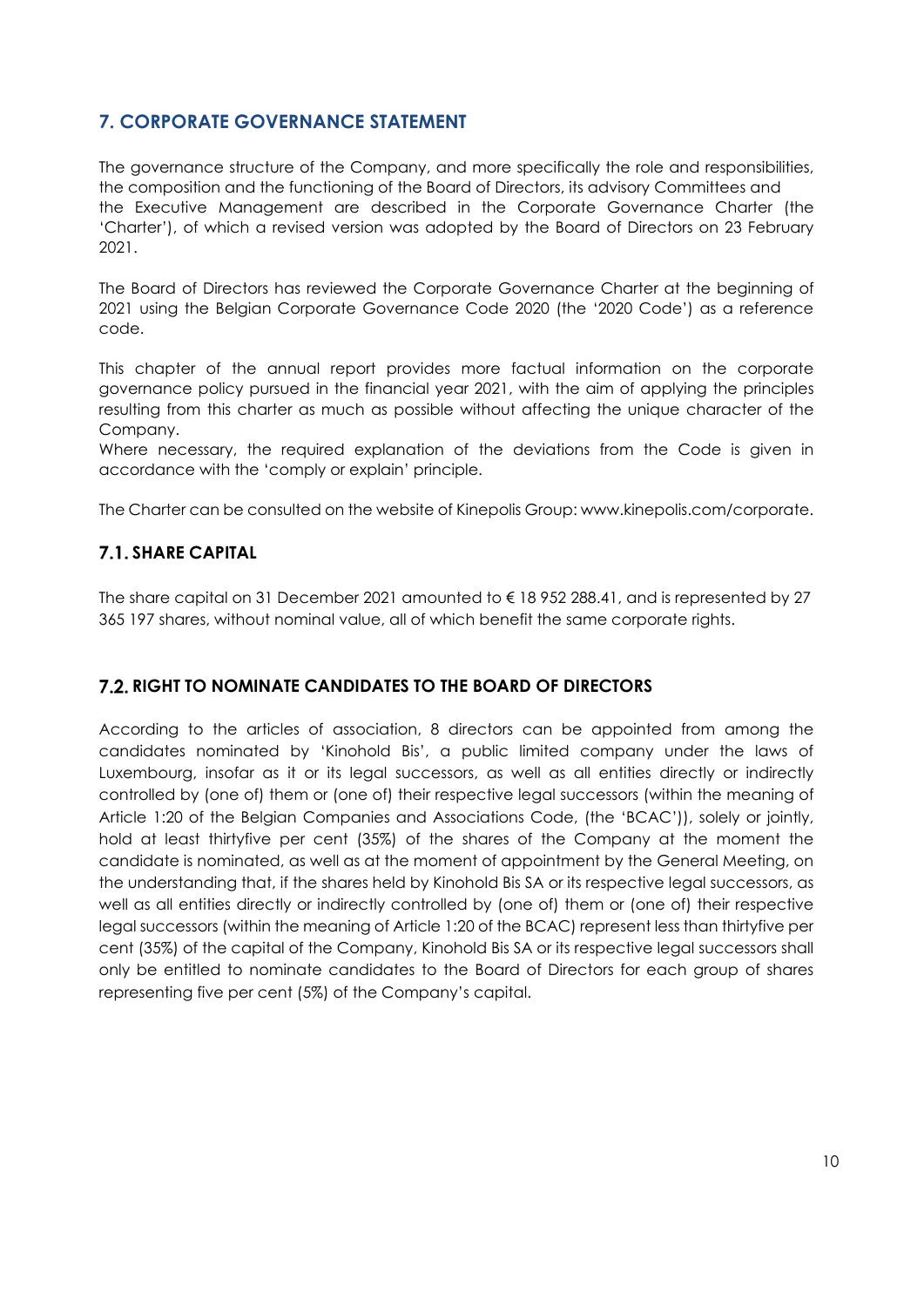# **SHAREHOLDER AGREEMENTS**

No shareholder agreements are known within the Company that could restrict the transfer of securities and/or the exercise of voting rights in the context of a public acquisition bid.

# **7.4. CHANGE OF CONTROL**

The Credit Agreement concluded on 15 February 2012 between Kinepolis Group NV and some of its subsidiaries on the one hand, and BNP Paribas Fortis Bank NV, KBC Bank NV and ING Belgium NV (and with the addition of Belfius Bank from 16 December 2019) on the other hand, and as amended and restated several times and most recently as of 8 January 2021, provides for a participating financial institution being able to end its participation in said agreement, whereby the relevant part of the outstanding loan amount will become immediately due if natural or legal persons other than Kinohold Bis SA (or its legal successors) and Mr Joost Bert acquire control (as defined in the Credit Agreement) of Kinepolis Group NV.

The General Terms and Conditions of the Listing and Offering Prospectus dated 17 February 2012 with regard to a bond issue in Belgium also provide that, in the case of a change of control (as defined in the Prospectus), any bond holder shall have the right to oblige Kinepolis Group NV to repay all or a part of his/her bonds under the conditions set forth in the Prospectus. This Prospectus can be consulted on the website of Kinepolis Group.

The General Terms and Conditions of the Prospectus dated 12 May 2015 regarding an Unconditional Public Exchange Offer with respect to the above-mentioned bonds also provide that, in the event of a change of control (as defined in the Prospectus), each bond holder will have the right to oblige Kinepolis Group NV to repay all or a part of his/her bonds under the conditions set out in the Prospectus.

This Prospectus can also be consulted on the website of Kinepolis Group.

Finally, the General Terms and Conditions dated 16 January 2015 regarding the private placement of bonds with institutional investors to the amount of € 96.0 million, as well as the General Terms and Conditions dated 5 December 2017 regarding the private placement with institutional investors to the amount of € 125 million, and the General Terms and Conditions dated 5 July 2019 relating to the private placement with institutional investors for an amount of € 225 million, contain clauses for the case of a change of control that are identical to those defined in the above- mentioned Prospectus.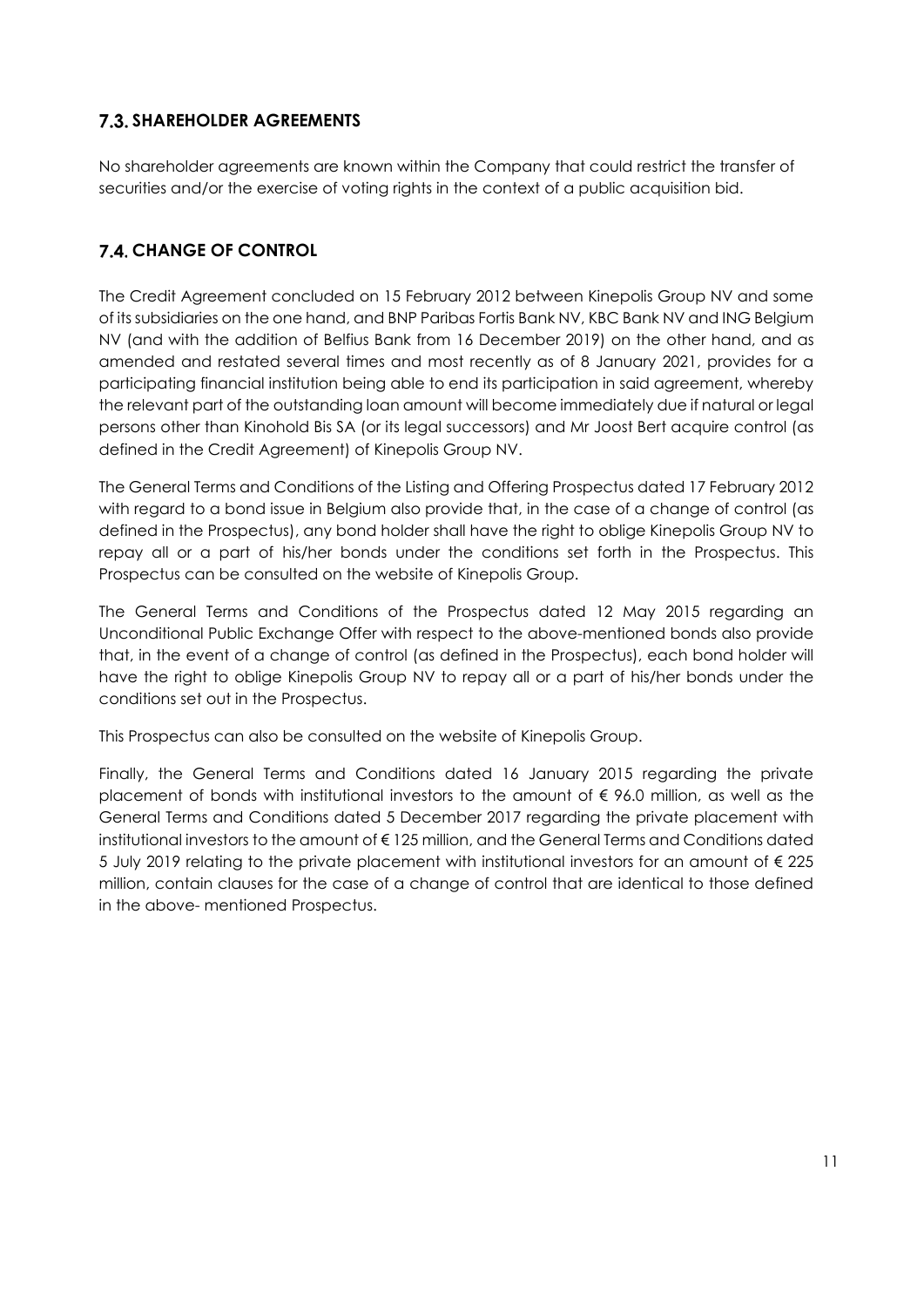## **SHAREHOLDER STRUCTURE AND NOTIFICATIONS RECEIVED**

Based on the notifications received pursuant to Article 74 of the Public Acquisition Bids Act of 1 April 2007 from Kinepolis Group NV, Kinohold Bis SA, Stichting Administratiekantoor (Administration Trust Office) Kinohold, Joost Bert, Koenraad Bert, Geert Bert and Peter Bert, acting by mutual agreement (either because they are 'affiliated persons' within the meaning of Article 1:20 of the BCAC or there is mutual consultation between them) collectively hold more than 30% of the voting shares of Kinepolis Group NV, from subsequent transparency statements (pursuant to the Act of 2 May 2007 and the Royal Decree of 14 February 2008 regarding the disclosure of major holdings) and from notifications within the framework of the share buyback programme, it is shown that, as of 31 December 2021:

- Kinohold Bis SA, held 12 700 050 shares, or 46.41% of the shares of the Company;
- Kinohold Bis SA is controlled by Kinohold, Stichting Administratiekantoor under Dutch law, which is in turn jointly controlled by the following natural persons (in their capacity as directors of the Stichting Administratiekantoor): Joost Bert, Koenraad Bert, Geert Bert and Peter Bert;
- Kinohold Bis SA shall continue to act in close consultation with Mr. Joost Bert;
- Kinepolis Group NV, which is controlled by Kinohold Bis SA, held 422 552 or 1.54 % treasury shares;
- Mr Joost Bert, who acts in close consultation with Kinohold Bis SA and together with Pentascoop NV(a company controlled 100% by him) held 492 218 shares, or 1.80% of the shares of the Company.

The table below shows the situation based on the transparency notifications received under the Law of 2 May 2007. Any amendments communicated since 31 December 2021 have been published in accordance with the provisions of the above-mentioned law and can be consulted at www.kinepolis.com/corporate.

| <b>SHAREHOLDER</b>                        | <b>NUMBER OF SHARES</b> | %     |
|-------------------------------------------|-------------------------|-------|
| Kinohold BIS SA                           | 12 700 050              | 46.41 |
| Mr. Joost Bert                            | 492 218                 | 1.80  |
| Kinepolis Group NV                        | 422 552                 | 1.54  |
| Free Float, of which:                     | 13 750 377              | 50.24 |
| <b>BNP Paribas Asset</b><br>Management SA | 1 366 585               | 4.99  |
| <b>TOTAL</b>                              | 27 365 197              | 100%  |

### **SHAREHOLDERS' STRUCTURE AT 31 DECEMBER 2021**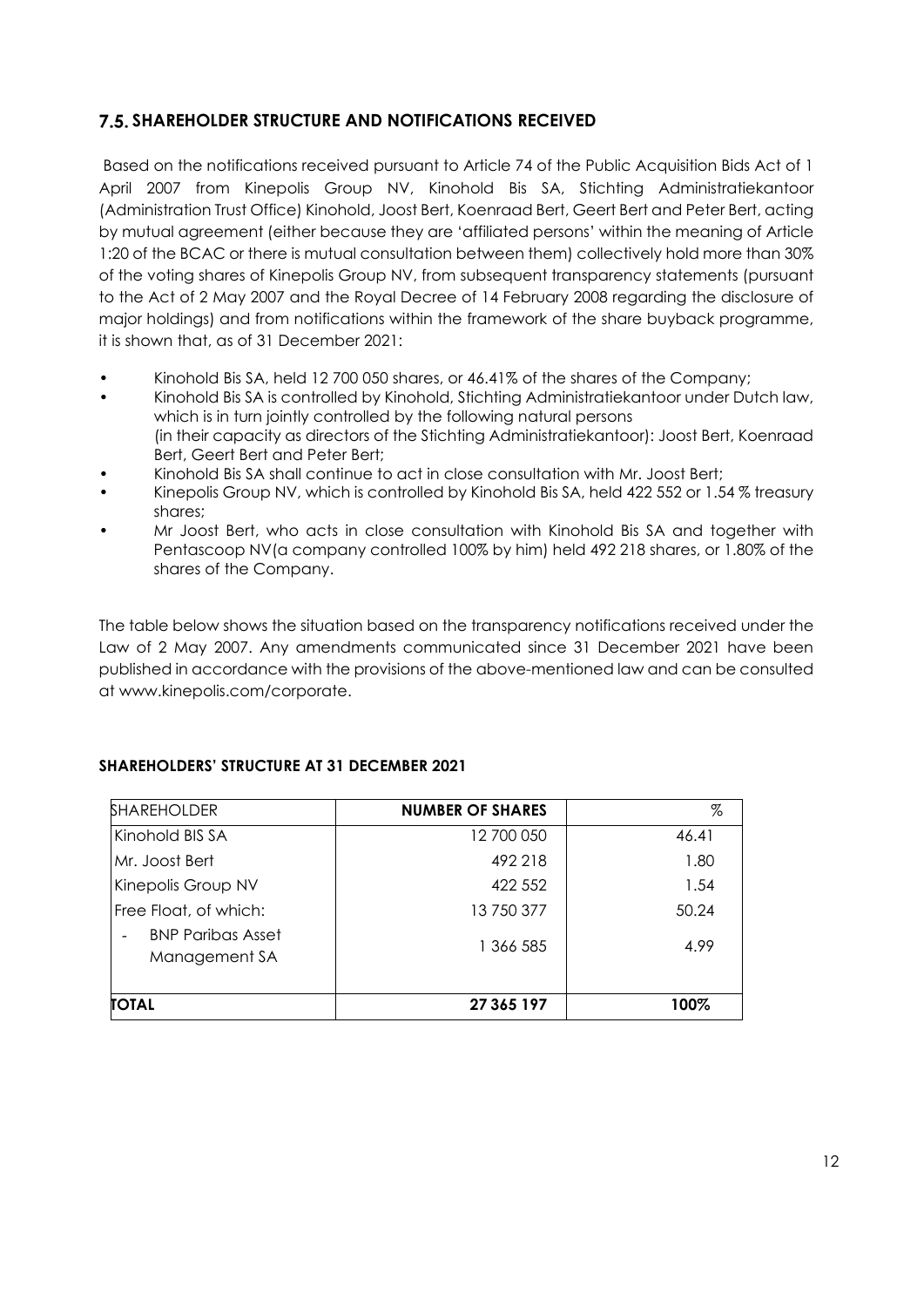# **7.6. AMENDMENTS TO THE ARTICLES OF ASSOCIATION**

Amendments may be made to the articles of association with due consideration for the stipulations set out in the BCAC.

The Extraordinary General Meeting of 12 May 2021 has introduced a new article in the articles of association regarding the voting at distance before the General Meeting by electronic means and has adapted accordingly article 36. Moreover the Extraordinary General Meeting authorised the Board of Directors to increase the capital within the framework of the authorised capital as described in more detail in transitional decision 2 of the Articles of Association (https://corporate.kinepolis.com/en/investor-relations/corporate-governance/articlesassociation).

# **BOARD OF DIRECTORS AND SPECIAL COMMITTEES**

The Company has opted for a one-tier governance structure, whereby the Board is authorised to carry out all actions that are necessary or useful to achieve the Company's purpose, except for those for which the General Meeting is authorised. The Company considers the one-tier structure to be the most appropriate governance structure that permits a rapid decision making and has proven its efficiency.

## **COMPOSITION OF THE BOARD OF DIRECTORS**

From 8 May 2019, the Board of Directors consists of eight members, seven of whom have a nonexecutive role, and four of whom are to be considered independent of the reference shareholders and the management.

The Company considers Marion Debruyne BV, with Mrs. Marion Debruyne as permanent representative, as an independent director within the meaning of article 7:87 of the CCA and article 3.5 of the Corporate Governance Code 2020 as she meets all criteria as provided for in the Corporate Governance Code of 2020 except the fact that the mandate has been held for more than 12 years what in view of the Company does not compromise the independent state of mind of the director who has always executed the mandate independent from the vision of the Executive Management and the reference shareholders and has at all times used her special and specific knowledge and know how, amongst others resulting from its academic career, exclusively in the interests of the Company and all stakeholders.

The other independent directors fulfil all the criteria described in the CCA and the Corporate Governance Code 2020 and were appointed on the recommendation of the Board of Directors, which was advised on this by the Nomination and Remuneration Committee. The reference shareholders did not exercise their nomination right with regard to these appointments.

Furthermore, the Board regularly reviews the criteria for its composition and that of its committees in light of ongoing and future developments, expectations and the risks to which the Company may be exposed, as well as its strategic objectives. The Board pays due attention in this regard to complementarity and diversity among its members, including gender and age diversity, while ensuring that a balance is maintained between renewal and continuity, in order to enable the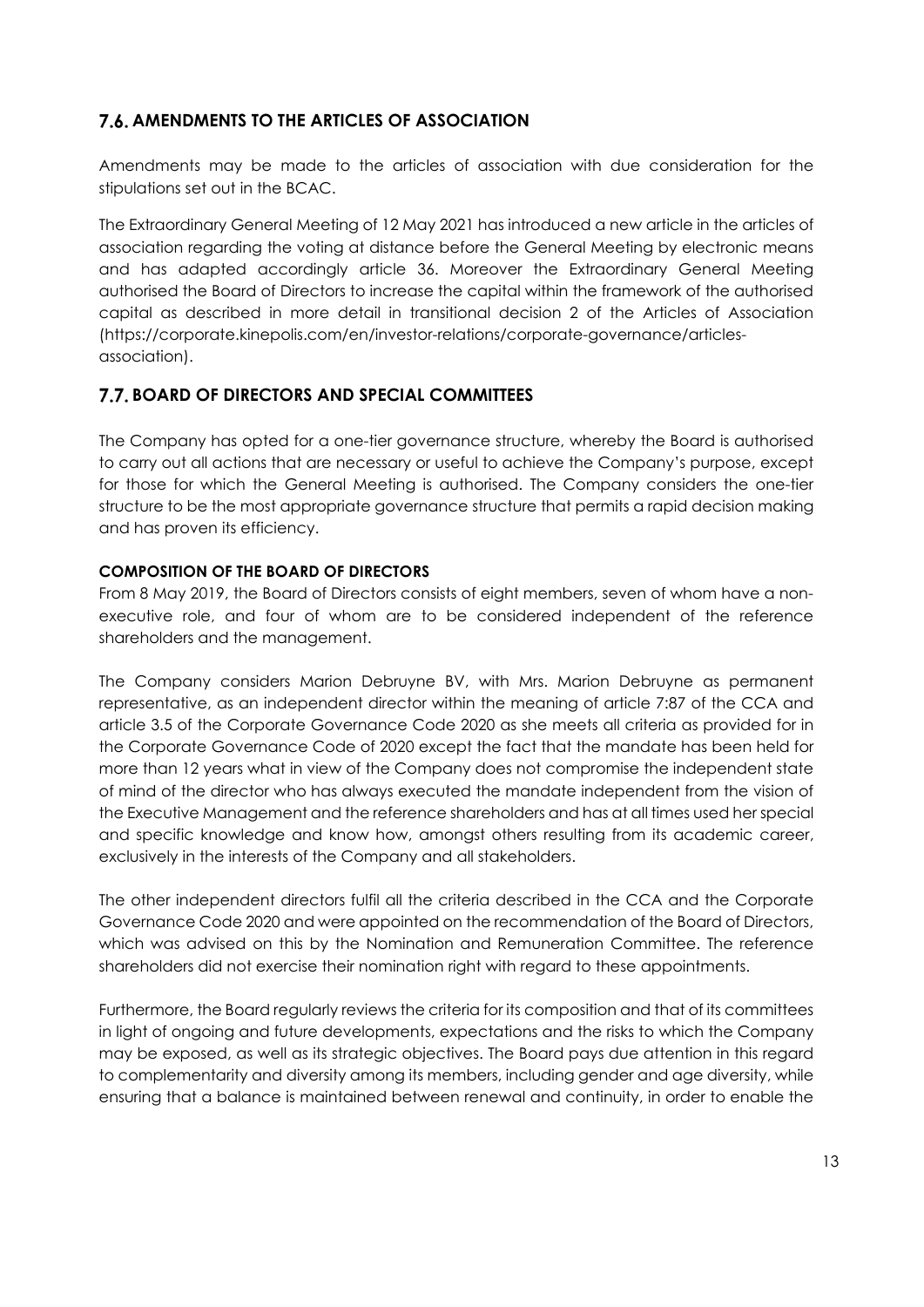acquired knowledge and history to be passed on efficiently, while still being able to stay on top of new social and other trends, both in the Board and its committees.

The chairmanship of the Board of Directors is held by Pentascoop NV (1), with Mr. Joost Bert as its permanent representative who in view of his extensive knowledge and experience in the national and international cinema sector, assists the CEO with respect for his executive responsibilities, with the necessary support and advice. He also supports the Board of Directors in conducting a high-quality dialogue with the shareholders, including the reference shareholders and thereby further contributes to sustainable value creation for the Company, with a focus on the long-term interests of all stakeholders.

Mr. Philip Ghekiere, as vice-chair, assisted the chair in the fulfilment of his mandate, and took over his role in the event of unavailability. As from fiscal year 2022 the role of vice-chair will not longer be filled in and in case of unavailability of the chair, his role will be taken over by the oldest director.

Contrary to Stipulation 3.19 et seq. of the Belgian Corporate Governance Code 2020, the Board of Directors has not appointed a secretary, as it believes that these duties can be fulfilled by the chair, assisted by the Corporate Counsel.

The table below gives an overview of the composition of the Board of Directors, as well as the attendance record of the various directors with regard to the 7 meetings that took place in 2021.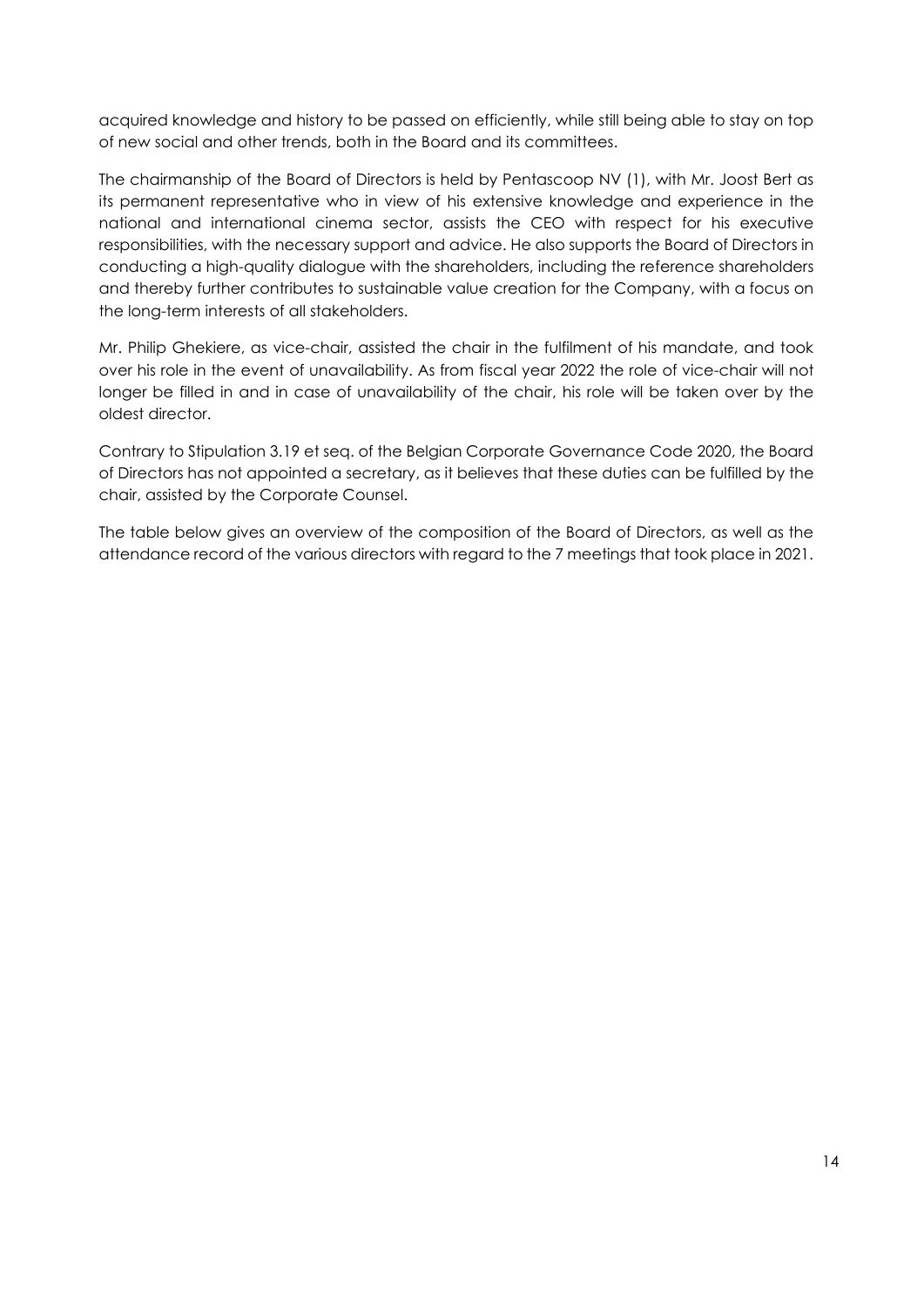## **COMPOSITION OF THE BOARD OF DIRECTORS**

| <b>NAME</b>                                                                   | <b>POSITION</b>                | <b>TERMS ENDS</b> | <b>OTHER</b><br><b>POSITIONS AT</b><br><b>LISTED</b><br><b>COMPANIES</b>                     | <b>ATTENDANCE</b><br><b>RECORD</b><br>(7) |
|-------------------------------------------------------------------------------|--------------------------------|-------------------|----------------------------------------------------------------------------------------------|-------------------------------------------|
| Mr. Joost Bert, permanent<br>representative<br>of Pentascoop NV(1)            | Chair                          | 2024              |                                                                                              | All meetings                              |
| Mr. Philip Ghekiere (1)                                                       | Vice-chair                     | 2024              |                                                                                              | All meetings                              |
| Mr. Eddy Duquenne <sup>(2)</sup>                                              | Managing<br><b>Director</b>    | 2024              |                                                                                              | All meetings                              |
| Mrs. Sonja Rottiers,<br>permanent representative<br>of SDL Advice BV          | Independent<br><b>Director</b> | 2022              | bPost<br>Independent<br>non-executive<br>director and<br>member of the<br>audit<br>committee | All meetings                              |
| Mrs. Marleen Vaesen,<br>permanent representative<br>of Mavac BV               | Independent<br><b>Director</b> | 2022              | Van de<br>Velde <sup>(3)</sup> NV:<br>Non-executive<br>director                              | 6 meetings                                |
| Mr. Ignace Van<br>Doorselaere, permanent<br>representative<br>of 4F BV        | Independent<br>Director        | 2023              |                                                                                              | All meetings                              |
| Mrs. Marion Debruyne,<br>permanent representative<br>of Marion Debruyne BV    | Independent<br>Director        | 2023              | Ackermans &<br>Van Haaren<br>NV:<br>Independent<br>non-executive<br>director                 | 6 meetings                                |
| Mr. Geert Vanderstappen,<br>permanent representative<br>of Pallanza Invest BV | <b>Director</b>                | 2022              | Smartphoto<br>group NV:<br>Non-executive<br>director                                         | All meetings                              |

(1) Representing the reference shareholders

(2) Executive director

(3) CEO until 30 April 2022 and non-executive director as of 1 May 2022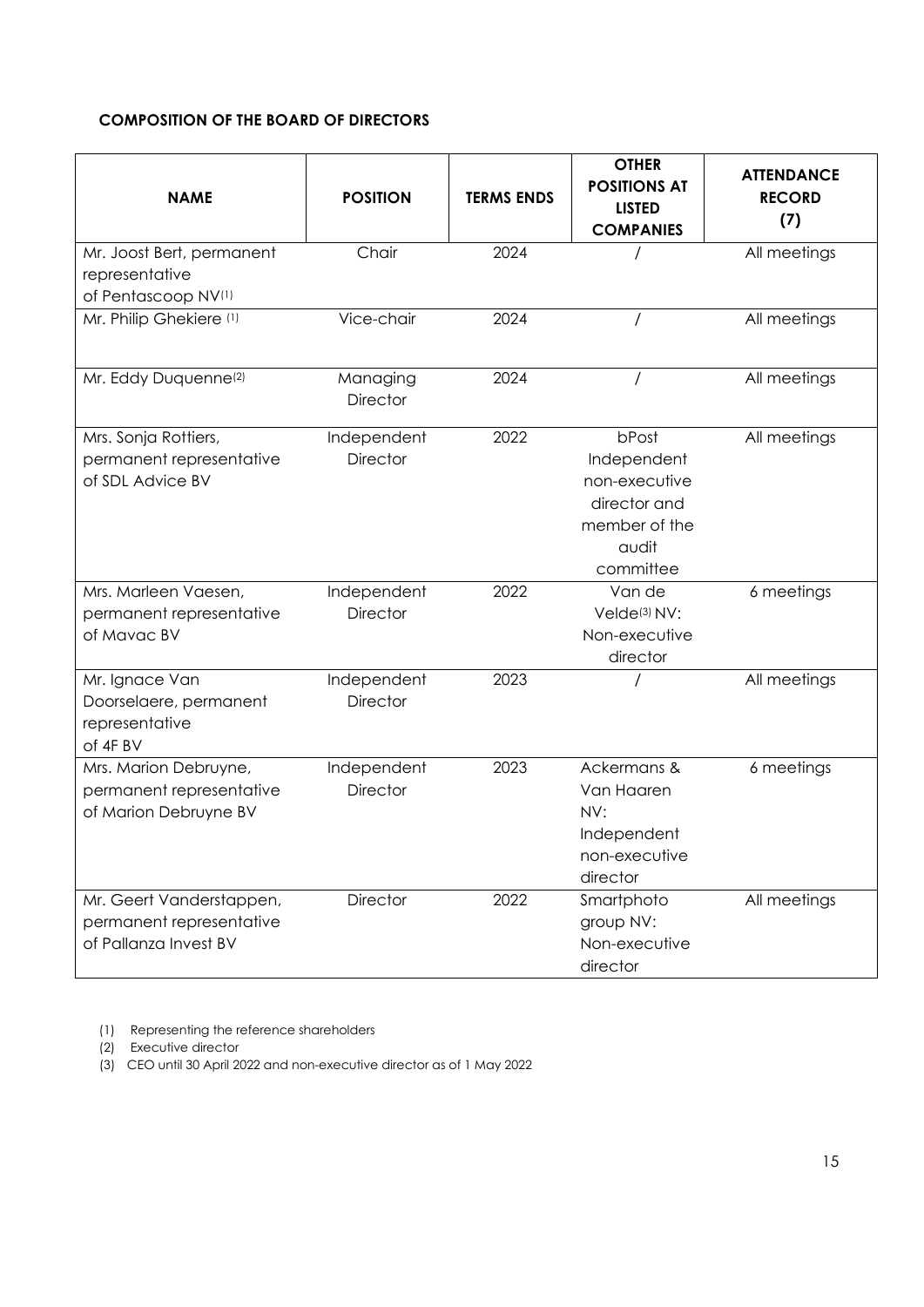## **ACTIVITY REPORT OF THE BOARD OF DIRECTORS**

In view of the in 2021 ongoing Covid-19 pandemic and its impact on the Company, the agenda of the Board of Directors remained in 2021 adjusted to the circumstances and, in addition to the tasks assigned to the Board of Directors by the BCAC, the Articles of Association and the Charter, mainly the following issues were discussed:

- the impact of the Covid-19 pandemic on the Company and the cinema sector, and the measures taken to minimise it at most;
- the commercial and financial results, together with forecasts;
- the cash planning, taking different scenarios into account;
- the long and short-term financing;
- the long and short-term strategy and strategic projects;
- the 2022 budget plan and the 2022 'Entrepreneurship' plan;
- the ongoing cinema and real estate projects;
- the reports of the audit committee and the nomination and remuneration committee;
- the adoption of the new corporate governance charter;
- the remuneration policy;
- the management objectives and the variable remuneration related to these;
- the treasury policy;
- the sustainability strategy;
- the ICT policy, including the ICT security policy;
- the main business risks and the methods applied to mitigate them.

Other items, including human resources, external communication, investor relations, disputes and legal and tax issues, are addressed as needed or desired.

At least seven meetings are scheduled for the year 2022. Additional meetings may be held if needed.

#### **COMPOSITION AND ACTIVITY REPORT OF THE NOMINATION AND REMUNERATION COMMITTEE**

In accordance with the applicable governance rules, the Company has one joint committee, the Nomination and Remuneration Committee. This committee consists of the following nonexecutive directors, the majority of whom are independent directors with the necessary expertise and professional experience in the field of human resources, given their previous and/or current professional activities as CEO:

- **Pentascoop NV,** with Mr. Joost Bert as the permanent representative and chair and former co-CEO of Kinepolis;
- **4F BV,** with Mr. Ignace Van Doorselaere, as the permanent representative and CEO of Neuhaus;
- **SDL Advice BV** with Mrs. Sonja Rottiers as permanent representative and former CEO of Lloyds Insurance Company SA.

The CEO may attend the meetings of the Nomination and Remuneration Committee by invitation, without participating in the deliberations or decisions.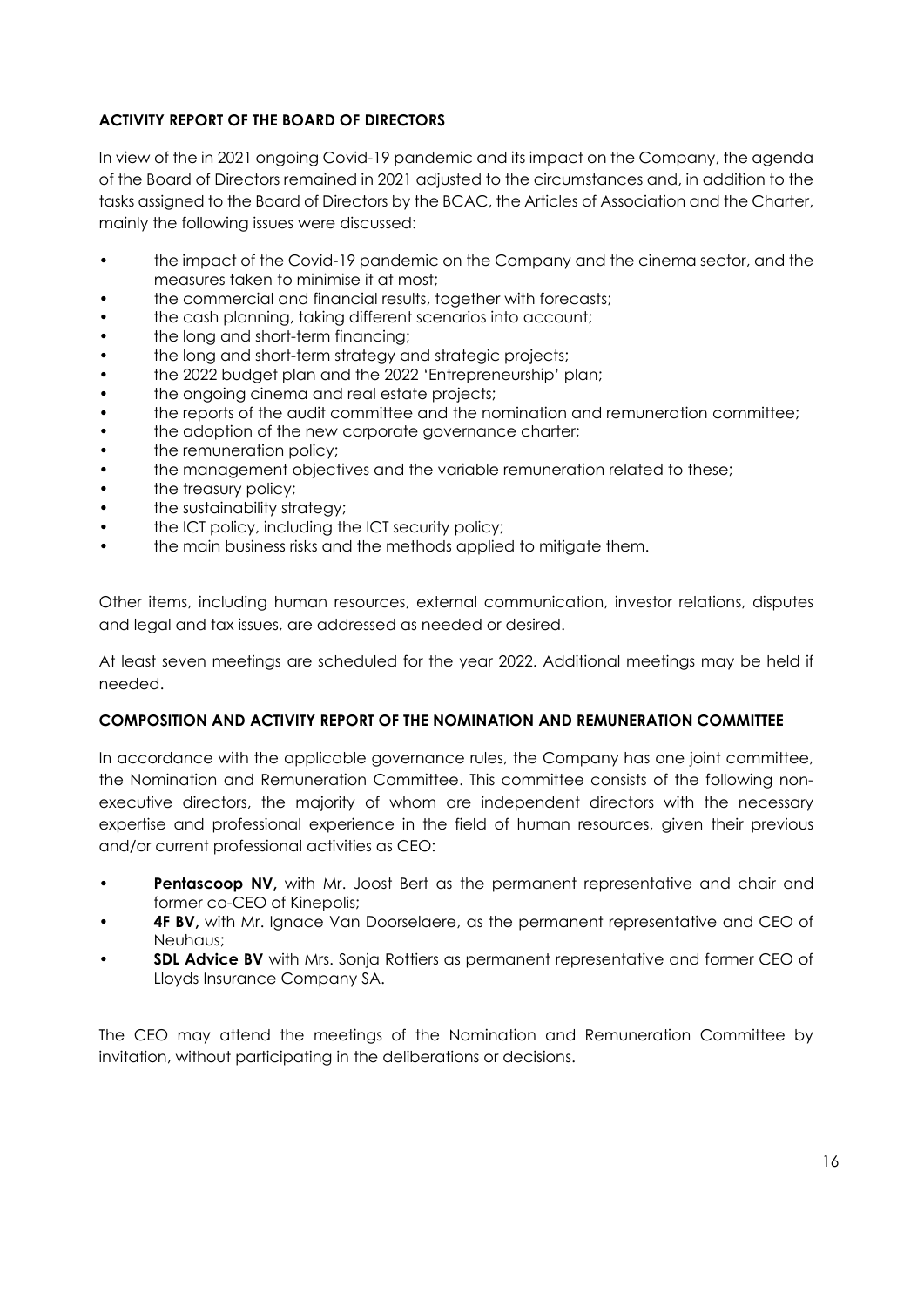The Nomination and Remuneration Committee met four times in 2021, headed by its chair, and all members of the committee were present.

The following topics were primarily discussed during these meetings:

- the preparation of the renewed remuneration policy in light of the Implementation of the Shareholders rights directive in Belgian law;
- the feedback received on the remuneration policy and the remuneration report further to the General Meeting of 12 May 2021;
- the remuneration report to be included in the 2020 Annual Report;
- the evaluation of the 2020 targets for the Executive Management, and the variable remuneration linked to these;
- the target setting (both quantitative as qualitative) for the variable incentive for the Executive Management for 2021 as well as the related remuneration in case of achievement of the targets;
- the renewal of directorship mandates.

## **COMPOSITION AND ACTIVITY REPORT OF THE AUDIT COMMITTEE**

In accordance with the applicable rules in this respect, the Audit Committee is composed exclusively of nonexecutive directors, the majority of whom are also independent.

The Audit Committee as a whole has the appropriate expertise with regard to accounting and auditing, and was composed as follows:

- **Pallanza Invest BV**, with permanent representative Mr. Geert Vanderstappen, who combines 5 years' experience as a Corporate Officer at Corporate & Investment Banking at the Generale Bank with 7 years of operational experience as finance director at Smartphoto Group NV, and who is currently Managing Partner at Pentahold NV;
- **Mavac BV**, with permanent representative Mrs. Marleen Vaesen who, among other things, has held the position of CEO at Greenyard, and as of 1 May 2022 functions as non-executive director at Van de Velde NV after having fulfilled the role of CEO;
- **SDL Advice BV**, with permanent representative Mrs. Sonja Rottiers who held the position of CEO and executive director of Lloyd's Insurance Company SA and of CFO at Dexia Verzekeringen and Axa Belgium.

The CFO, the CEO, the chair of the Board of Directors, the vice-chair and the internal auditor attend the meetings of the Audit Committee.

The representatives of the reference shareholders may attend the meetings by way of invitation.

In 2021, the Audit Committee, under the chair of Mr. Geert Vanderstappen, met five times in the presence (or via representatives) of all members, and dealt mainly with the following items:

• the financial reporting in general, and of annual statutory and consolidated financial report, the half-yearly financial report, and the related press releases in particular;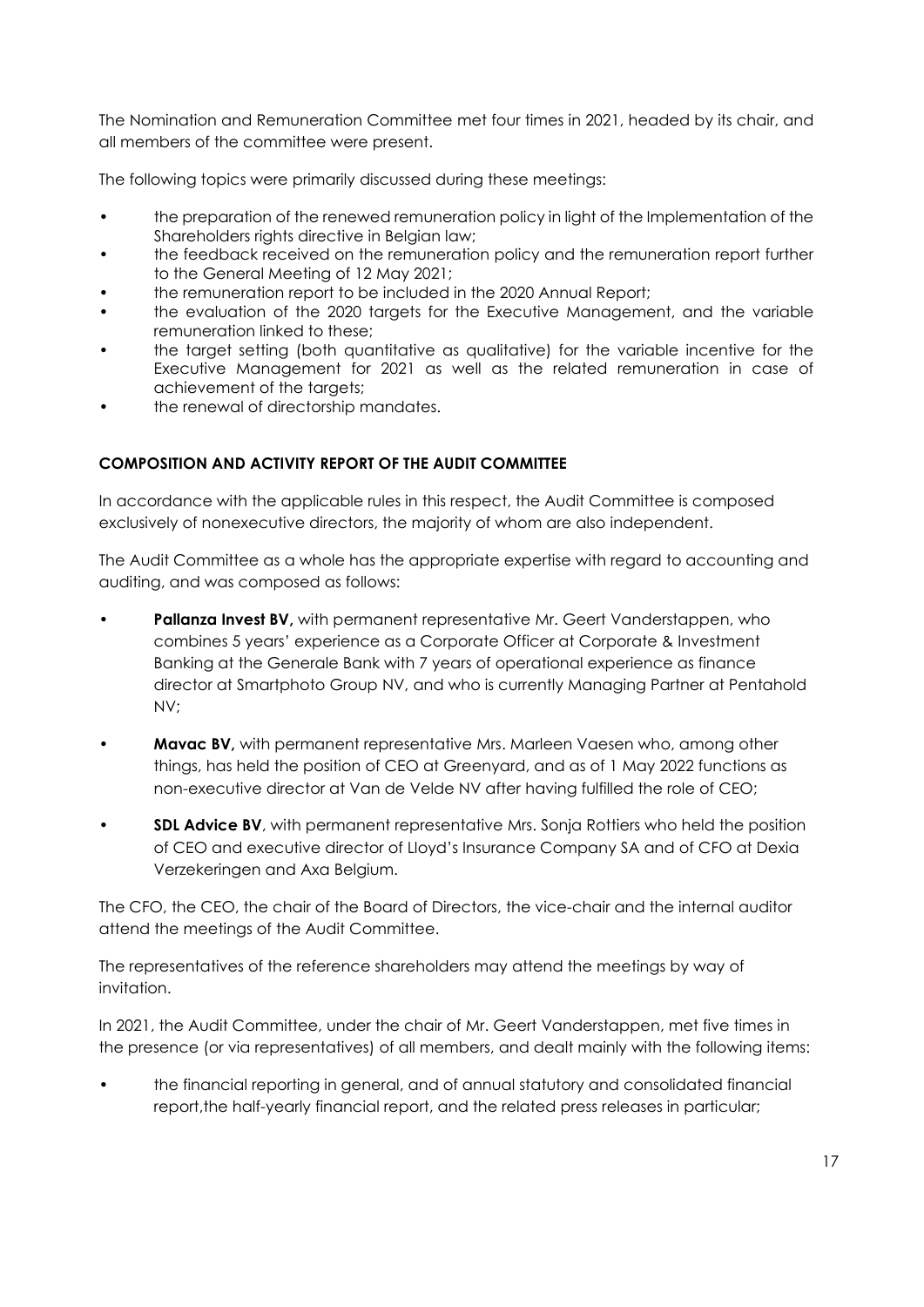- establishment and monitoring of the internal audit activities, including discussion of the annual report of the Internal Audit department and the internal audit plan 2021;
- the impact of Covid-19 on the financial reporting;
- the WACC for investment models;
- discussion and evaluation of the internal control and risk management systems, as well as the annual 'risk-management action plan';
- evaluation of the effectiveness of the external audit process;
- evaluation of the work of the internal auditor;
- monitoring of the financial reporting and its compliance with the applicable reporting standards;
- the treasury policy;
- evaluation of the renewal of the mandate of the external auditor;
- the ICT security policy;
- monitoring of the Non-Audit Services regulations.

### **EVALUATION OF THE BOARD OF DIRECTORS, ITS COMMITTEES AND ITS INDIVIDUAL DIRECTORS**

As part of the open and transparent manner in which the meetings of the Board and its committees are held, its operation and performances are constantly and informally evaluated during the meetings, as is the interaction with the Executive Management, with whom is communicated in the same transparent manner.

As the results of the performance assessment carried out in 2019 were discussed in 2020, a new formal evaluation will be organised in 2023.

#### **DIVERSITY**

The Board has three female members, accounting for more than one third of the Board of Directors, and therefore meets the legal requirement that at least one-third of the members of the Board must be of a different gender than the other members.

In the coming years, the Board will not only focus its diversity policy on gender, skills and age, but also pay further attention to the international management experience of its directors in order to enable the Board to keep a close eye on the social and economic context and structure in the various geographical areas in which Kinepolis Group operates. The above-mentioned diversity goals were included in the selection process applied by the Nomination and Remuneration Committee and the Board of Directors when searching for potential directors and, among other things, have resulted in a Board of Directors composed not only with three female directors, but also with directors with complementary profiles in terms of competence, knowledge and experience, including international management experience.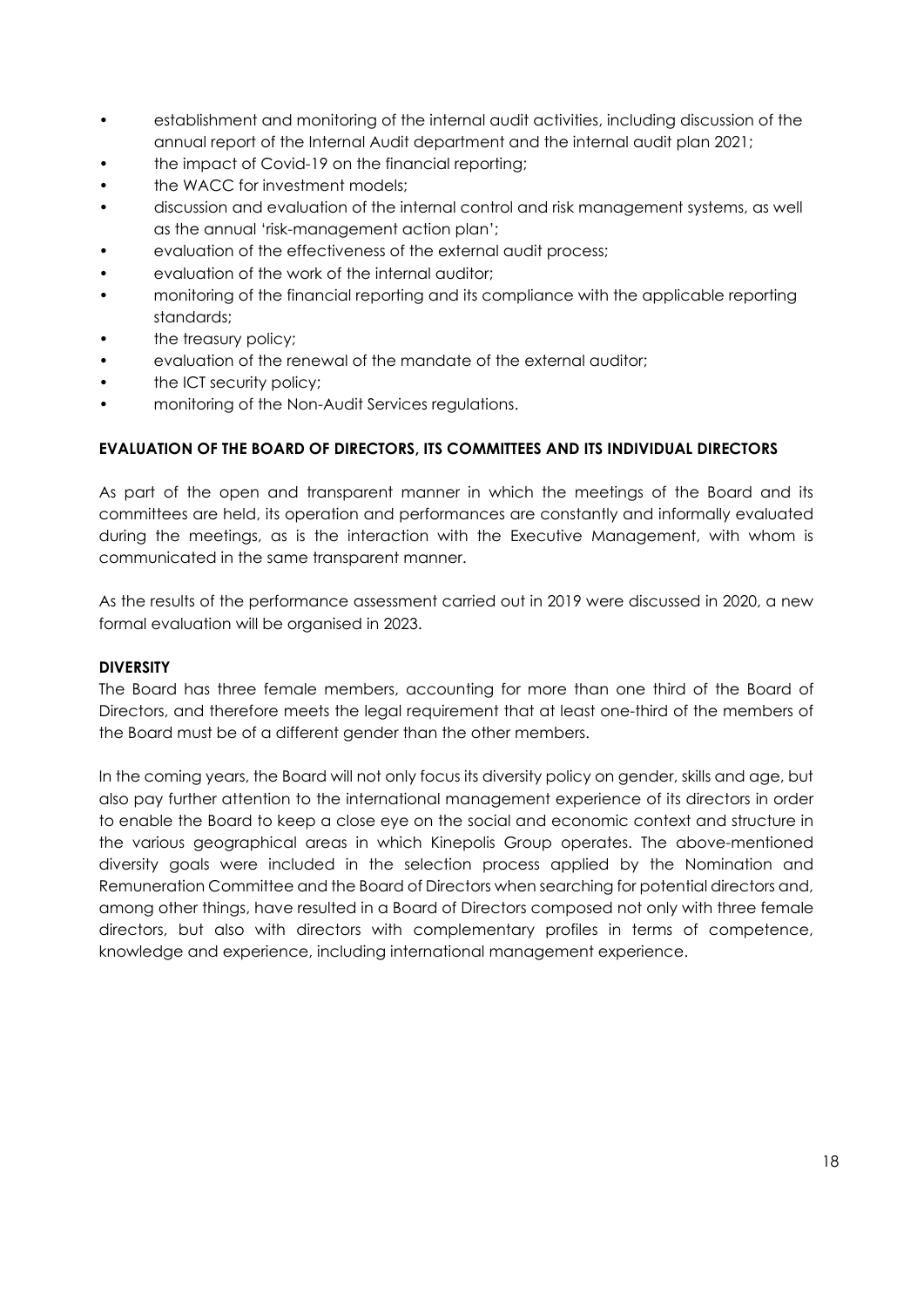# **7.8. EXECUTIVE MANAGEMENT**

Following the resignation in 2018 of Mr Bert as managing director, Mr Duquenne, as CEO, is the only member of the Executive Management. The Board of Directors has the authority to appoint further members of the Executive Management and discusses the succession plan for the CEO annually in an informal manner. Given the above- mentioned composition and the fact that no formal or informal executive committee has been set up within Kinepolis Group, no specific diversity policy applicable to the persons charged with day-to-day management has been developed, although the focus is placed on the required management and business experience, insights, skills and know-how needed to perform the function.

The above-mentioned basic principle is applied throughout the organisation, regardless of the nationality, cultural background, age or gender of the employees.

# **INSIDER TRADING POLICY – CODE OF CONDUCT – TRANSACTIONS WITH AFFILIATES**

The Dealing Code, approved in 2016 and updated in 2019, applies to the members of the Board of Directors, the Chief Executive Officer, persons closely related to the aforementioned persons, and all other persons who might have inside knowledge. The Protocol is designed to ensure that share trading by the persons in question only occurs strictly in accordance with applicable EU and national rules, as well as in accordance with the guidelines issued by the Board of Directors. As the Compliance Officer,

the Chief Financial Officer (CFO) is responsible for monitoring compliance with the rules on insider trading, as set out in this Protocol.

A Code of Conduct has also been in force since 2013, containing the appropriate guidelines, values and standards with regard to the ethical and appropriate way in which Kinepolis wishes to treat employees, customers, suppliers, shareholders and the general public. In this document, the employees are reminded that any form of bribery is unacceptable and that personal gifts should not be accepted, except in the case of small gifts in line with generally accepted corporate practices. This corporate culture is adhered to by all employees of the Company at all times.

The limited transactions with affiliated companies, as included in Notes to the Consolidated Financial Statements, were conducted in complete transparency with the Board of Directors.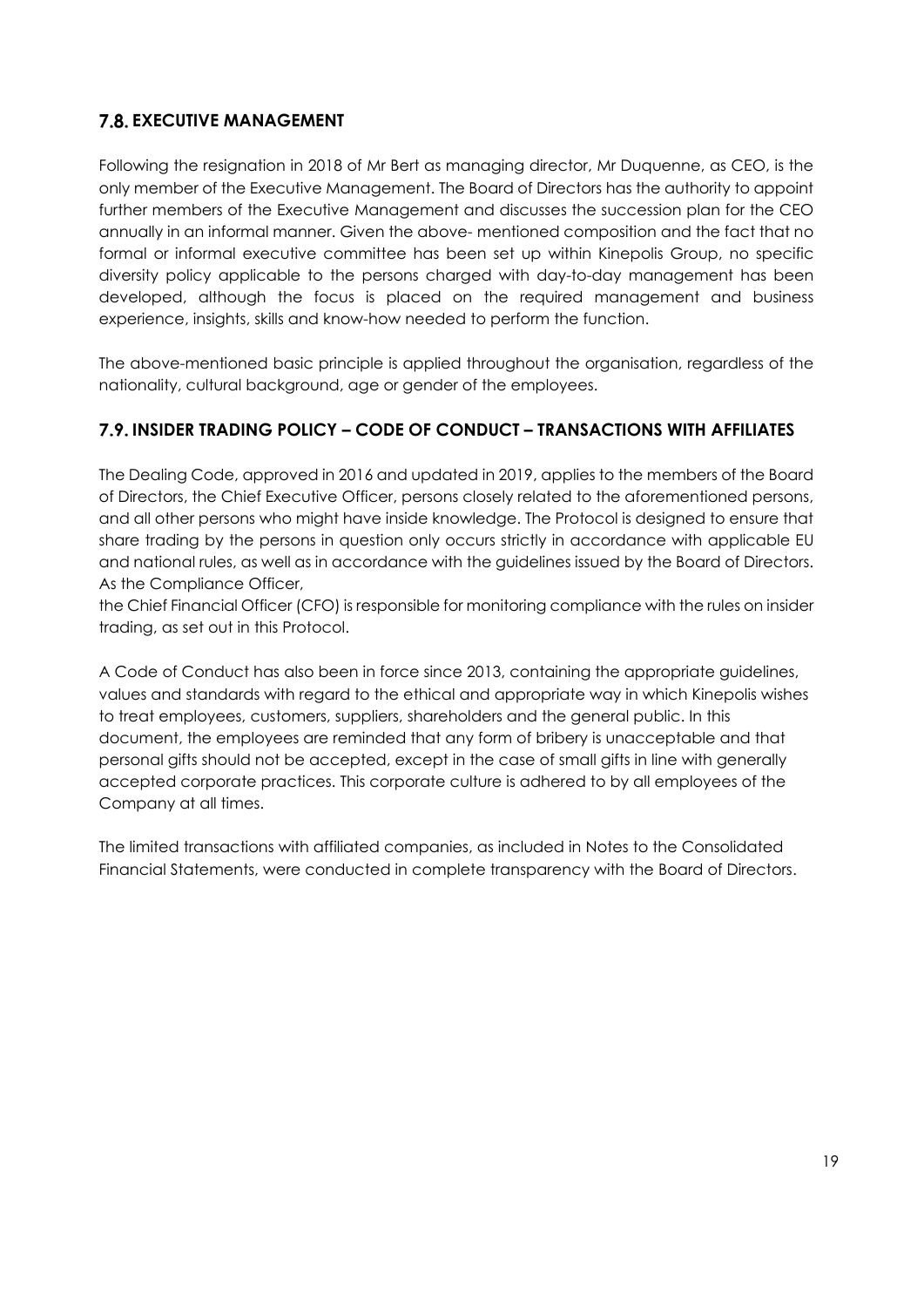## **7.10. REMUNERATION REPORT**

## **I. INTRODUCTION**

The remuneration policy of Kinepolis Group NV (hereafter Kinepolis) is designed to attract, motivate, and retain board and management members who can develop and implement Kinepolis' sustainable and long-term value creation strategy through their extended, complementary, and international know-how and experience. On proposal of the Nomination and Remuneration Committee the Board of Directors adopted the remuneration policy on 24 March 2021 (https://corporate.kinepolis.com/en/ remuneration-policy), which was approved by the General Meeting of Shareholders of 12 May 2021 in line with the new requirements of Article 7:89/1 of the Belgian Code on Companies and Associations (hereafter BCAC). Kinepolis remuneration policy sets out the remuneration principles for the members of the Board of Directors and the Executive Management that currently consists of the CEO.

As Kinepolis values its stakeholders' views very highly, it has conducted a thorough analysis of the votes cast at the 2021 General Meeting and has, where appropriate, taken these into consideration in the renewed remuneration policy, (https://corporate.kinepolis.com/en/investor-relations/ shareholders-meeting), which will be proposed to the 2022 General Meeting and will be applicable as of 1 January 2022, and in the current report as described under section VIII.

## **II. GENERAL PRINCIPLES OF THE KINEPOLIS REMUNERATION POLICY**

The remuneration for the 2021 period was allocated to the Board of Directors and Executive Management based on the principles set out in the remuneration policy.

The remuneration policy is designed to enable Kinepolis to attract, develop and retain the right kinds of talent for the Board of Directors and for Executive Management.

It will assure that they are compensated in accordance with their contribution to the long-term strategy of Kinepolis i.e. to remain a resilient, sustainable and innovative Group with an important added value for all stakeholders.

### **BOARD OF DIRECTORS**

The chair and vice-chair of the Board of Directors as well as the Executive Director are allocated a fixed annual amount as determined in the remuneration policy. In the revised remuneration policy the fixed amount of € 100 000 for the vice-chair has not been retained as the role of vicechair will no longer be filled.

The fixed annual amount allocated to the chair also includes a fee for chairing and participating in the Nomination and Remuneration Committee and for participation as non-executive board member in board meetings of other group companies and is set taking into account that the chair regularly represents Kinepolis on the international stage for the cinema business.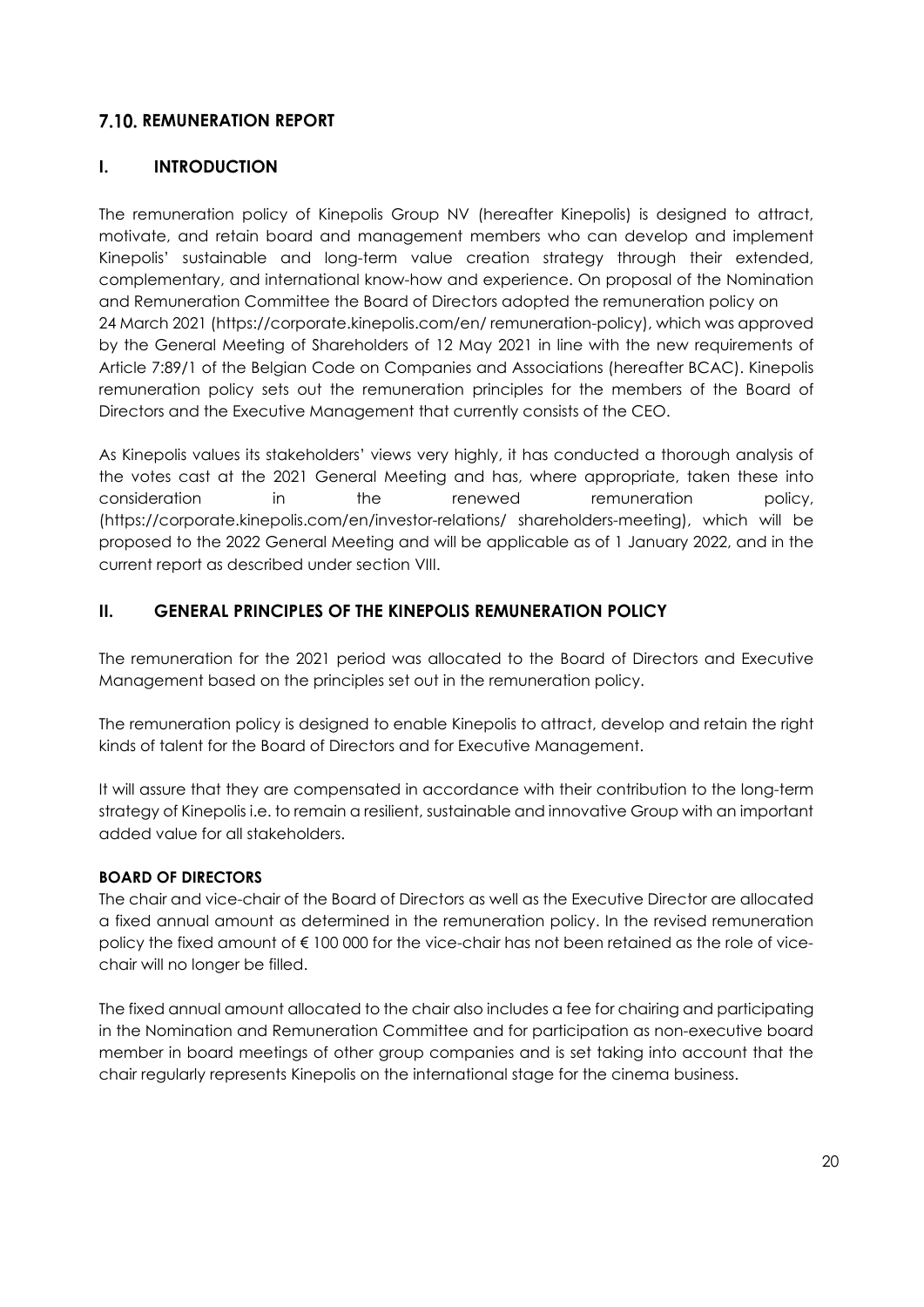In accordance with the remuneration policy, the remuneration of the other non-executive members of the Board consists of a fixed remuneration that is composed of a basic annual amount for attending a set minimum number of board meetings, an attendance fee for participation in committee meetings and an additional fixed annual amount for the chair of the Audit Committee.

The fixed fees and attendance fees are determined in the remuneration policy and are granted every year at the General Meeting on the proposal of the Board of Directors assisted by the Nomination and Remuneration Committee.

*Overview of the annual fixed fee and attendance fee applicable for the financial year 2021*

|                  | Board related activities                       |                | Committee related activities |         |  |
|------------------|------------------------------------------------|----------------|------------------------------|---------|--|
|                  | Chair                                          | Member         | Chair                        | Member  |  |
| Annual fixed fee | € 570 000 (Chair)<br>€100 000 (Vice-<br>Chair) | € 32 500 $(1)$ | € 3 750 $^{(2)}$             | n/a     |  |
| Attendance fee   | n/a                                            | n/a            | € 3 000                      | € 3 000 |  |

(1) The Non-Executive Directors each receive a yearly amount of € 32 500 euro if they attend at least 6 board meetings; if they attend less than 6 board meetings, the compensation will be reduced proportionally. The CEO is awarded an annual fixed amount of € 30 000 to participate as a board member in the board meetings.

(2) Applicable if different from the Chair of the Board of Directors.

The newly proposed amounts applicable as of 1 January 2022 can be consulted in the revised remuneration policy.

The non-executive directors are not granted shares as part of their remuneration as Kinepolis is of the opinion that its strategy and general mode of operation focussed on

long-term value creation is an inherent part of the vision of the Board of Directors without the necessity to on top (partially) link the remuneration to shares in Kinepolis. The non-executive directors do not receive any bonuses or share-related long-term incentive programmes, or any benefits in kind with the exception of the right to attend a number of film screenings every year.

### **EXECUTIVE MANAGEMENT**

The remuneration paid to the Executive Management consists of four components: (i) a base remuneration, (ii) an annual short-term incentive, (iii) a long-term incentive (LTI) and (iv) insurance and other benefits.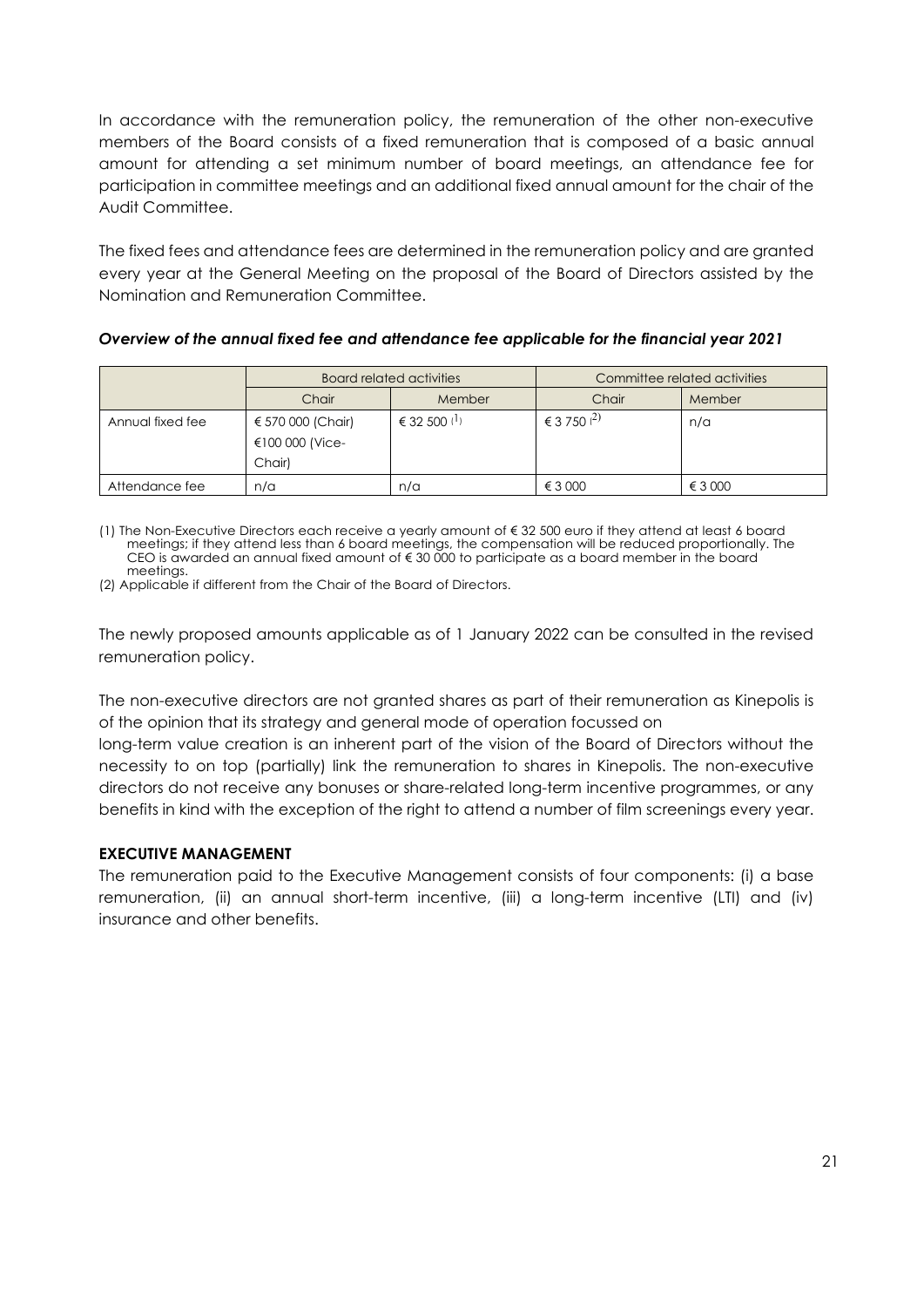### *Remuneration of the Executive Management*



As the Executive Management already holds a significant and meaningful number of shares and stock options in the Company and is thus aligned with the long-term interest of Kinepolis, the Kinepolis remuneration policy does not currently prescribe any explicit minimum shareholding requirements.

#### **Fixed remuneration**

### **(1) Base remuneration**

The base remuneration is determined bi-annually and is evaluated by the Board of Directors according to the Nomination and Remuneration Committee's proposal and reflects the experience, competences, activities and responsibilities of the person concerned. The evaluation takes into account a number of criteria such as:

- benchmark data of companies that are part of the Reference Framework in order to ensure that the remuneration is in line with market rates taking into account if the executive management is self- employed; the Reference Framework is composed by a selection of Belgian listed companies whose international activities, turnover and number of employees are comparable to those of Kinepolis ;
- changes in the job profile such as changes in the level of responsibilities or in the level of complexity; and/or
- changes in the size or activities of Kinepolis.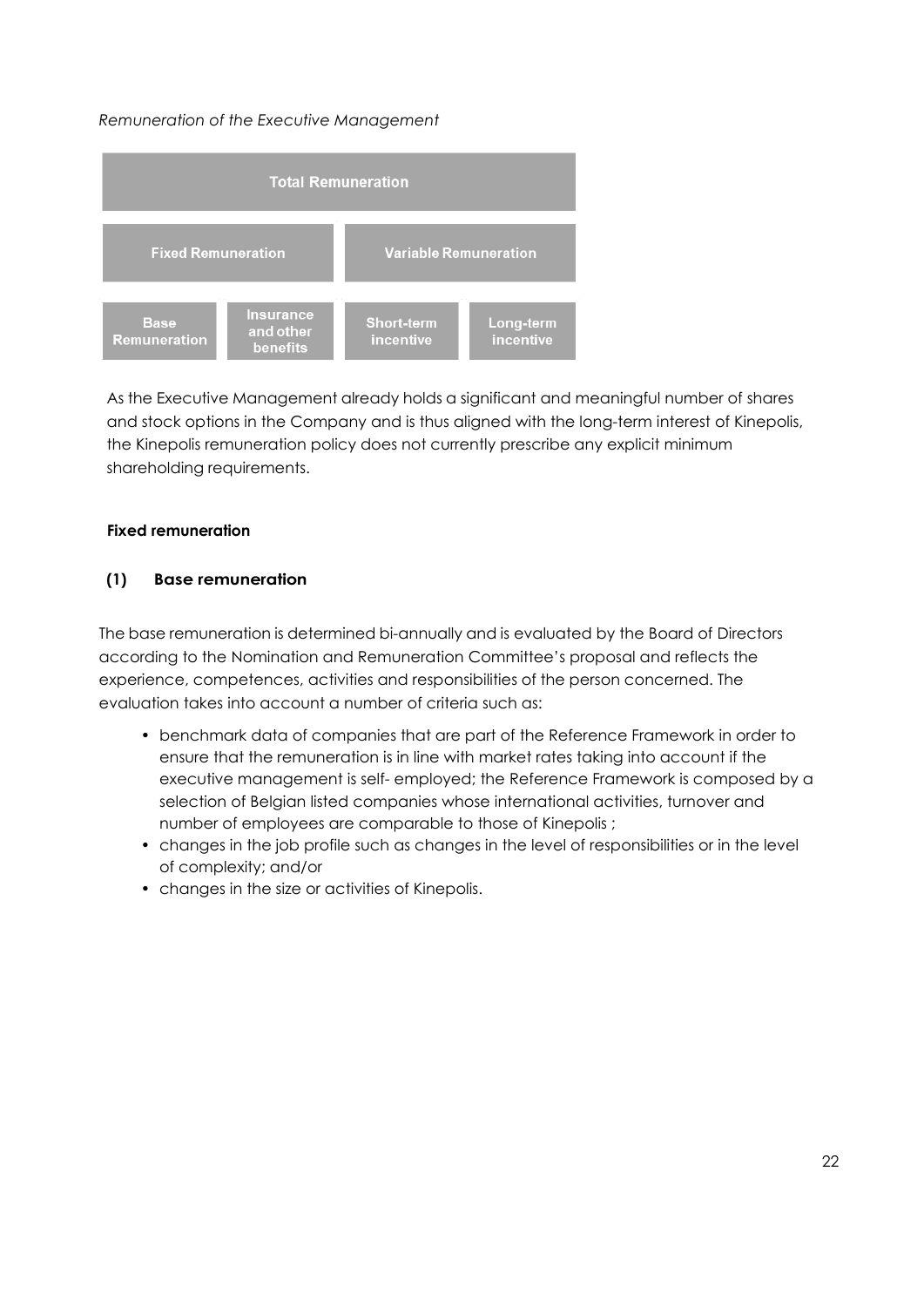### **(2) Insurance and other benefits**

Apart from a yearly cost allowance of € 9 000 and the benefit of a liability insurance scheme for directors and officers, the Executive Management will receive no fringe benefits. In line with market practices, the revised remuneration policy also provides the Board the possibility to integrate contributions to a pension scheme in the remuneration package of the Executive Management.

## **Variable Remuneration**

The purpose of the variable component is to ensure that the interests of Executive Management are aligned with those of the Company and its stakeholders , i.e. that they lead to sustainable and long-term value creation, and provide the appropriate incentive to optimise the short-term and long-term objectives of the Group and its stakeholders.

In view of the fact that the performance criteria are set to ensure creation of long-term sustainable growth and value, and that the 2016 Share Option Plan incentivizes in a significant manner Executive Management in the long-term, the General Meeting of 12 May 2021 has, in accordance with article 7:91 of the BCAC, approved the Board of Directors' proposal to base the integral annual variable remuneration of the Executive Management for the periods of 2021 to 2024 included on objective and measurable performance indicators measured over a period of one year.

## **(1) Annual Short-term incentive (STI)**

Although the STI is based on the realisation of short-term objectives, it needs to be emphasised that these objectives all support Kinepolis' long-term strategy.

In accordance with principle 7.10 of the 2020 Belgian Code on Corporate Governance the shortterm incentive on target is on a two yearly basis set by the Board of Directors at a percentage of the fixed remuneration.

In case of significant outperformance or exceptional achievement the maximum pay out (cap) can be increased to 100% of the fixed remuneration.

The targets customarily consist of both quantitative and qualitative targets, with 30% of the variable remuneration being linked to the achievement of the qualitative targets (being a mix of individual qualitative targets and qualitative targets of the Company to be achieved over a one-year period), and 70% being linked to the achievement of the quantitative targets to be realized over a one-year period:

• with respect to the quantitative objectives, the Board of Directors in normal times uses the evolution of the EBITDAL versus the targets set by the Board of Directors as a performance criterion, as this criterion is the relevant parameter for measuring the development of value creation within Kinepolis. If the EBITDAL achieved for the relevant year is situated in the predefined range, an amount between 0 and 100% of the variable compensation linked to the realisation of the quantitative objectives will be paid pro rata.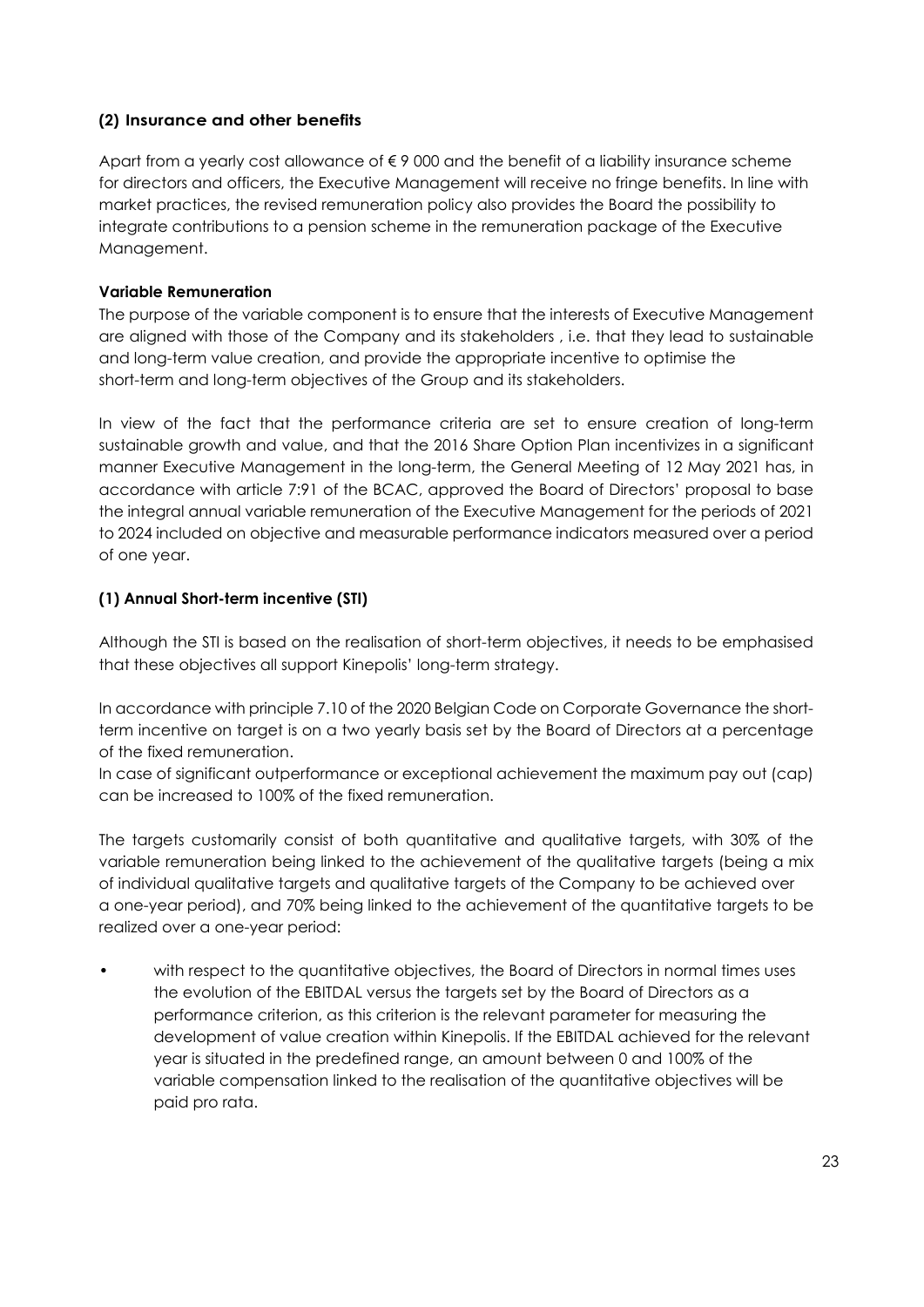- the qualitative criteria are based on (a) Kinepolis's well known three pillar strategy (Best Cinema Operator, Best Marketer, Best Real Estate Manager),
	- (b) the internal and external expansion strategy and
	- (c) the sustainability strategy.

The concrete objectives and milestones are determined and evaluated every year by the Board of Directors on the Nomination and Remuneration Committee's proposal.



## **(2) Long-term incentive (LTI)**

On 11 May 2016, the General Meeting approved the 2016 Share Option Plan, under which 543 304 options (with a term up to 10 May 2024) on existing shares could be granted to the then chair of the Board of Directors, the Executive Management and eligible executives of the Company or its subsidiaries in order to enable the aforementioned persons to participate in the long-term shareholder value they will help create, thereby aligning their interests with the interests of the shareholders. By granting stock options, Kinepolis aims to be able to attract, motivate, commit and retain the best management talent for Kinepolis in the long-term.

Notwithstanding the fact that, in line with the Belgian market practice for small and mid-cap companies, the granting of stock options is not linked to predetermined and objectively quantifiable performance criteria, the interest of the Executive Management is however consid- ered to be aligned with that of Kinepolis on a long-term basis as the value of the remuneration element lies in the long term evolution of the share price.

Moreover, the goal to retain valuable key personnel who contribute to the long-term growth of Kinepolis is achieved amongst other things by the gradual vesting of the stock options over a period of 5 years and the fact that the vested stock options can only be exercised as of the 4th year after they were granted.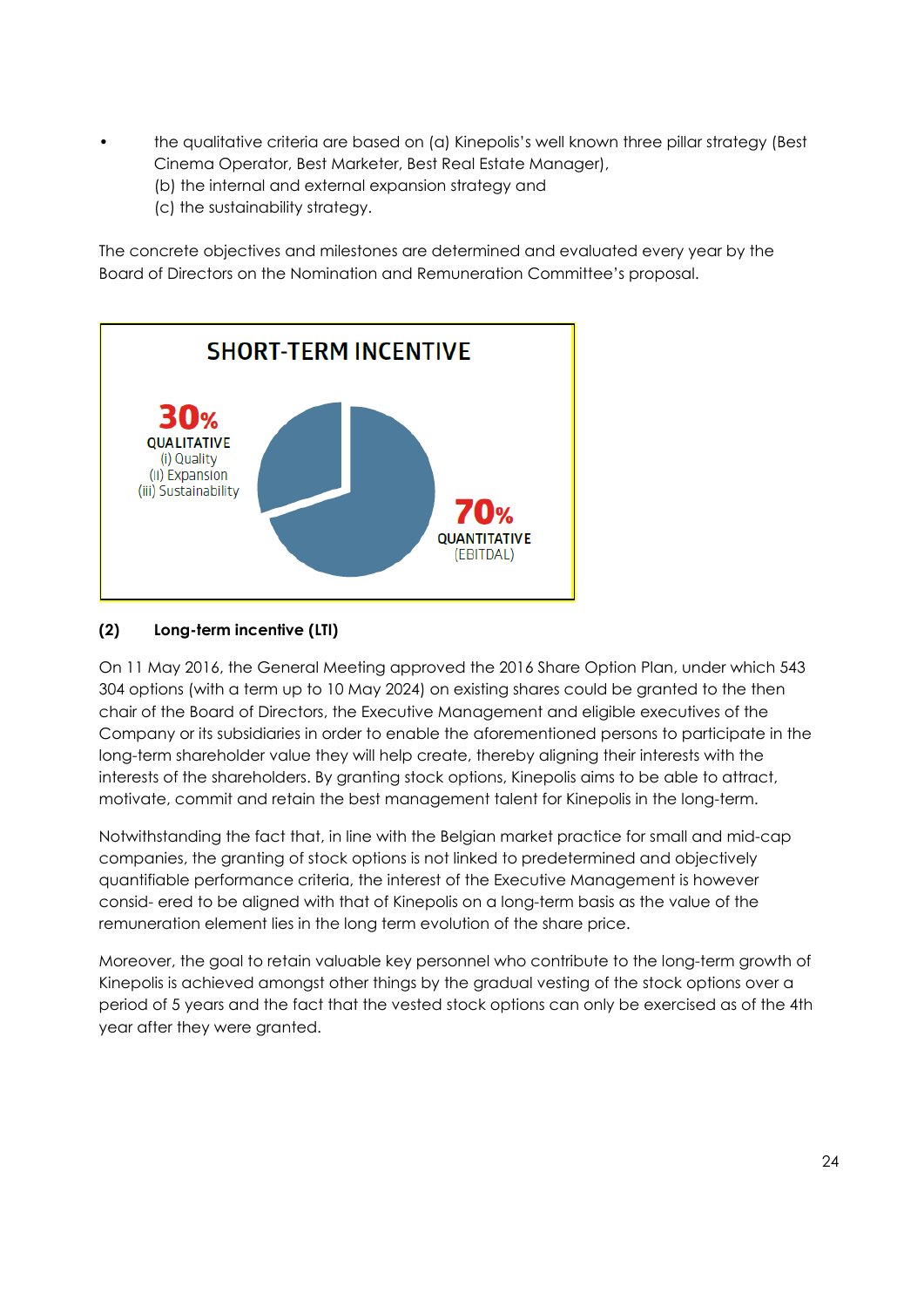The main features of the stock options can be summarised as follows:

- The exercise price is determined in accordance with the Belgian Share Options Law;
- The options are vested over a period of 5 years;
- The vested options become exercisable as from the 4th year following the date they were granted;
- The term of the options is limited to 8 years as from the date of the approval of the plan by the general shareholders' meeting;
- The options are subject to Bad Leaver provisions;
- The options will not be transferable, except in the event of death.

A more detailed description of the features of these options can be found in Note 20 to the Consolidated Financial Statements and on https://corporate.kinepolis.com/en/investorrelations/ share-kinepolis/information-memorandum.

### **Claw-back provision**

There are no explicit contractual claw-back provisions provided for up to 31 December 2021. The general provisions provided for in the Belgian Civil Code apply in case of fraud or malicious intent with regard to the figures on which the variable remuneration has been calculated on.

In accordance with provision 7.12. of the Code and based on the Nomination and Remuneration committee's proposal, the Board has proposed the General Meeting of 11 May 2022 to insert a claw-back provision in the contractual arrangements with the Executive Management applicable as of 1 January 2022.

This will enable the Board to fully or partially reclaim the settled variable remuneration:

- (i) where there is a material misstatement in the Company's financial results on which the variable remuneration has been calculated on leading to a restatement of the audited accounts; or
- (ii) in the event of fraud or malicious intent by a member of the Executive Management which has a material adverse effect on the Company's financial results on which the variable remuneration has been calculated on.

The claw-back clause can be applied for a period of 3 years following the pay-out of the variable remuneration.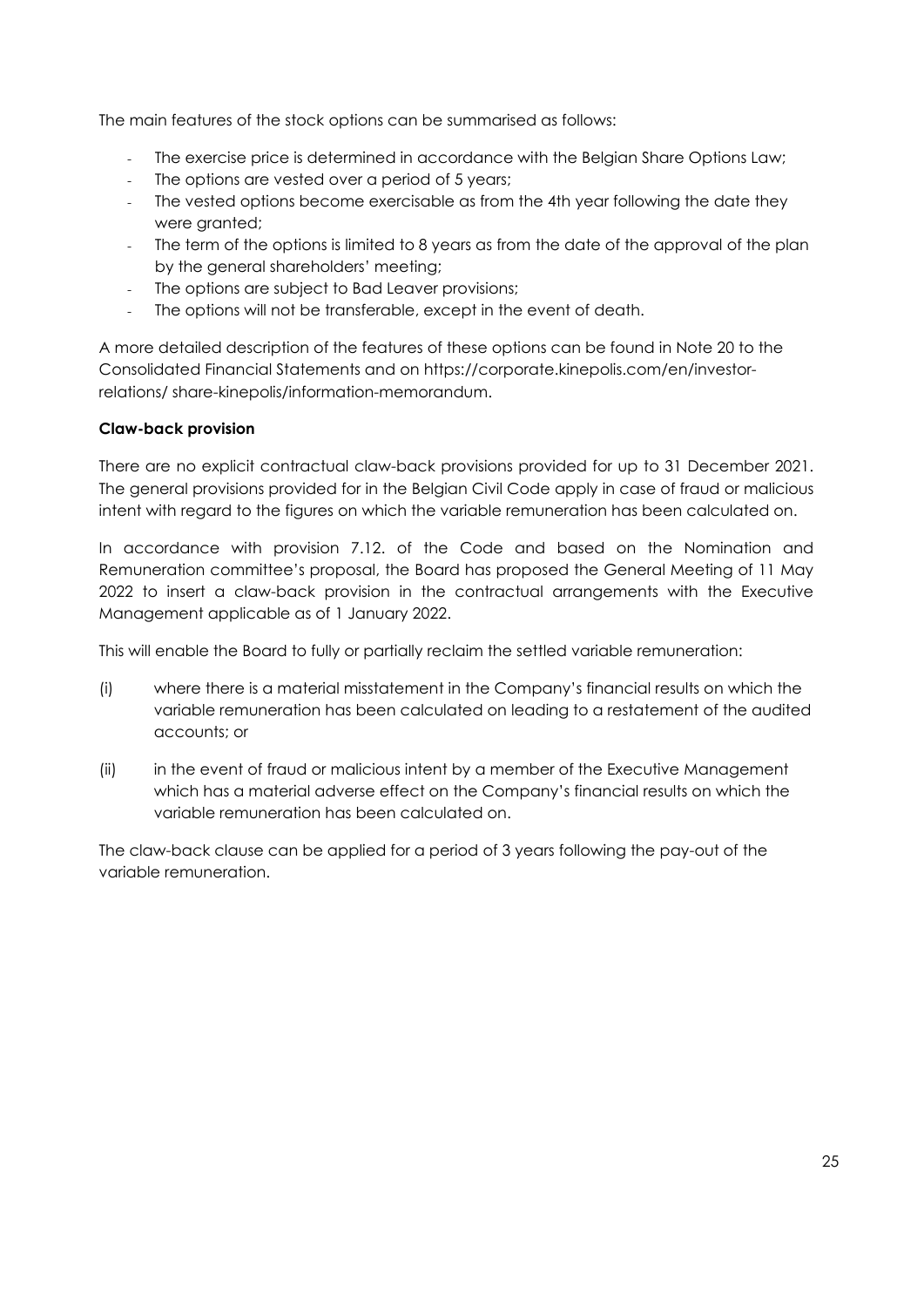# **III. APPLICATION OF THE POLICY IN 2021**

The Remuneration Report gives an overview of the remuneration policy as applied in 2021.

As in 2020, the past year was dominated by the Covid-19 crisis, which of course had an impact on the activities and results of Kinepolis. However, notwithstanding these challenging financial and operational Covid-19 related circumstances, Kinepolis succeeded in finishing the construction of 3 new movie theatres, in limiting its cash drain and even in building up significant cash reserves in the second half of the year thanks to strong cost management.

The results from the second half of the year were largely supported by the implementation of the Kinepolis 'Entrepreneurship 2022' plan. The plan is based on cost saving and innovative solutions, and strives to make Kinepolis future proof in a challenging environment for the cinema industry.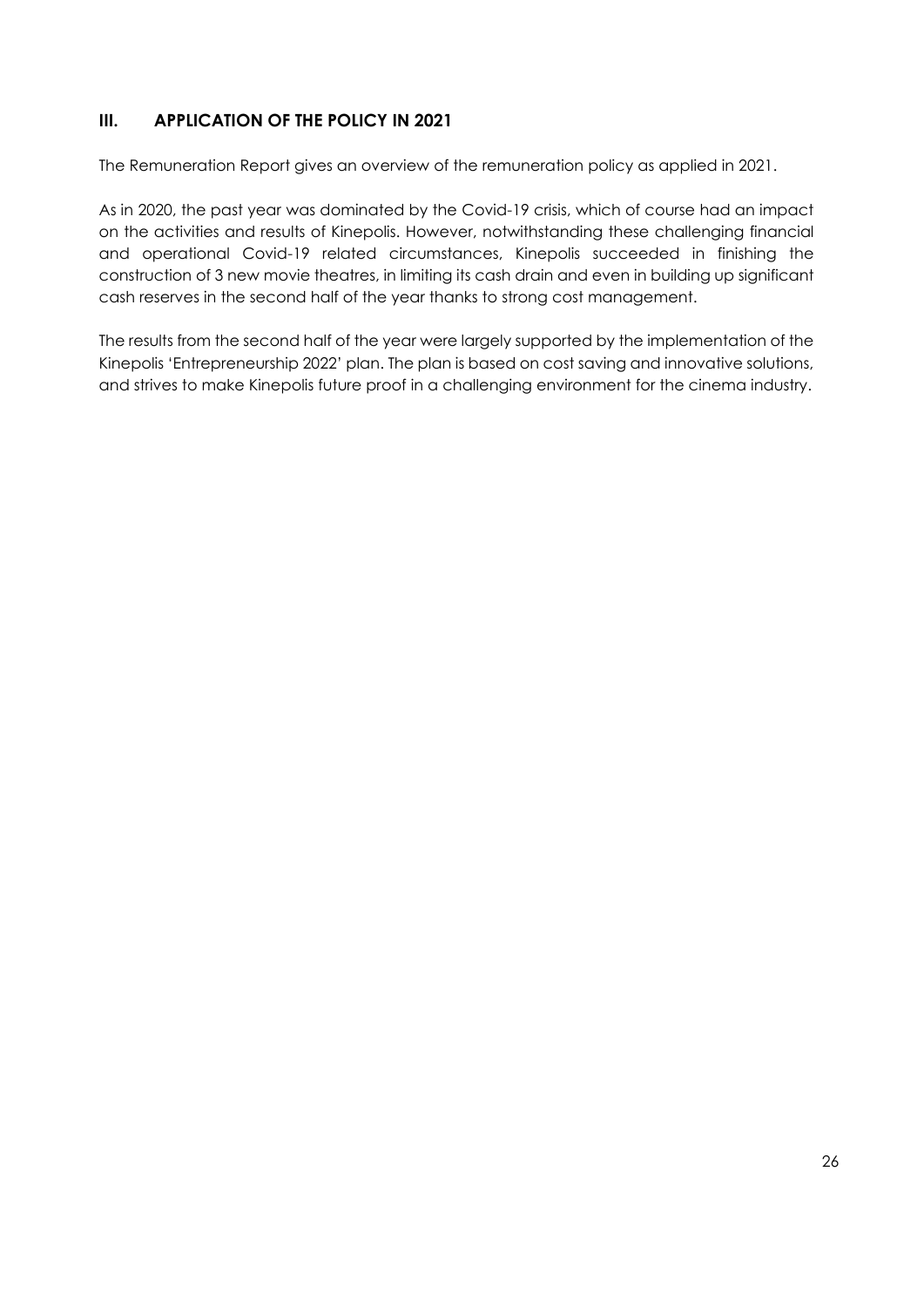### **REMUNERATION OF THE BOARD OF DIRECTORS**

The board of directors was remunerated in accordance with the principles described in the remuneration policy. After the 20% remuneration cut in 2020, the 2021 remuneration was restored at the level as described in the remuneration policy.

| <b>NAME</b>                                                                          | TITLE                    | 2020 REMUNERATION<br>$(N \in \mathbb{N})$ | <b>REMUNERATION FOR</b><br>ATTENDANCE TO BOARD<br><b>MEETINGS</b> | <b>REMUNERATION FOR</b><br>ATTENDANCE TO COMMITTEEE<br><b>MEETINGS</b> | 2021 TOTAL<br><b>REMUNERATI</b><br>ON $(IN \in \{1\})$ |
|--------------------------------------------------------------------------------------|--------------------------|-------------------------------------------|-------------------------------------------------------------------|------------------------------------------------------------------------|--------------------------------------------------------|
| Mr. Joost Bert,<br>Permanent representative of<br>Pentascoop NV                      | Chair                    | 454 531                                   | 568 164                                                           |                                                                        | 568 164 <sup>(2)</sup>                                 |
| Mr. Philip Ghekiere                                                                  | Vice-Chair               | 80 000                                    | 100 000                                                           |                                                                        | 100 000                                                |
| Mr. Eddy Duquenne                                                                    | <b>Managing Director</b> | 24 000                                    | 30 000                                                            |                                                                        | 30 000                                                 |
| Mrs. Sonja Rottiers,<br>Permanent representative of SDL<br>Advice BV                 | Independent director     | 40 400                                    | 32 500                                                            | 27 000                                                                 | 59 500                                                 |
| Mrs. Marleen Vaesen,<br>Permanent representative of Mavac BV                         | Independent director     | 35 600                                    | 32 500                                                            | 15 000                                                                 | 47 500                                                 |
| Mr. Ignace Van Doorselaere,<br>Permanent representative of 4F BV                     | Independent director     | 30 800                                    | 32 500                                                            | 12000                                                                  | 44 500                                                 |
| Mrs. Marion Debruyne,<br>Permanent representative of Marion<br>Debruyne BV           | Independent director     | 26 000                                    | 32 500                                                            |                                                                        | 32 500                                                 |
| Mr. Geert Vanderstappen,<br>Permanent representative of Pallanza<br><b>Invest BV</b> | <b>Director</b>          | 38 600                                    | 32 500                                                            | 18750                                                                  | 51 250                                                 |
| <b>TOTAL</b>                                                                         |                          | 729 931                                   |                                                                   |                                                                        | 933 414                                                |

(1) All amounts are gross amounts before tax.

(2) Of which a significant amount was in light of the Covid-19 crisis deferred to a later stage.

All members of the Board of Directors, as well as the directors of the subsidiaries of the Company, are insured via a 'civil liability of directors' policy', for which the total premium amounts to € 63 000, excluding taxes, and which is paid by Kinepolis.

With the exception of the right to attend film screenings in Kinepolis cinemas, the non-executive directors received no other remuneration, benefits, share-based or other incentive bonuses from Kinepolis in 2021.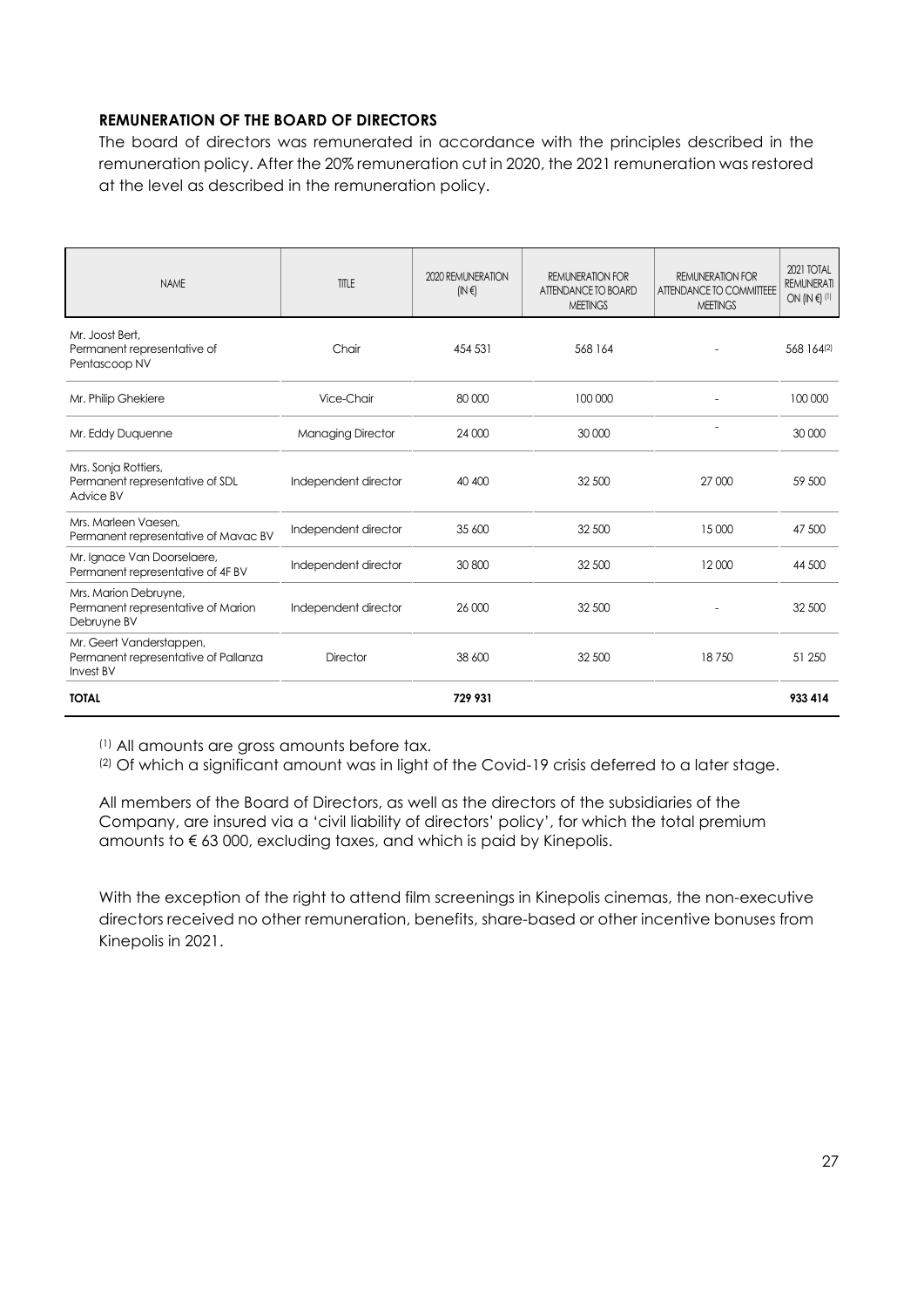As reported in previous years, the chair of the Board of Directors was granted 45 000 options in 2017 in his then capacity as co-CEO and the vice-chair the same number in his then capacity of executive chair of the Board of Directors.

In accordance with the Share Option Plan 2016 the last tranche of the share options vested in the beginning of 2022, i.e. 7 515 options for both members who exercised no share options in 2021.

### **REMUNERATION OF THE CEO**

While the remuneration envelope for the CEO remained unchanged in 2021<sup>(1)</sup>, the Nomination and Remuneration Committee and the Board of Directors will evaluate the package in 2022 in line with the principles described in the remuneration policy and will make sure that an appropriate balance is maintained between the fixed and the variable part. In the current package the variable part amounts to approximately 40% of the total remuneration if all targets are met and up to 50% in cases of an exceptional performance.



#### **Base remuneration**

While the base salary remained at the amount of  $\epsilon$  725 242, the payment of a significant part was during the ongoing Covid-19 crisis spontaneously deferred by the CEO until a later stage.

#### **Insurance and other benefits**

Apart from a yearly cost allowance of € 9 000 and the benefit of a liability insurance scheme for directors and officers, the Executive Management received no fringe benefits nor contributions to a pension scheme.

(1) Namely a base salary of  $\epsilon$  725 242 and variable remuneration of  $\epsilon$  485 000 if all targets are met.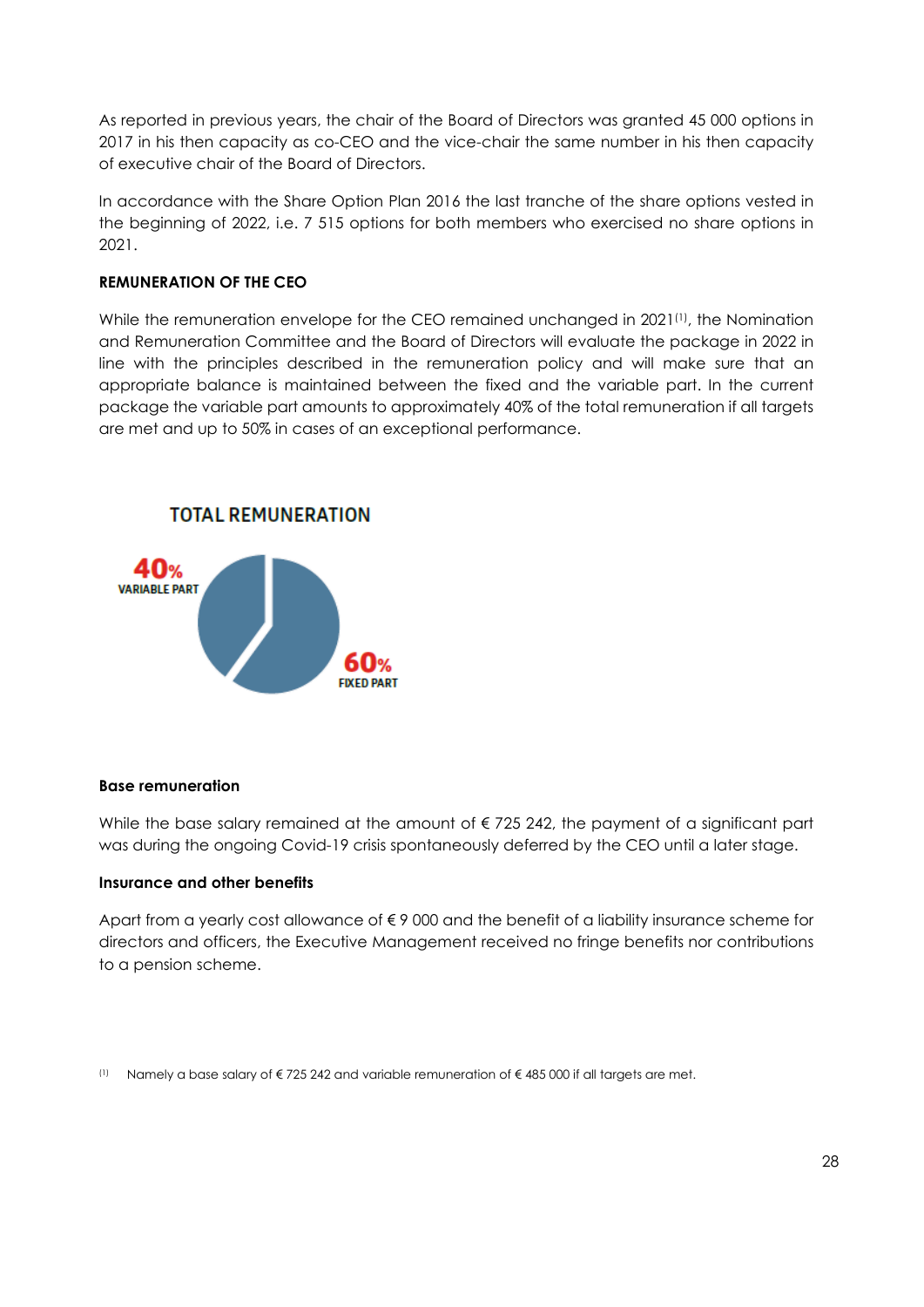### **Variable remuneration (STI)**

As the remuneration report describes the variable remuneration that is awarded by the board in 2021 for the performance in 2020, the performance targets and amount of variable remuneration in this report refer to those for the fiscal year 2020.

#### *Quantitative target*

As the Covid-19 crisis led to unpredictable forecasts for Kinepolis, the Board of Directors decided in 2020, in line with the remuneration policy, to replace the 'classic' quantitative EBITDAL performance target by a more general performance target that evaluates how Kinepolis faces the Covid-19 crisis from an operational and financial point of view.

#### *Qualitative target*

The qualitative targets were designed to not only take into account long-term sustainable value creation but also the consequences of the Covid-19 crisis. The management objectives for the fiscal year 2020 therefore consisted of (i) the further development of the improvement potential of the MJR theatres, (ii) optimisation of internal reporting tools and administrative processes leading to a more efficient organisation, (iii) further development of Kinepolis's sustainability strategy and (iv) development of a resilient and agile business strategy to face the Covid-19 crisis which includes further development of internal and external expansion opportunities.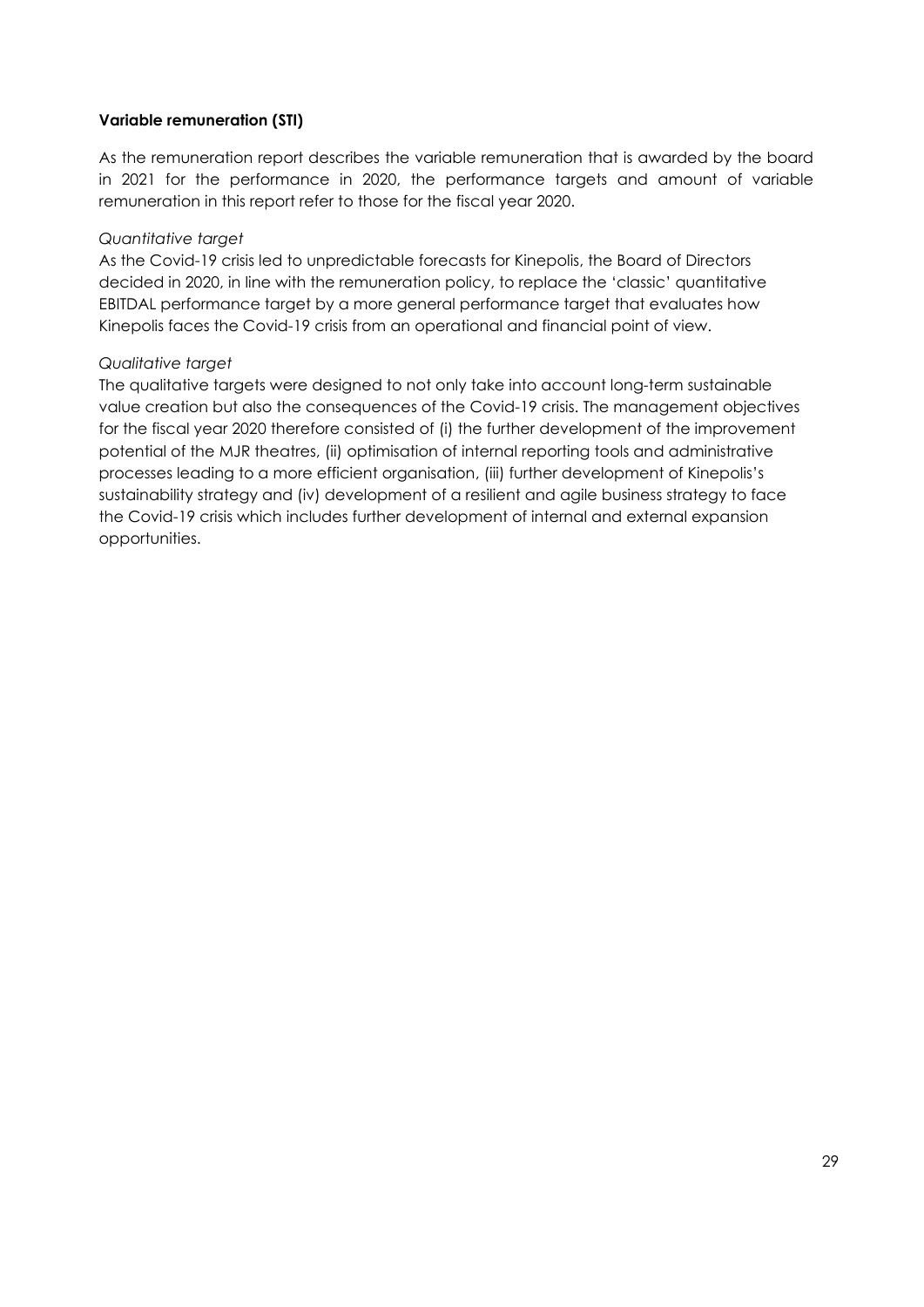| <b>Performance measure</b> |                                                                                                  | Description & relevance to our<br>strategy                                                                                                                                                                              | <b>Relative</b><br>weigting |
|----------------------------|--------------------------------------------------------------------------------------------------|-------------------------------------------------------------------------------------------------------------------------------------------------------------------------------------------------------------------------|-----------------------------|
| Quantitative               | Ability of Kinepolis to<br>cope with the<br>COVID-19 pandemic                                    | To achieve its three pillar strategy <sup>(1)</sup> -,<br>Kinepolis needs to ensure its financial<br>stability over the long-term, in<br>particular in a crisis context.                                                | 70%                         |
| Qualitative                | Ability of Kinepolis to<br>increase the<br>potential of MJR<br>cinemas                           | The increase of this potential will<br>contribute to the long term growth<br>strategy of Kinepolis.                                                                                                                     | 30%                         |
|                            | Optimisation of<br>internal reporting<br>tools                                                   | The optimisation of internal reporting,<br>management and forecasting tools<br>contributes to the effectiveness of<br>the organisation and supports<br>Kinepolis in the implementation of<br>her three pillar strategy. |                             |
|                            | Further development<br>of the CSR strategy                                                       | Kinepolis wants to create sustainable<br>value for customers, employees,<br>shareholders, business partners and<br>the community                                                                                        |                             |
|                            | Development of a<br>resilient and agile<br>business strategy to<br>face the Covid-19<br>pandemic | This business strategy is obviously<br>focussed on supporting the long<br>term growth strategy.                                                                                                                         |                             |
|                            |                                                                                                  | Total                                                                                                                                                                                                                   | 100%                        |

### **Overview of performance measures used for the financial year 2020**

#### **Evaluation of the 2020 performance**

The consolidated results clearly establish that Kinepolis maintained a solid financial basis throughout the fiscal year 2020, a year in which the cinema industry was extremely badly hit by the pandemic with long periods of cinema closures followed by periods of restrictive measures as well as repeated postponements of blockbuster releases. However, thanks to the financial and operational business strategy, not only was the operational cash drain limited to  $\epsilon$  3.6 million per month in the second half of 2020 and the EBITDAL loss of 2020 limited to -€ 14 million but also an additional loan of € 80 million was secured providing Kinepolis with sufficient financial reserves to face the ongoing consequences of the pandemic and to launch four new construction projects.

Furthermore, Kinepolis showed itself to be very agile by swiftly implementing the rapidly changing restrictive operational measures imposed by the various governments. It also succeeded in maintaining a safe and welcoming environment not only for its visitors but also for its employees which enabled it to limit the talent drain.

As far as the qualitative targets are concerned, the predominant focus of the Executive Management shifted, as the pandemic continued for a longer period than initially anticipated, to the adaptation of the business strategy to the Covid-19 crisis.

(1)To achieve this objective, Kinepolis's strategy relies on three pillars: (i) the best marketer, (ii) the best cinema operator, and (iii) the best real estate manager.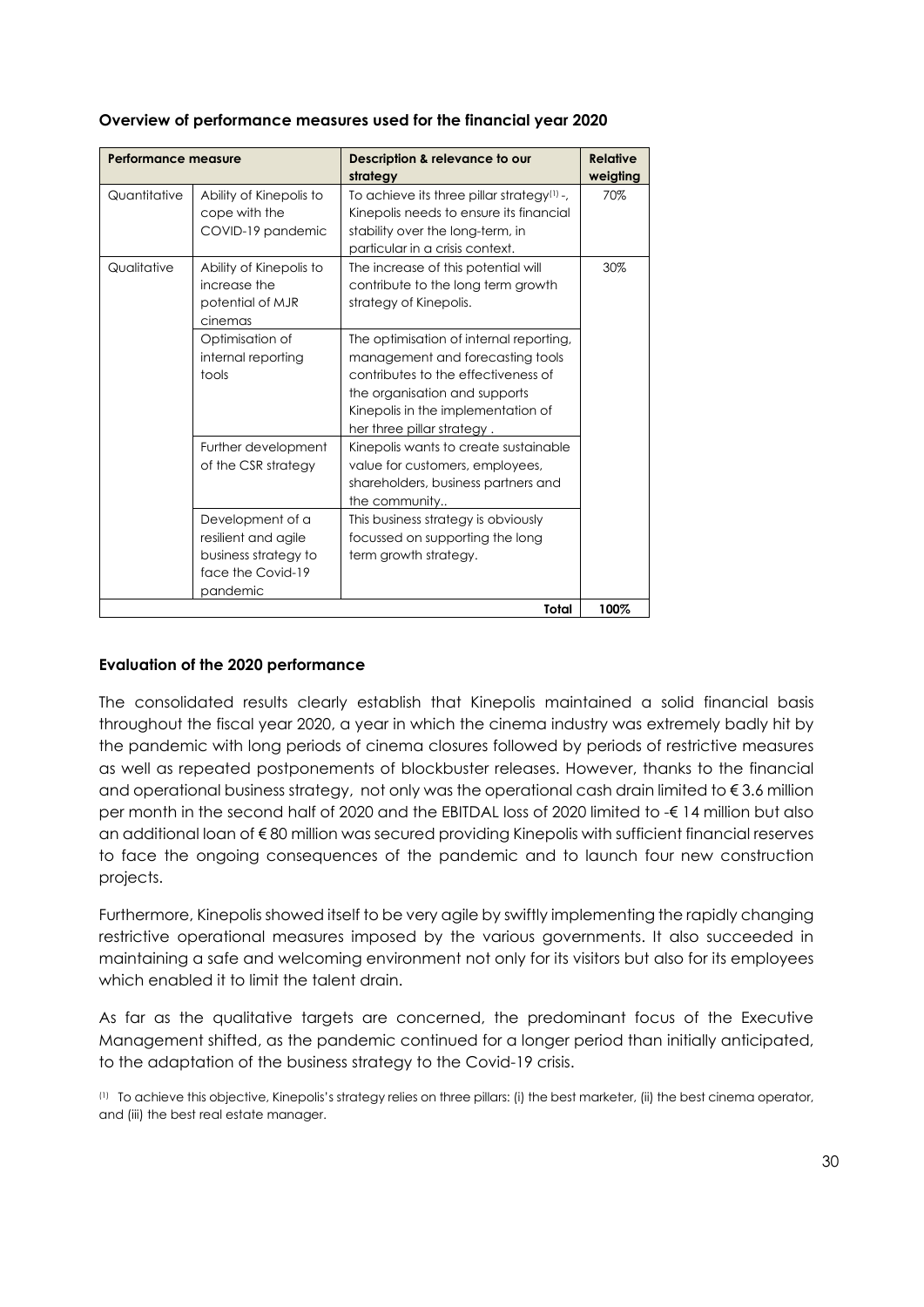This has resulted in the development of the Entrepreneurship plan 2022 which, based on further optimisation and innovation measures, will support the future profitable performance of Kinepolis.

In view of the ongoing Covid-19 pandemic the CEO decided however to waive any right to an STI for the performances in the year 2020.

#### **Total remuneration granted in 2021 (1)**

|                                                                        |                         | <b>FIXED REMUNERATION  </b> | VARIABLE<br><b>REMUNERATION IN</b> |                     | EXCEPTIONAL                  | PENSION COST | <b>TOTAL</b>                 | RATIO OF FIXED AND |
|------------------------------------------------------------------------|-------------------------|-----------------------------|------------------------------------|---------------------|------------------------------|--------------|------------------------------|--------------------|
| EDDY DUQUENNE BV<br><b>BASIS</b><br>ADDITIONAL BENEFITS <sup>(2)</sup> | THE SHORT-TERM          | <b>ITEMS</b>                |                                    | <b>REMUNERATION</b> | <b>VARIABLE REMUNERATION</b> |              |                              |                    |
| 2021                                                                   | $725242$ <sup>(3)</sup> | 9000                        |                                    | DШ                  |                              | 734 242      | Fixed: 100 %<br>Variable: 0% |                    |

*(1) The payment of the variable remuneration granted for the fiscal year 2019 was deferred by the CEO and paid in 2021.*

*(2) Expense allowance*

*(3) Of which an important part is deferred to 2022 in the context of the pandemic.*

#### **Long term incentives (LTI)**

In accordance with the Share Option Plan 2016, the last tranche of the share options, that were granted in 2017, vested in the beginning of 2022.

The CEO exercised no share options in 2021 nor were any additional share options granted.

| <b>BENEFICIARY</b> | NUMBER OF<br>OPTIONS GRANTED IN<br>2017 | <b>TOTAL NUMBER OF</b><br><b>OPTIONS VESTED</b> | NUMBER OF OPTIONS<br><b>EXERCISED</b> |  |
|--------------------|-----------------------------------------|-------------------------------------------------|---------------------------------------|--|
| Eddy Duguenne      | 90 000                                  | 90 000                                          |                                       |  |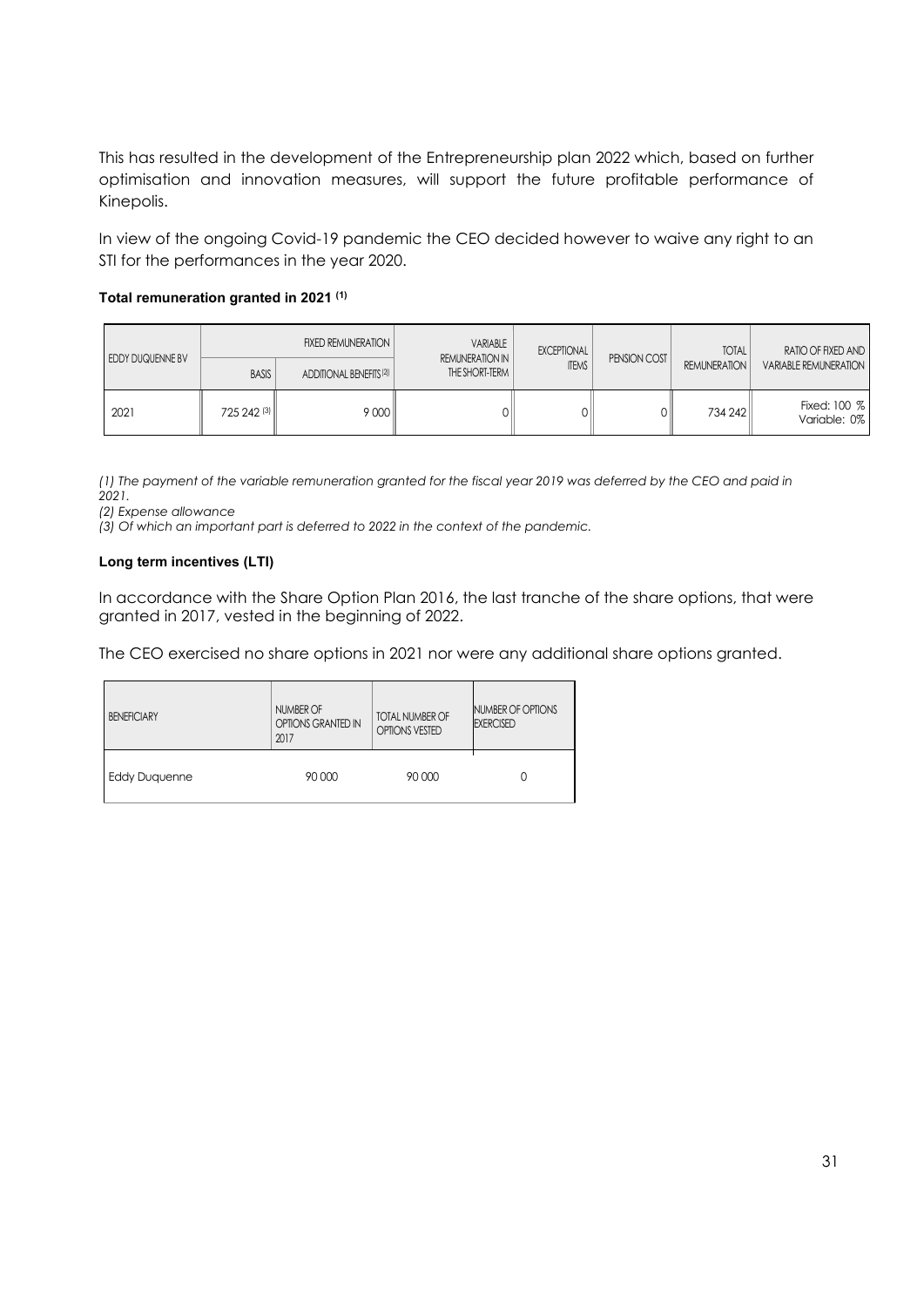#### **IV. SEVERANCE PAYMENTS**

There were no severance payments as no members of the Board of Directors or Executive Management left the Company in 2021.

### **V. CLAW-BACK RIGHTS**

No circumstances arose in 2021 that would give cause to reclaim all or part of the variable remuneration.

### **VI. EVOLUTION OF THE REMUNERATION AND PERFORMANCE OF KINEPOLIS**

|                                                  | 2017      | 2018                      | 2019                    | 2020                      | 2021       |
|--------------------------------------------------|-----------|---------------------------|-------------------------|---------------------------|------------|
|                                                  |           | $+89.73\%$ <sup>(1)</sup> |                         | $-21.90\%$ <sup>2</sup>   | $+27.87%$  |
| Remuneration of directors                        | $+6.53%$  |                           | $+19.52%$               |                           |            |
| Remuneration CEO Eddy Duquenne <sup>®</sup>      | $-11.66%$ | $+19.74%$                 | $+1.08%$                | $+10.57\%$ <sup>(4)</sup> | $-42.1%$   |
| Remuneration CEO Joost Bert                      | $-6.46\%$ | $-34.98\%$                | $-100\%$ <sup>[5]</sup> |                           |            |
| Net profit                                       | $+2.98%$  | $-3.38\%$                 | $+14.69%$               | $-227.11\%$               | $+63.53%$  |
| <b>Adjusted EBITDA</b>                           | $+10.28%$ | $+14.10%$                 | +46.34%                 | $-89.96%$                 | $+313.11%$ |
| Average remuneration of employees <sup>(6)</sup> | $+12%$    | $+5%$                     | $-14%$                  | $-31\%$ <sup>(7)</sup>    | $+21%$     |

*<sup>(1)</sup>* The increase is explained by the fact that a new chair was appointed as of 11 May 2018.

*(2)* The remuneration of the board was cut with 20% in 2020. *(3)* In this evolution we have considered the total remuneration where, as for the STI, we have taken into account the amount which has

been awarded for targets realised in the prior year; the evolution does not include the remuneration as director.<br>If For the sake of comparability, the deferred payment in 2021 of the variable remuneration for performance

(5) Mr. Bert was CEO until 10 May 2018.<br>(6) The evolution is based on the cost of labor of Kinepolis Group NV of all employees and of all natural and legal persons linked to Kinepolis by a<br>(6) Thanagement agreement or simi

and employer contributions. *(7)* Corrected number as the figure reported in 2020 was erroneous.

### **VII. RATIO BETWEEN THE HIGHEST AND LOWEST REMUNERATION**

The ratio between the highest and lowest remuneration within Kinepolis Group NV is a factor of 17,64. This includes all components of the remuneration. More specifically for the lowest remuneration, this includes: fixed remuneration, variable remuneration, vacation pay, end-ofyear pay, all extra-legal payments and employer contributions.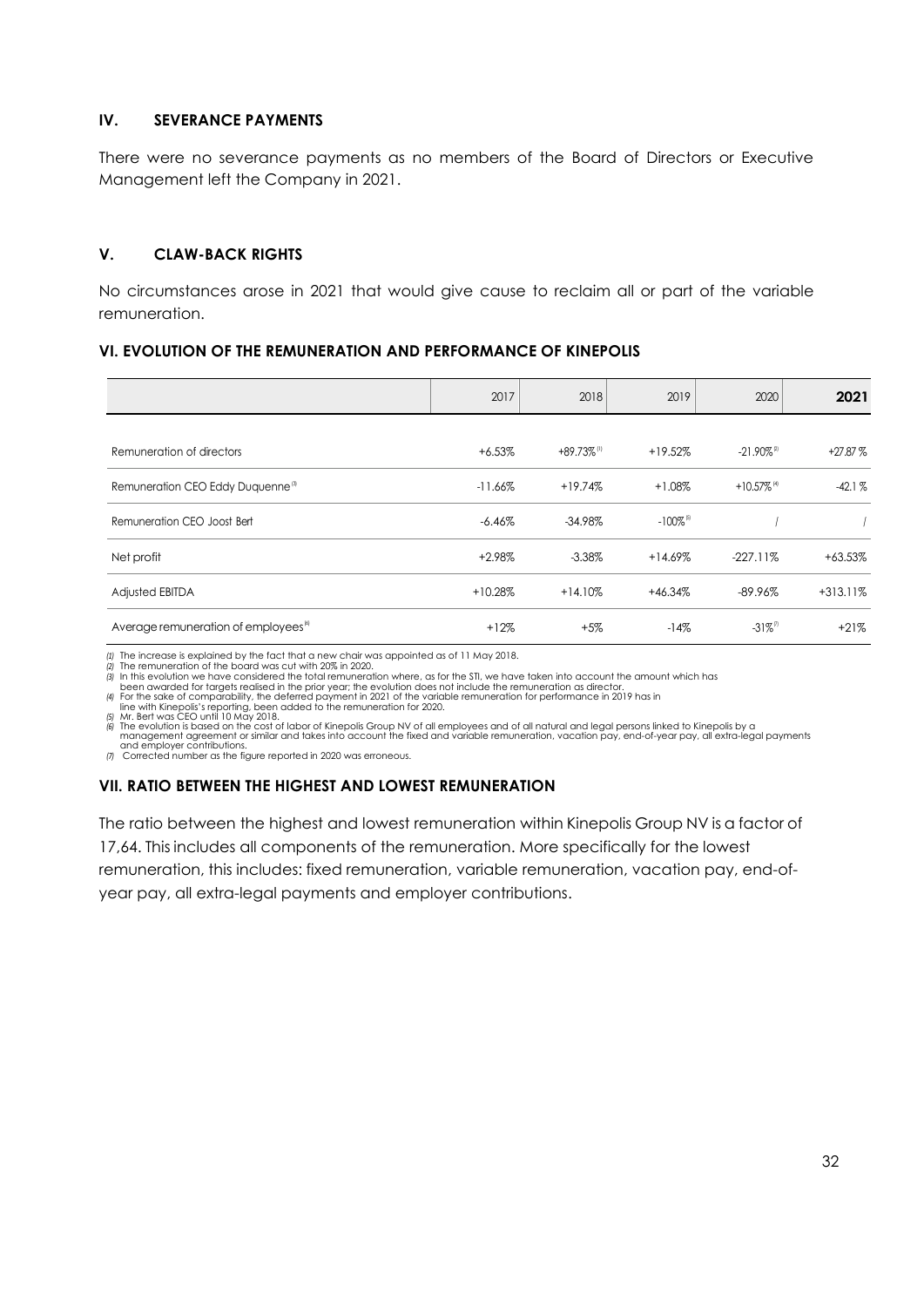#### **VIII. SHAREHOLDER'S VOTE**

In accordance with section 7:149, paragraph 3 of the BCAC, Kinepolis has reflected on the votes casted by shareholders when determining the remuneration for the 2021 period.

After careful review, the Board of Directors considers the remuneration policy as approved in 2021 to be a balanced and transparent policy. The performance goals enhance the long-term financial and operational performance of Kinepolis as clearly appreciated by the investor community and as demonstrated by the financial results prior to the Covid-19 pandemic as well as during the pandemic.

Notwithstanding this, Kinepolis has, where appropriate, explained in more detail in this remuneration report the rationale behind the choices made regarding the remuneration policy and has proposed the 2022 General Meeting to introduce a claw-back mechanism as prescribed in the 2020 Belgian Corporate Governance Code.

As Kinepolis values the feedback of its shareholders, she will continue to integrate their feedback into the discussionsof the Nomination and Remuneration Committee in 2022. Looking to the future, the Nominations and Remuneration Committee will also evaluate the current design of

the different variable remuneration components for Executive Management.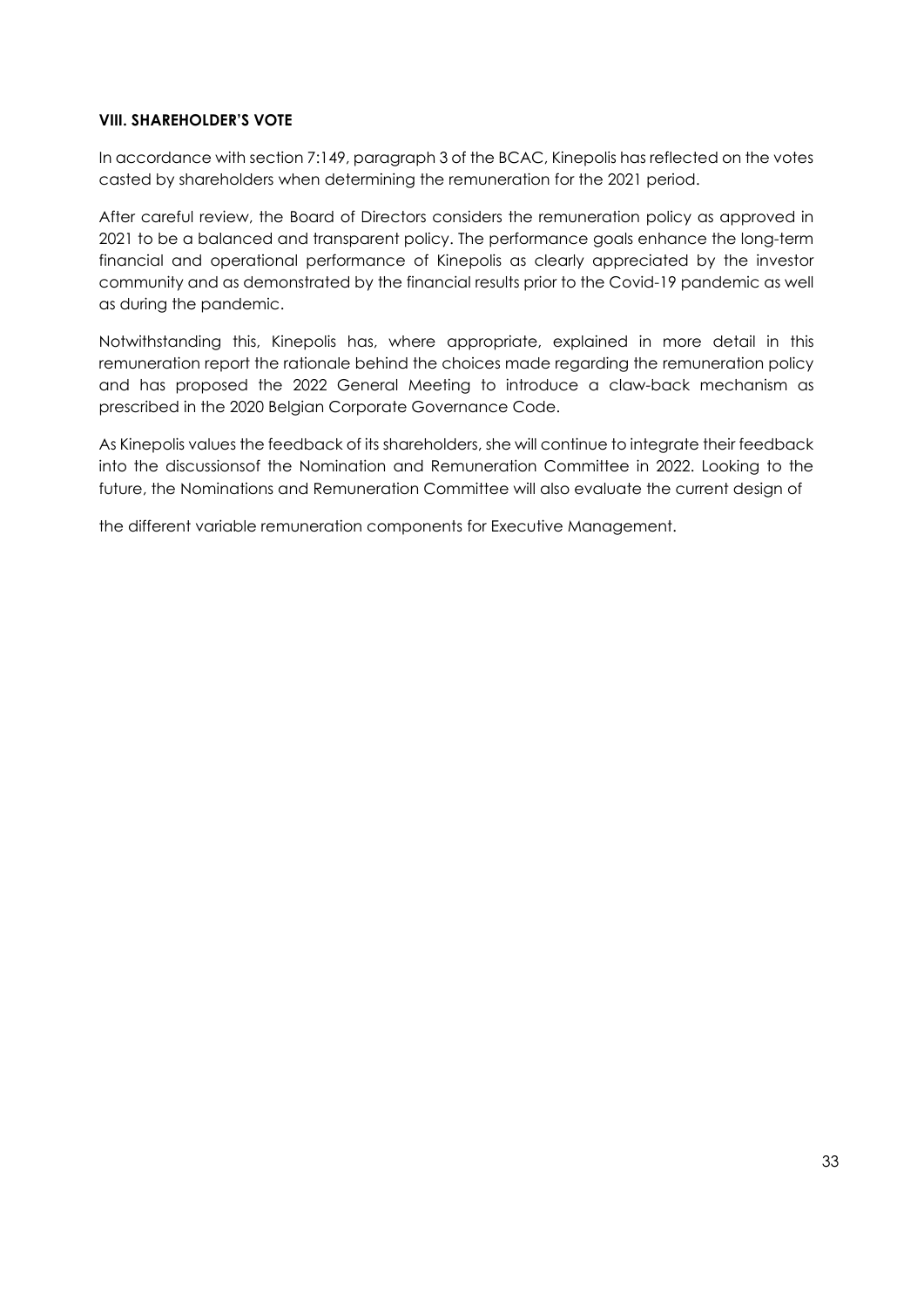## **7.11. DESCRIPTION OF THE MAIN CHARACTERISTICS OF THE INTERNAL CONTROL AND RISK MANAGEMENT SYSTEM**

In accordance with the Corporate Governance rules and the various relevant regulations, the Company has developed a process for risk management. Kinepolis Group makes use of the 'Integrated Framework for Enterprise Risk Management' in this regard as developed by the Committee of Sponsoring Organisations of the Treadway Commission ('COSO'). This framework integrates both the internal control and risk management processes and is aimed at the identification and management of strategic, operational and reporting risks, as well as legal and regulatory risks in order to ensure the achievement of the corporate objectives.

Kinepolis Group uses this framework to implement a system of Risk Management or to control the above risks in the business processes and financial reporting. The system is developed centrally and is uniformly applied as far as possible in the various parts of the organisation and its subsidiaries. The system deals with the various components as prescribed by the reference model, as well as the various roles and responsibilities with regard to internal controls and risk control.

#### **ROLES AND RESPONSIBILITIES**

Risk management is not the exclusive responsibility of the Board of Directors and Executive Management within Kinepolis Group; every employee is responsible for the proper and timely application of the various risk management activities within the scope of his or her job.

The responsibilities of the Board of Directors (and its various committees) and the Executive Management regarding risk-management are established and described in detail in legal stipulations, the Belgian Corporate Governance Code 2020 and the Kinepolis Corporate Governance Charter. In brief, it can be stated that the Executive Management bears final responsibility for the appropriate implementation and management of the risk-management system, while the Board of Directors has a supervisory role in this matter.

The implementation and management of the risk- management system is based on a pyramidal responsibility structure, in which each manager is not only responsible for the proper introduction and application of the risk- management processes within the scope of his or her job, but also has a duty to monitor its proper implementation by his or her subordinates (who may, in turn, be managers).

In this way, management can be confident of proper and comprehensive risk management throughout the Company and be assured that related risks in the various business processes and departments are being tackled in an integrated way.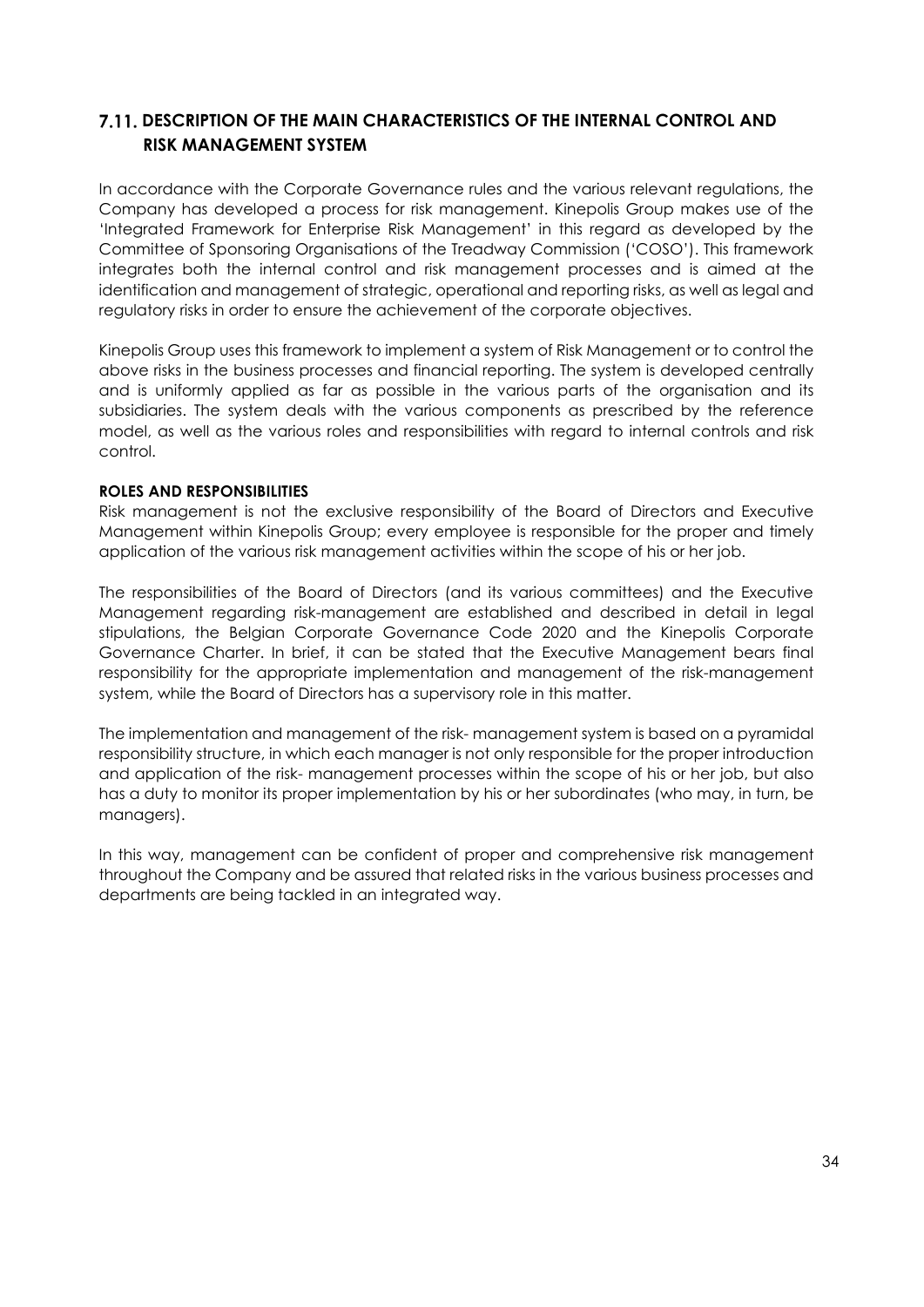### **APPLICATION OF THE VARIOUS COMPONENTS**

The way in which the Group applies the various components of the COSO framework is outlined below. This description covers only the most important elements and is therefore not comprehensive. In addition, the appropriateness of the application is evaluated on a regular basis and is therefore continually subject to change.

#### **INTERNAL CONTROL ENVIRONMENT**

An appropriate internal environment is a precondition for being able to effectively apply other risk-management components. With this in mind, Kinepolis Group highly values integrity and ethical action. In addition to the existing legal framework, Kinepolis Group endeavours to encourage and enforce such behaviour by means of both preventive measures (e.g. via the Charter, the Code of Conduct, the work regulations, the application of strict criteria in the area of human resources, in particular with regard to the areas of the selection and recruitment of staff and periodic evaluations, and various procedures and policies) as well as investigative measures (e.g. reporting procedure, compliance inspections).

Another important aspect of the internal environment is the organisational structure. Kinepolis has a clear and uniform organisational structure, which matches the various countries and business processes. The organisational structure, the determination of the various objectives, the management of the budget and the remuneration process are also aligned to each other.

In addition, correct employee training and guidance is essential for the proper application of risk management. To this end, the training needs of every employee are evaluated on an annual basis, distinct from the existing compulsory courses for certain jobs. New managers also follow an introductory risk-management training.

#### **SETTING OF OBJECTIVES**

In line with the Company's mission, business objectives are set for different terms. As described in the Charter, these are confirmed on an annual basis by the Board of Directors, which also ensures that they are in line with the Company's risk appetite, as determined by the Board of Directors.

The (financial and non-financial) objectives established at consolidated level are gradually developed into specific objectives for individual countries, business units and departments on an annual basis. The lowest level is the determination of the individual objectives for each employee. The attainment of these objectives is linked to the remuneration policy.

Progress with regard to these objectives is regularly assessed through business-controlling activities based on management reports. The individual objectives are assessed at least once a year as part of a formal HR evaluation process.

#### **INTERNAL CONTROL**

Internal Control is defined as the identification and assessment of business risks, as well as the selection, implementation and management of the appropriate risk responses (including the various internal control activities).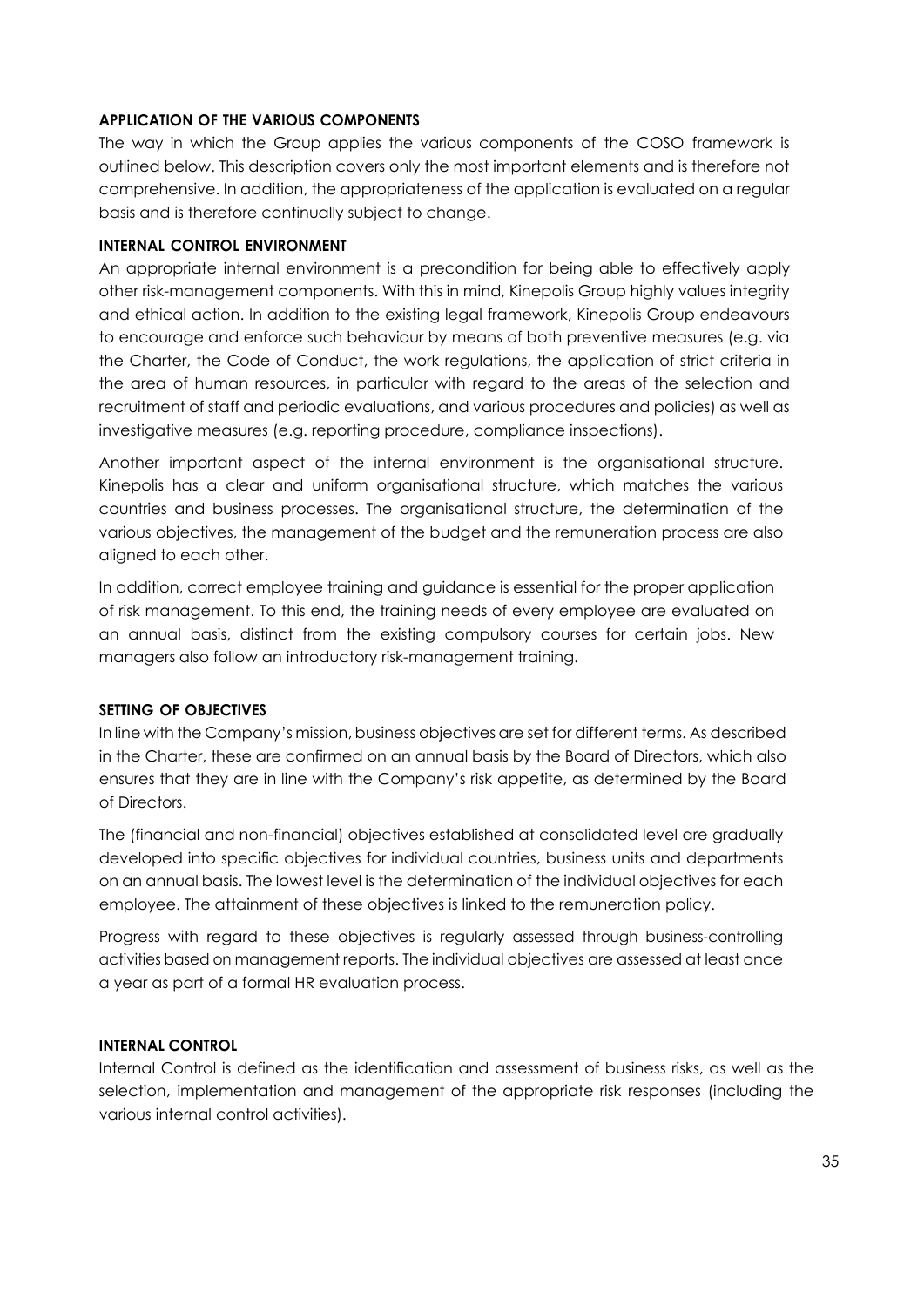As stated above, it is first and foremost the duty of every manager to properly set up and implement the various internal risk-management activities (including monitoring) within the scope of his/her job. In other words, each line manager is responsible for the appropriate and timely identification and evaluation of business risks and the ensuring that control measures are taken and managed.

Although the individual line manager has some latitude when applying these rules, Kinepolis aims to standardise the process as much as possible. This is achieved by organising e-learning ERM training courses, implementing the structured policy guidelines and procedures, and using standard lists for the internal controls to be carried out.

The Board of Directors and Management of Kinepolis conduct an annual risk assessment to acquire a general understanding of the business risk profile. The acceptability of residual risks is also assessed as part of this. If these are not acceptable, additional risk-response measures are taken.

#### **INFORMATION AND COMMUNICATION**

The appropriate structures, consultation bodies, reporting and communication channels have been set up within Kinepolis Group for business operations, in general, and risk management in particular in order to ensure that the information required for those operations, including risk management, is made available to the appropriate persons in a timely and proper way. The information in question is retrieved from data warehouse systems that are set up and maintained in such a way as to meet the reporting and communication requirements.

#### **MONITORING**

In addition to the monitoring activities by the Board of Directors (including the Audit Committee) as stipulated by law, the applicable governance provisions and the Charter, Kinepolis mainly relies on the following monitoring activities:

- Business Controlling: The Management, supported by the Business Controlling department, shall analyse the progress made towards meeting the objectives and explain the discrepancies on a monthly basis. This analysis may identify potential improvements with regard to the existing risk management activities and measures;
- Internal Audit: the existing risk management activities and measures will be regularly assessed by the Internal Audit department with regard to internal rules and best practices. Possible improvements will be discussed with the Management and will result in the implementation of concrete action points that further tighten risk management.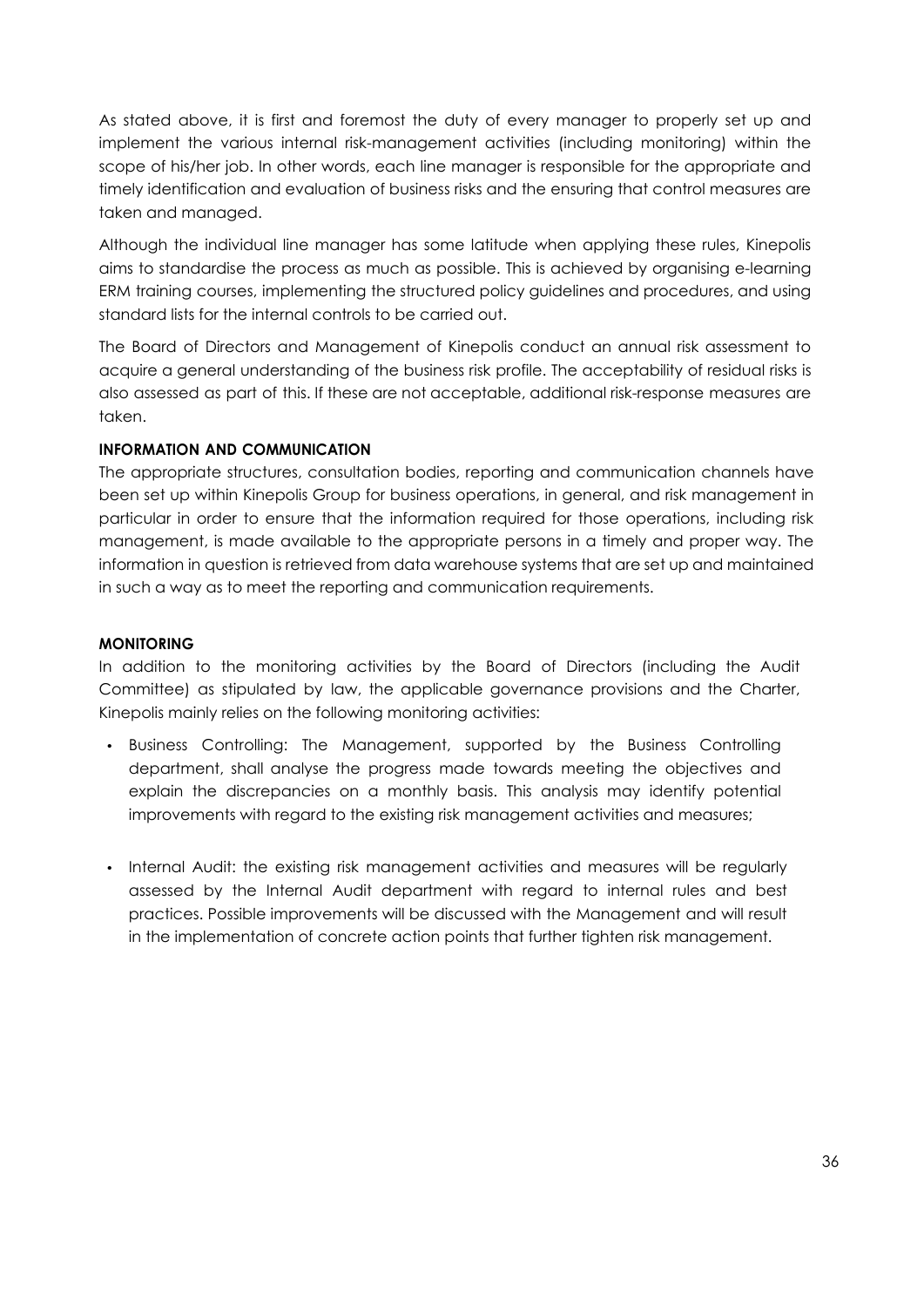# **7.12. COMPLIANCE WITH THE CORPORATE GOVERNANCE CODE**

The company complies with the principles of the 2020 Code.

In line with the 'comply or explain principle', the Company has decided that it was in the best interests of the Company and its shareholders to deviate from the stipulations of the Code in a limited number of specific cases in addition to the circumstances described above:

- **Provision 4.6. of the Code:** the professional qualifications and duties of the directors to be reappointed were not stipulated in the convening notices to the General Meeting of 12 May 2021, given that these qualifications were already published in several press releases and annual reports.
- **Provision 7.6. of the Code:** the non-executive directors will not be partly remunerated in shares, as the Company considers that sustainable value creation is an essential pillar of the Kinepolis strategy that is subscribed to by all directors, whether they are share- holders or not.
- **Provision 7.9. of the Code:** no minimum threshold has been set for shares to be held by the Executive Management, as the remuneration package for the Executive Management is already sufficiently geared towards sustainable value creation and Executive Management already holds a significant participation in the Company.
- **Provision 7.12 of the Code:** no formal claw-back stipulation was introduced as the Company was of the opinion that the civil code rules provide sufficient mechanics to recover any remuneration paid on the basis of false financial statements. In view of the votes casted at the General Meeting of 12 May 2021, the Company has decided to propose to the General Meeting to be held in 2022 the introduction of a claw-back clause as described in the remuneration report.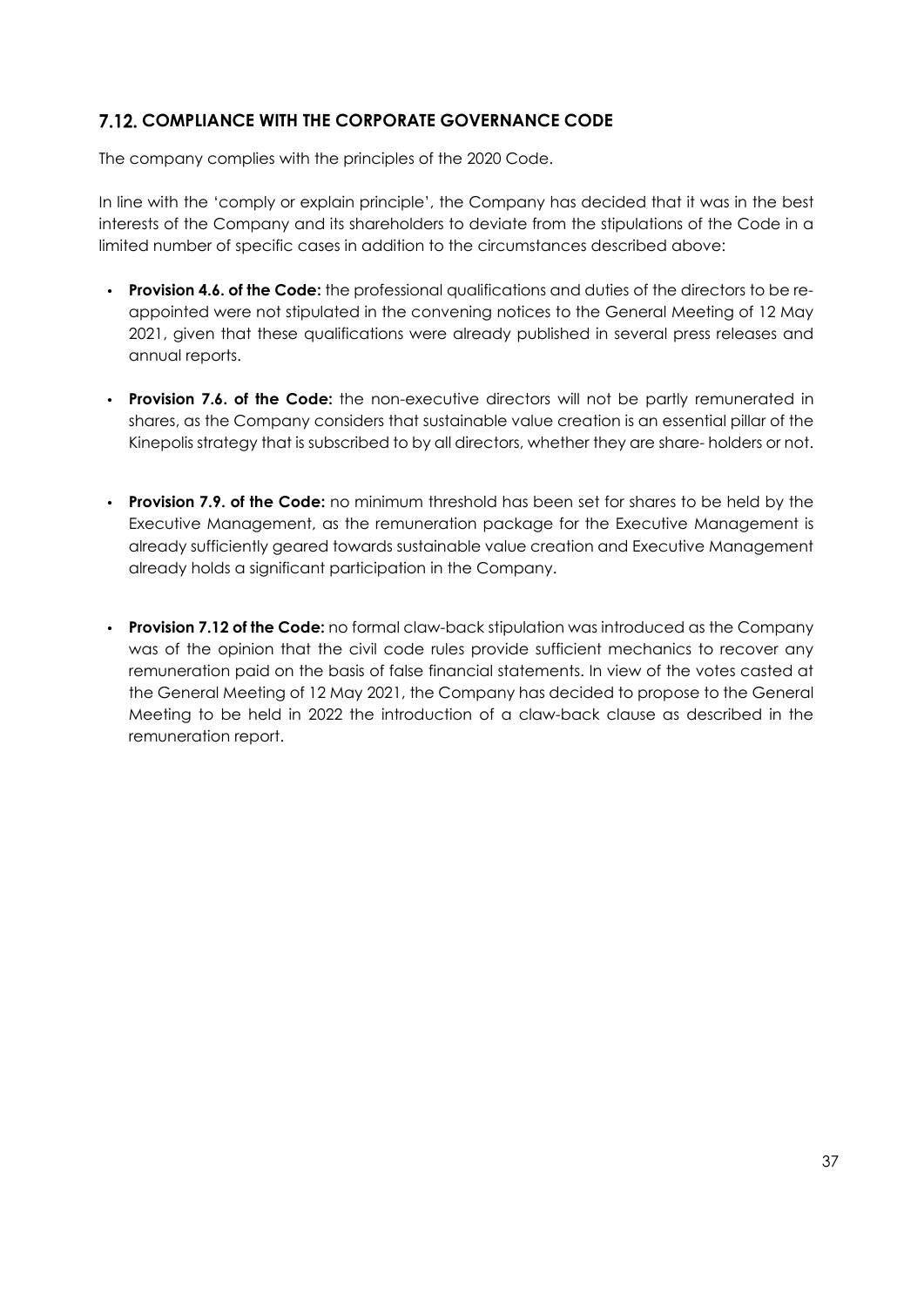# **8. CONFLICTS OF INTEREST PURSUANT TO ARTICLE 7:96 OF THE COMPANIES CODE**

On 24th of March 2021, following decisions were taken by the Board of Directors applying article 7:96 of the Belgian Companies and Associations Code (BCAC):

- The evaluation of the 2020 management objectives and the allocation of the variable remuneration for the CEO;
- The determination of the management objectives for the financial year 2021 and the allociation of the maximum remuneration at achievement of these objectives.

Extract from the minutes of 24 March 2021:

## *6. Discussion achievement of management objectives by the Executive Management in 2020 and approval variable renumeration – to be decided*

### *Notification pursuant to Article 7:96 of the BCAC*

*Mr. Eddy Duquenne informs the other directors that he has a potential conflict of interest of a proprietary nature within the meaning of Article 7:96 of the BCAC, given that the Board of Directors will decide on the variable remuneration over fiscal year 2020.*

*Mr. Eddy Duquenne leaves the meeting and does not participate in the deliberations nor votes on this agenda item.*

### *Decision*

In the light of the Covid-19 crisis, the usual quantitative objectives were redetermined for the *financial year 2020. The parameter for the evaluation of the pursued management was proposed on the way how the company copes with this crisis, operationally and financially.* 

*Regarding the qualitative objectives and milestones, it was decided that they will consist of* 

- *(1) the further development of the improvement potential of MJR,*
- *(2) the optimisation of the various management-, analysing and reporting tools and the simplification of the different administrative processes,*
- *(3) the further implementation of the expansion strategy taking into account the Covid-19 impact,*
- *(4) the further development of the sustainability strategy, and*
- *(5) the adaptation of the company to the consequences of the Covid-19 crisis.*

*Based on the NRC report and the consolidated results of the company, there has been concluded that, thanks to the measurements taken by the CEO regarding the restrictions of the limitation of the operational cash drain, the EBITDAL loss of the Group, in a financial year featured by long periods of closures of cinemas in all countries, alternated with periods with restrictions and the absence of blockbuster releases, could be limited to -€ 14 million.*

*Furthermore the company disposes, thanks to amongst others the efforts of the CEO to underwrite an additional loan of € 80 million, of a sufficient financial reserve, necessary measures were taken to limit the "talent drain" and the new construction projects could go forward.*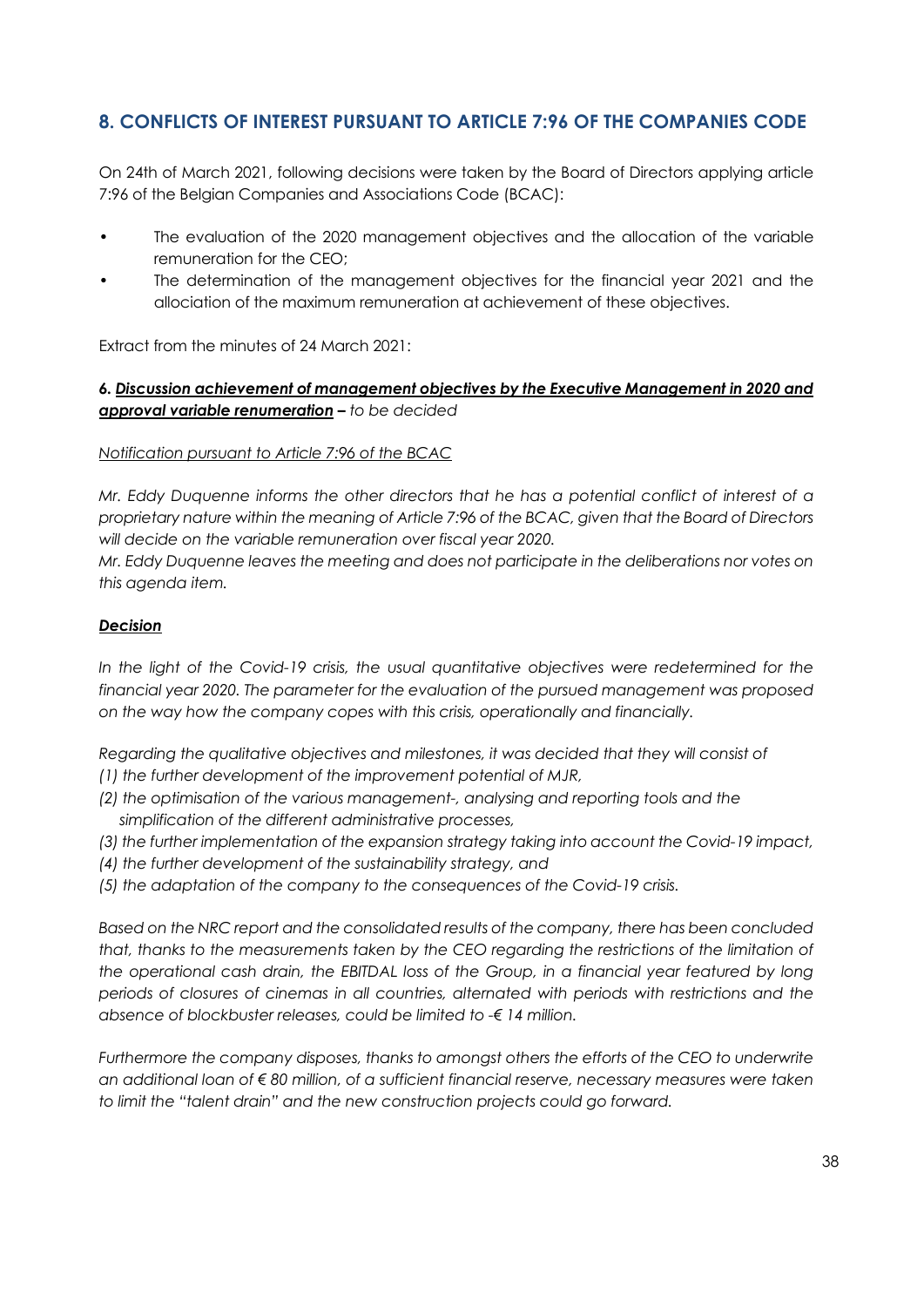*As a result the Board of Directors notices that the company has coped the crisis financially and operationally very well, which, by the way, is recognised by the investor community and that consequently the aforementioned objective was achieved.* 

*As far as the qualitative targets are concerned, it has been noticed, as the pandemic continued*  for a longer period than initially anticipated, that the focus of the CEO was laid almost exclusively *on the objective of adapting the Group to the crisis and the resulting impact.* 

*Due to the development of the 'Entrepreneurship 2022' plan which, based on further optimisation and innovation measures, will support the restart and the future profitable performance of the company as of 2022, the aforementioned objective was achieved.*

*Considering the realisation of an important part of the objectives, having as major result that the financial situation of the company nowadays, is very well under control after this unseen crisis, and this certainly compared to the "peers" on the market and that the company is ready for a restart with an ambitious plan, the Board of Directors decides to allocate a part of the variable remuneration for an amount of 215 000 euro.*

*The financial consequences for the Company amount to 215 000 euro.*

## *7. Approval of the management objectives for the Executive Management for 2021- to be decided:*

## *Notification pursuant to Article 7:96 of the Belgian Companies and Associations Code*

*Mr. Eddy Duquenne informs the other directors that he has a potential conflict of interest of a proprietary nature within the meaning of Article 7:96 of the BCAC, given that the Board of Directors will decide on the management objectives for financial year 2021.*

*Mr. Eddy Duquenne leaves the meeting and does not participate in the deliberations nor votes on this agenda item.*

## *Decision*

*After extensive clarification by the chair of the Nomination and Remuneration Committee, the Board of Directors decides that, in the light of the Covid-19 crisis, and due to the unclear financial perspectives for the cinema market for the financial year 2021, not to use the usual difference between financial and non-financial performance criteria for the financial year 2021 also, but instead to determine individual and company objectives which relate to:*

- *(1) the realisation of the 'Entrepreneurship 2022' plan, which is the basis of the future performance of the Group*
- *(2) the permanent limitation of the monthly negative current free cash flow on a similar level as 2020 as long as the movie theaters are closed,and*
- *(3) the development of KPI's related to the sustainability strategy of the company.*

*For the evaluation of the objective regarding the 'Entrepreneurship 2022' plan the same method will be used as the one used for the "budget-owners".*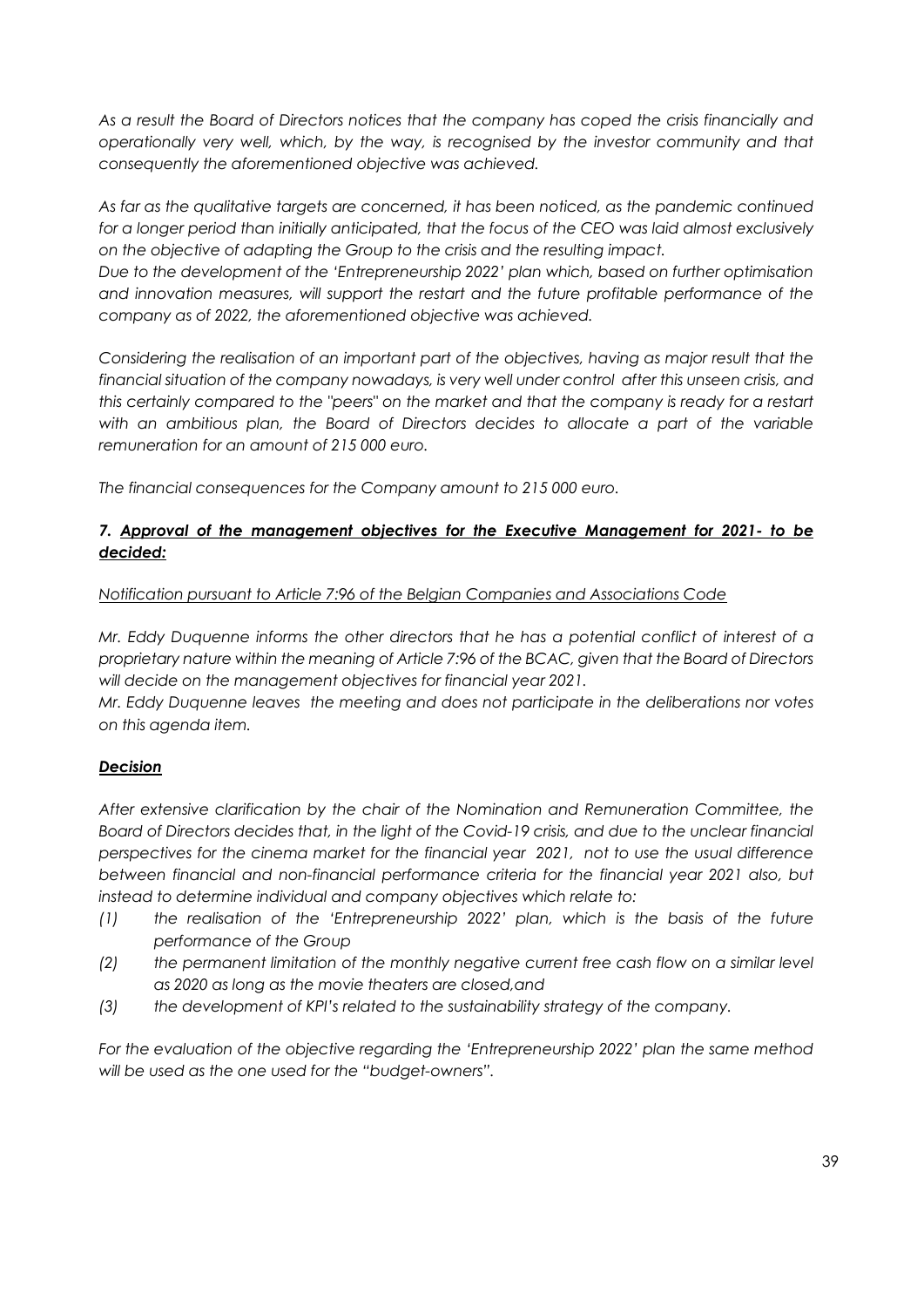*The amount of the variable remuneration will be determined after closing of the financial year, within the limits foreseen in the remuneration policy.*

In view of the ongoing Covid-19 pandemic, the CEO decided however after closing of the fiscal year to waive any right to a variable remuneration for the performances in the year 2020.

# **9. RESEARCH AND DEVELOPMENT**

In the year under review, Kinepolis developed a number of new concepts for the benefit of the operating entities within the framework of the three strategic pillars. In this regard, Kinepolis strives to constantly adapt the experience it provides to the changing demographic trends, and to be innovative with regard to picture, sound and other factors in order to improve the customer experience and protect the profitability of the Group.

Kinepolis continued to invest in 2021 in, amongst others, new customer experiences such as new seating concepts and subscription formulas, new marketing and CRM concepts.

# **10. APPLICATION OF VALUATION RULES**

The accounting policies have remained unchanged and have been applied with regard to the going concern of the company.

As described in the Corporate Governance chapter of the consolidated annual report, the business risks associated with the activities of Kinepolis include the availability and quality of the content supplied, seasonal effects, competition and risks associated with exceptional circumstances.

As a result of the global outbreak of the Corona virus, there were alternating periods of closure and opening of cinemas in 2020 and 2021, often with restrictions. Due to the closure of cinemas until the beginning of June 2021, the majority of the company's turnover was lost for several months. Even after reopening, there were still measures with regard to capacity restrictions, distancing rules and access restrictions, such as having a Covid passport. In December 2021, the cinemas in Belgium also had to close again. This has a serious impact on the financial results in 2021.

In order to limit the consequences of the Covid-19 pandemic, the necessary measures were taken to manage the health and safety risks of its customers and employees, to limit the negative financial impact of the business closures, and to safeguard its liquidity. The strategy and nature of the company, characterised by a maximum variability of costs, a solid real estate position, with a large proportion of cinema real estate being owned, a decentralised organisation and a 'facts-and-figures' driven corporate culture help Kinepolis to manage this crisis optimally.

However, the willingness of customers to go to the cinema remains high. A big difference in comparison with 2020 was the fact that the blockbusters, with which the Group generates 80% of its visitors under 'normal' circumstances, were launched in cinemas, partly thanks to the reopening of the cinemas on the North American continent in the first half of the year. Successful releases such as 'No Time to Die' (James Bond) and 'Spider-Man: No Way Home' showed that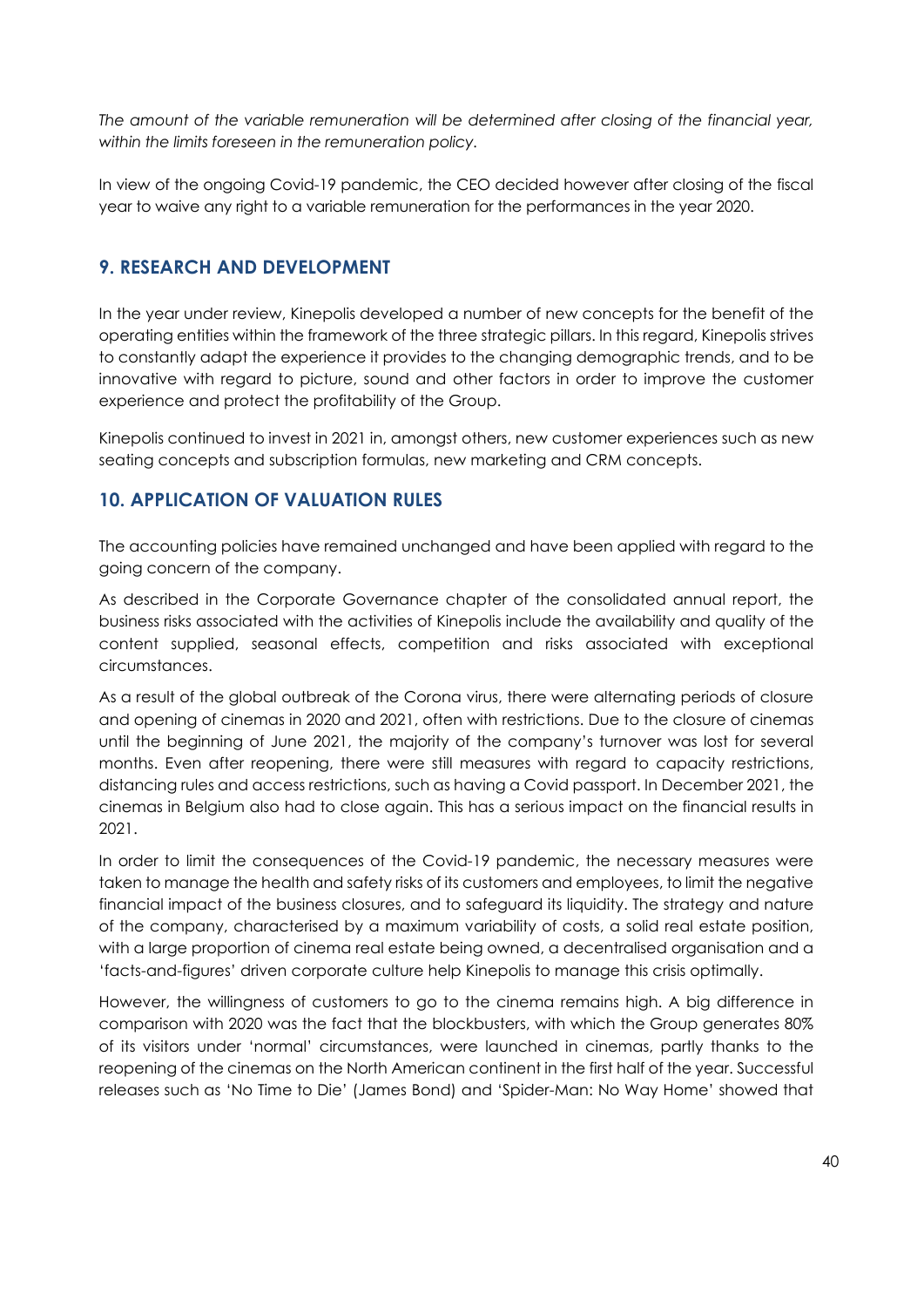customers would massively come back for good, high-quality content, despite the continuous obstacles and impact of the Covid-19 pandemic.

At the start of the crisis in 2020, Kinepolis had a strong balance sheet, sufficient financial reserves and credit lines that allowed the Company to close for more than a year. In order to be prepared for possible longer delays before the full resumption of its activities, Kinepolis has taken out an additional loan of  $\epsilon$  80.0 million with its main bankers in January 2021, for a period of 3 years, which was also included in chapter 2 of this annual report. In this context, the banks also extended the suspension of the credit covenants ('covenant holiday') until 30 June 2022.

Based on the current results and assumptions, this should be sufficient and Kinepolis Group should be able to comply with its covenants as of 30 June 2022. However given the uncertainty associated with the pandemic, it has been decided, as a precautionary measure, to request an extension of the suspension from the banks until 31 December 2022. This extension of the suspension until 31 December 2022 was obtained in March 2022.

As soon as the cinemas were able to reopen in most markets and the film releases returned to a normal pace, Kinepolis Group was able to present strong free cash flow generation, thanks in part to the recovery of the lost working capital. As per 31 December 2021, free cash flow was  $\epsilon$ 48.9 million, with net financial debt, excluding lease liabilities, amounting to € 474.5 million. Net financial debt decreased by € 38.8 million compared to 31 December 2020.

Kinepolis Group had € 171.0 million in liquidity at the start of 2021, consisting of cash and cash equivalents and available credit lines, including the new € 80.0 million credit concluded at the beginning of January 2021. The liquidity position at the end of June amounted to € 141.9 million. Thanks to strong cost management, one-off support measures and the good operating result, Kinepolis was able to limit its free cash flow in the first half of the year to an average of  $\epsilon$  -3.6 million per month, even under the circumstances of the majority of the cinemas remaining closed until June. In the second half of the year, the reopening of the cinemas and the return of the blockbusters, together with the measures taken to improve the Company's performance, ensured a further increase of the liquidity position to  $\epsilon$  199.8 million.

Kinepolis therefore has, thanks to the measures taken, sufficient available financial resources to deal with this crisis. Kinepolis has pursued a prudent financial policy in recent years. This has resulted in an average maturity of more than 3.5 years for the outstanding financial liabilities as per 31 December 2021. The next significant repayment of its bonds took place at the end of January 2022 ( $\epsilon$  61.4 million), and this from the available financial resources. The remaining average maturity as per 31 January 2022 is equal to 4.08 years. After the repayment in January 2022, there are no more significant financial maturities in 2022 and 2023. In December 2021, the maturity date of the roll-over credit was also extended from December 2024 to December 2026 by exercising the two foreseen extension options.

Based on the availability of content in the coming years, the customer demand, the financial reserves, the limited negative cash flow when closed and the development of the measures to control the Covid pandemic in the various countries, Kinepolis currently sees no reason to expect that the business model will be affected over the longer term and considers the impact of the Covid-19 pandemic to be a short-term impact that does not change the underlying parameters of its business model, which is why it has adopted the going concern principle in preparing this annual report.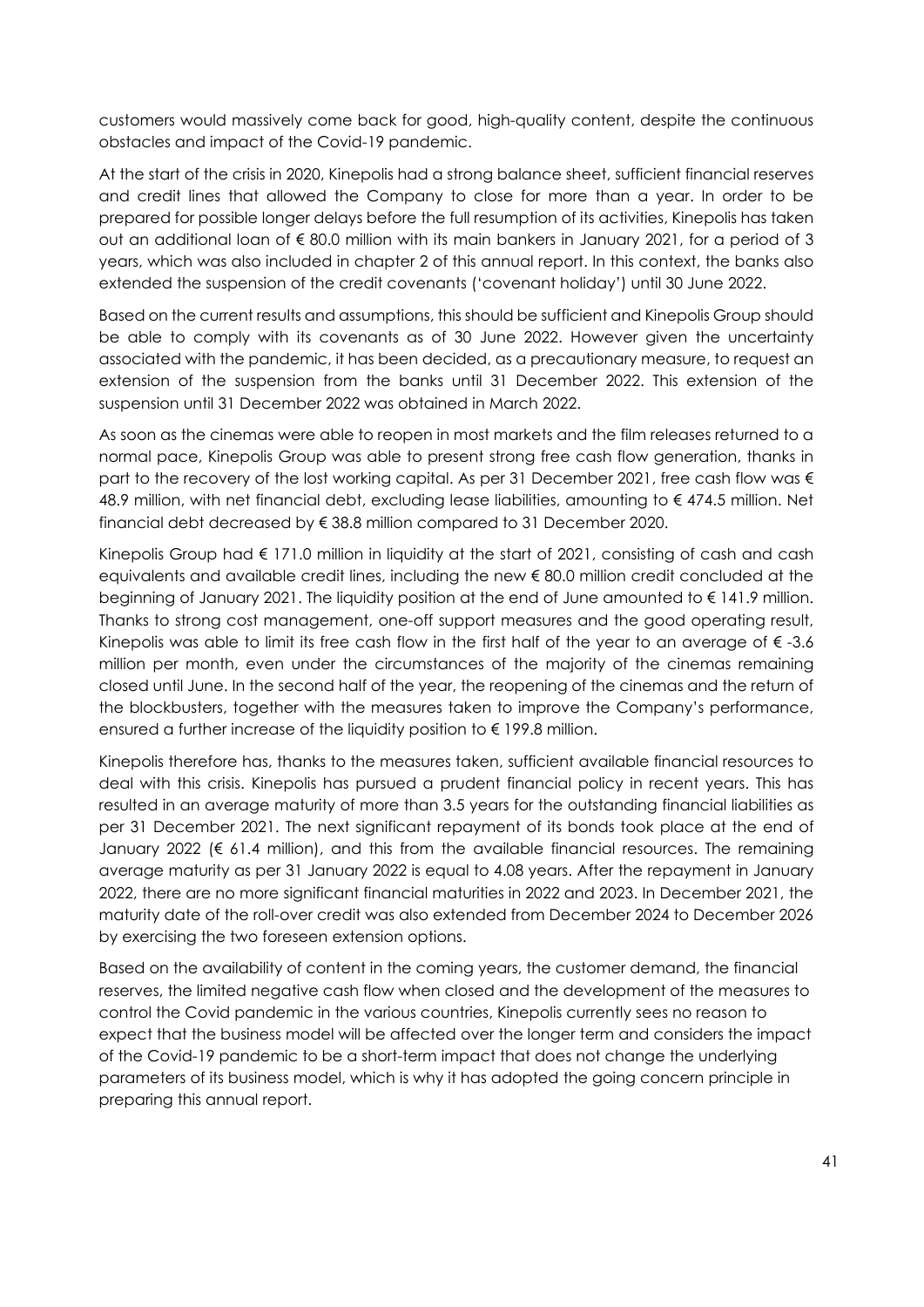# **11. PROFIT APPROPRIATION**

In its proposal to the General Shareholders' Meeting concerning the appropriation of profit and payment of dividend, various factors were taken into consideration by the Board of Directors, including the Company's financial situation, the operating profits, the current and expected cash flows and the expansion plans.

In view of the impact of the Covid-19 virus on business operations and the impact on the financial results, the Board of Directors proposes to the General Meeting not to distribute a dividend.

The annual accounts were drawn up after allocation of the result, in accordance with the Royal Decree of 29 April 2019.

*The following result appropriation was proposed:*

| Lost of the fiscal year to be appropriated:<br>Profit carried forward from previous fiscal year: | € $-2$ 541 508.72<br>€ 39 641 130.75 |      |
|--------------------------------------------------------------------------------------------------|--------------------------------------|------|
|                                                                                                  | € 37 099 622.03                      |      |
| Withdrawal to the unavailable reserves:                                                          | $\epsilon$ 6 007 774.25              |      |
| Profit to be carried forward:<br><b>Dividends</b>                                                | € 31 091 847.78<br>€                 | 0.00 |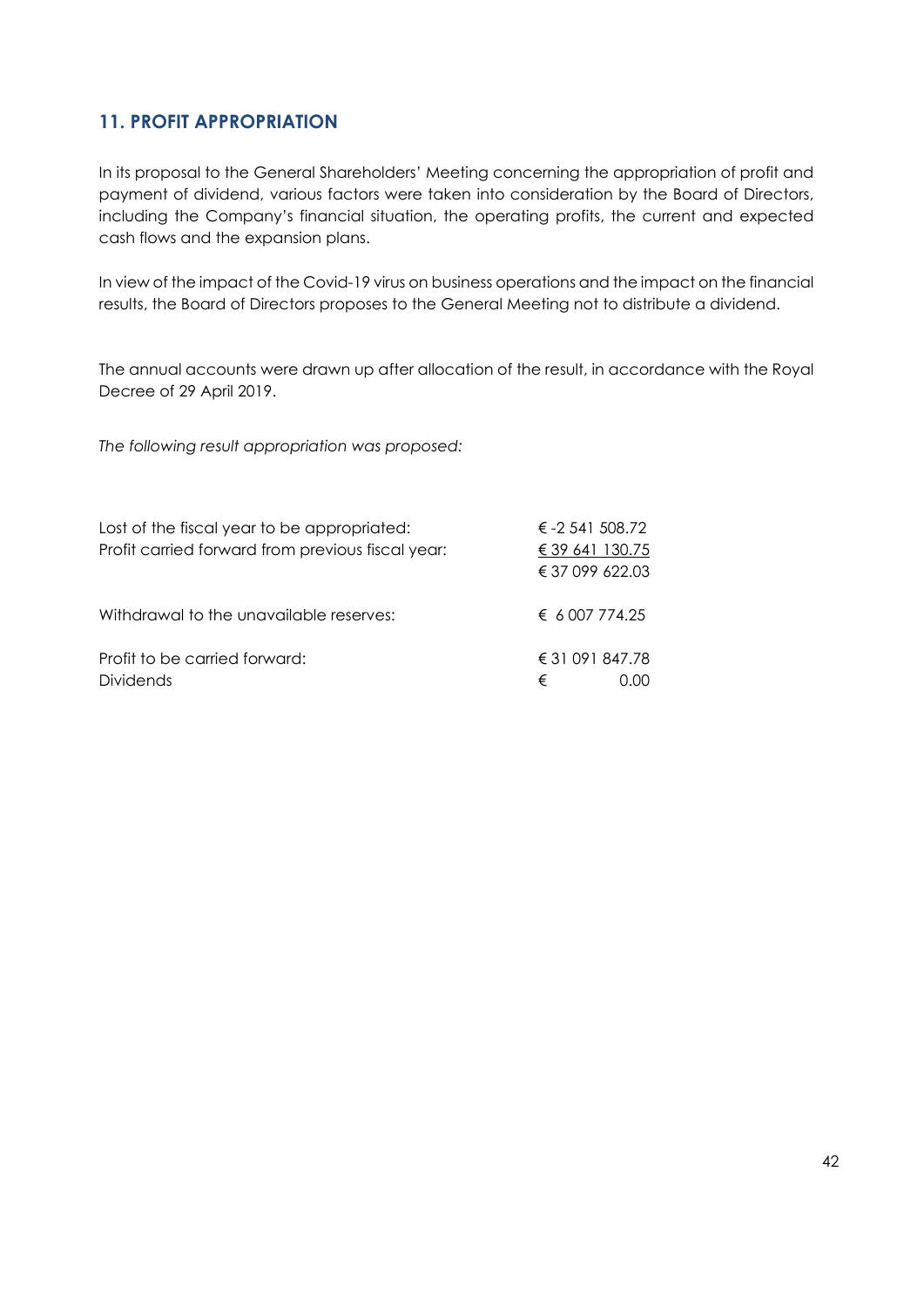## **Mr. Eddy Duquenne, CEO, declares that to the best of his knowledge:**

- The financial statements, which have been prepared in accordance with the applicable standards, give a true and fair view of the equity, financial position and performance of the Company and the entities included in the consolidation as a whole;
- The report of the Board of Directors gives a fair view of the development and performance of the business and the position of the Company and the entities included in the consolidation, together with a description of the principal risks and uncertainties to which they are exposed